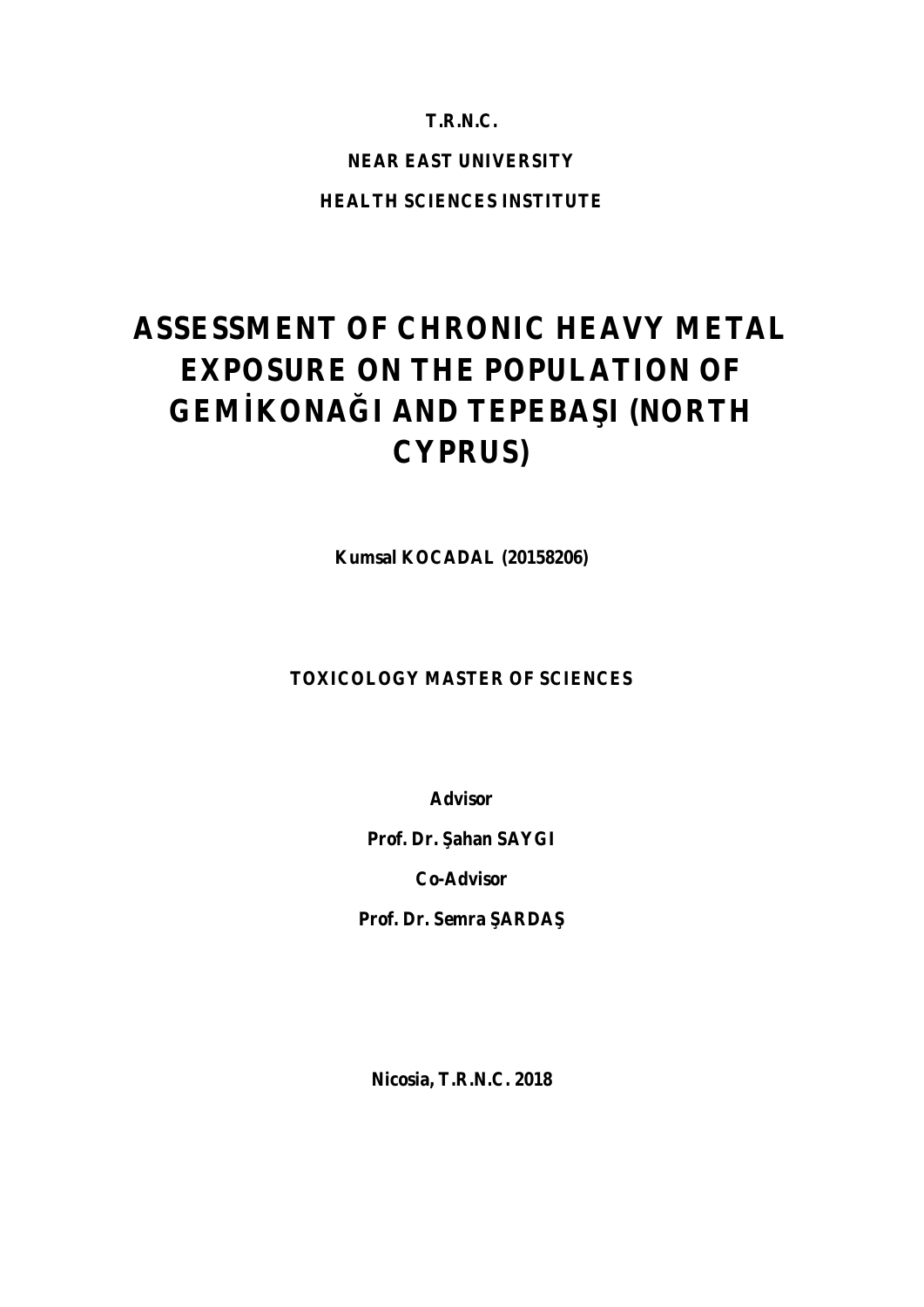# **The Directorate of Health Sciences Institute**

The study entitled "Evaluation and Monitoring of Heavy Metals in Gemikonagi Region of Cyprus"has been accepted by thesis commitee for the degree of Master of Science in Toxicology.

### **Thesis Commitee**

**Chair of Committee: Prof. Dr. ahan SAYGI** 

|               | Near East University – Faculty of Pharmacy |
|---------------|--------------------------------------------|
| <b>Member</b> | Prof. Dr. Semra ARDA                       |
|               | Marmara University– Faculty of Pharmacy    |
| <b>Member</b> | Assoc. Prof. Dr. Dilek BATTAL              |
|               | Mersin University– Faculty of Pharmacy     |

### **Approval:**

According to the relevant articles of the Near East University Postgraduate Study – Education and Examination Regulations, this thesis has been approved by the members of the Thesis Committe and the decision of the Board of Directors of the Institute.

Prof. Dr. Kemal Hüsnü Can BA ER

Director of Institute of Health Sciences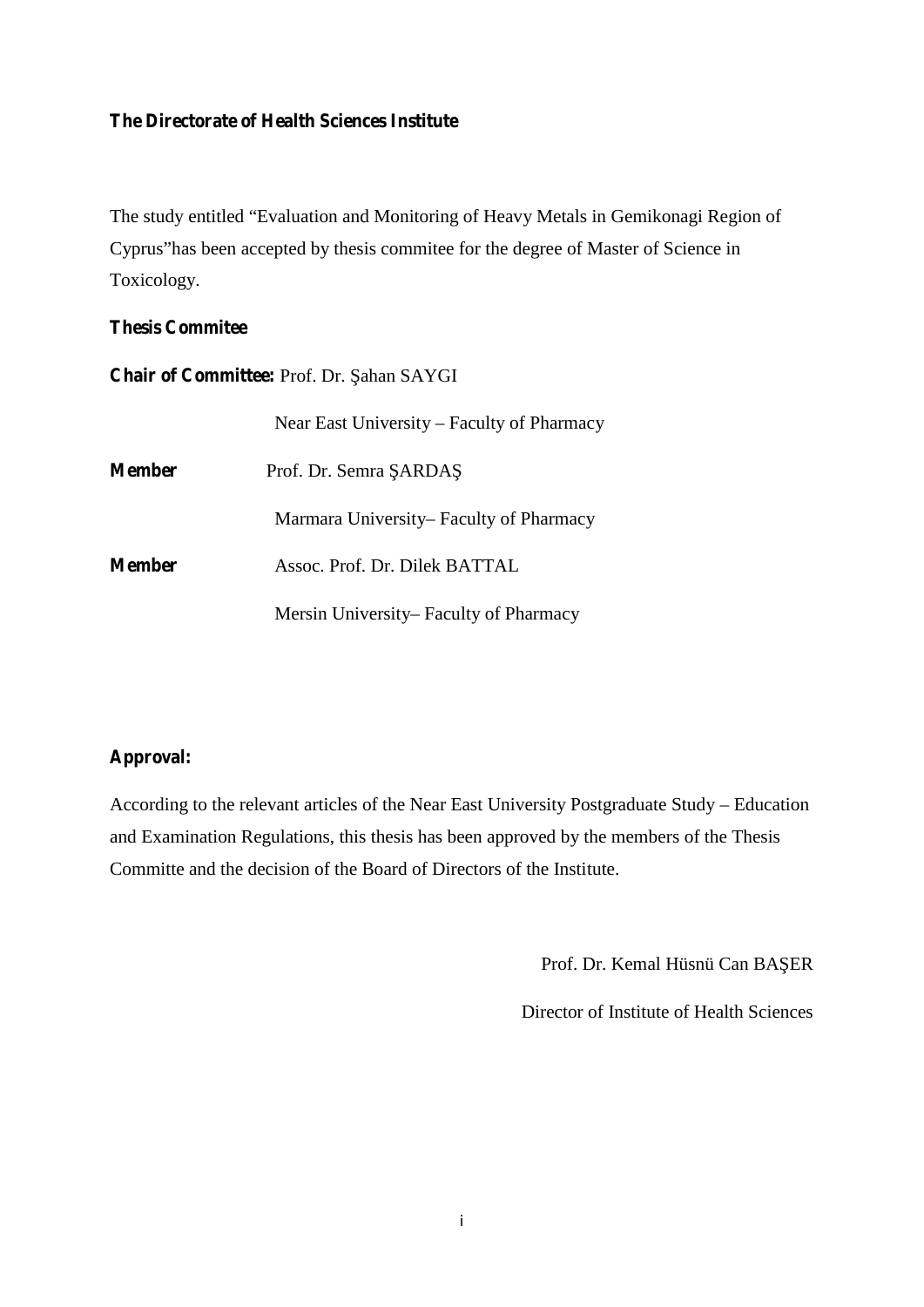### **ACKNOWLEDGEMENTS**

Firstly, I would like to present thanks to my advisor Prof. Dr. ahan SAYGI, my co-advisor Prof. Dr. Semra ARDA and my lecturer Assoc. Prof. Dr. Dilek BATTAL for their enormous support, guidance, motivation and enthusiasm during my Master's study and thesis. I could not have succeeded without their effort.

I also would like to express my gratitude to my parents for their priceless love and support who never fail to amaze me in every situation. Finally, I would like to thank my fiancé, my beloved sister and my friend Fehmi Burak ALKASwho enlighten my way and encourage me to succeed. My studies have no chance to happen without their precious support.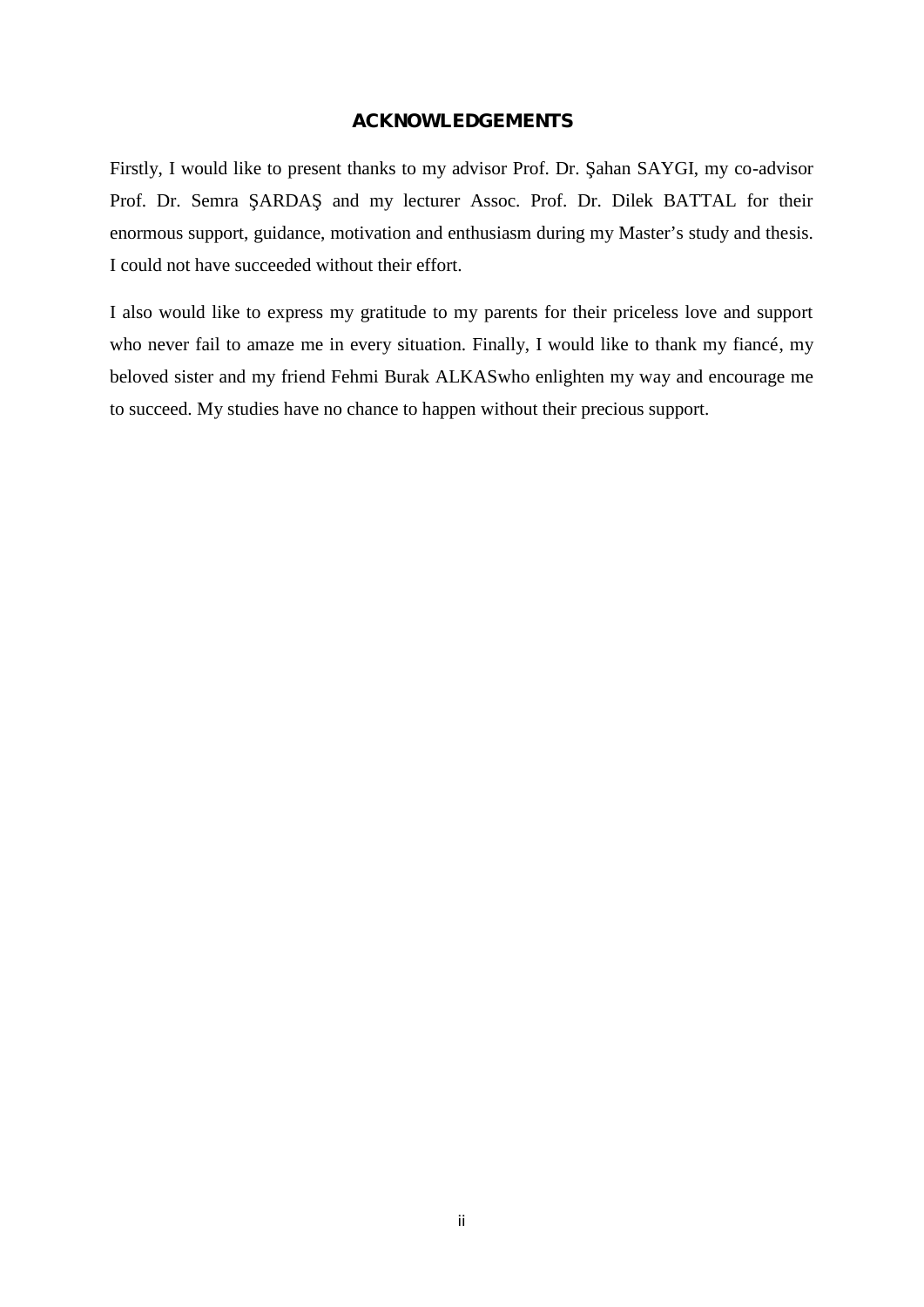### **TABLE OF CONTENTS**

| Page                                                   |
|--------------------------------------------------------|
|                                                        |
|                                                        |
|                                                        |
|                                                        |
|                                                        |
|                                                        |
|                                                        |
|                                                        |
|                                                        |
|                                                        |
|                                                        |
|                                                        |
|                                                        |
|                                                        |
|                                                        |
|                                                        |
|                                                        |
|                                                        |
| .17<br>$2.6 -$ Iron                                    |
|                                                        |
|                                                        |
|                                                        |
| 3 - ANALYTICAL METHODS AND TECHNIQUES FOR HEAVY METALS |
|                                                        |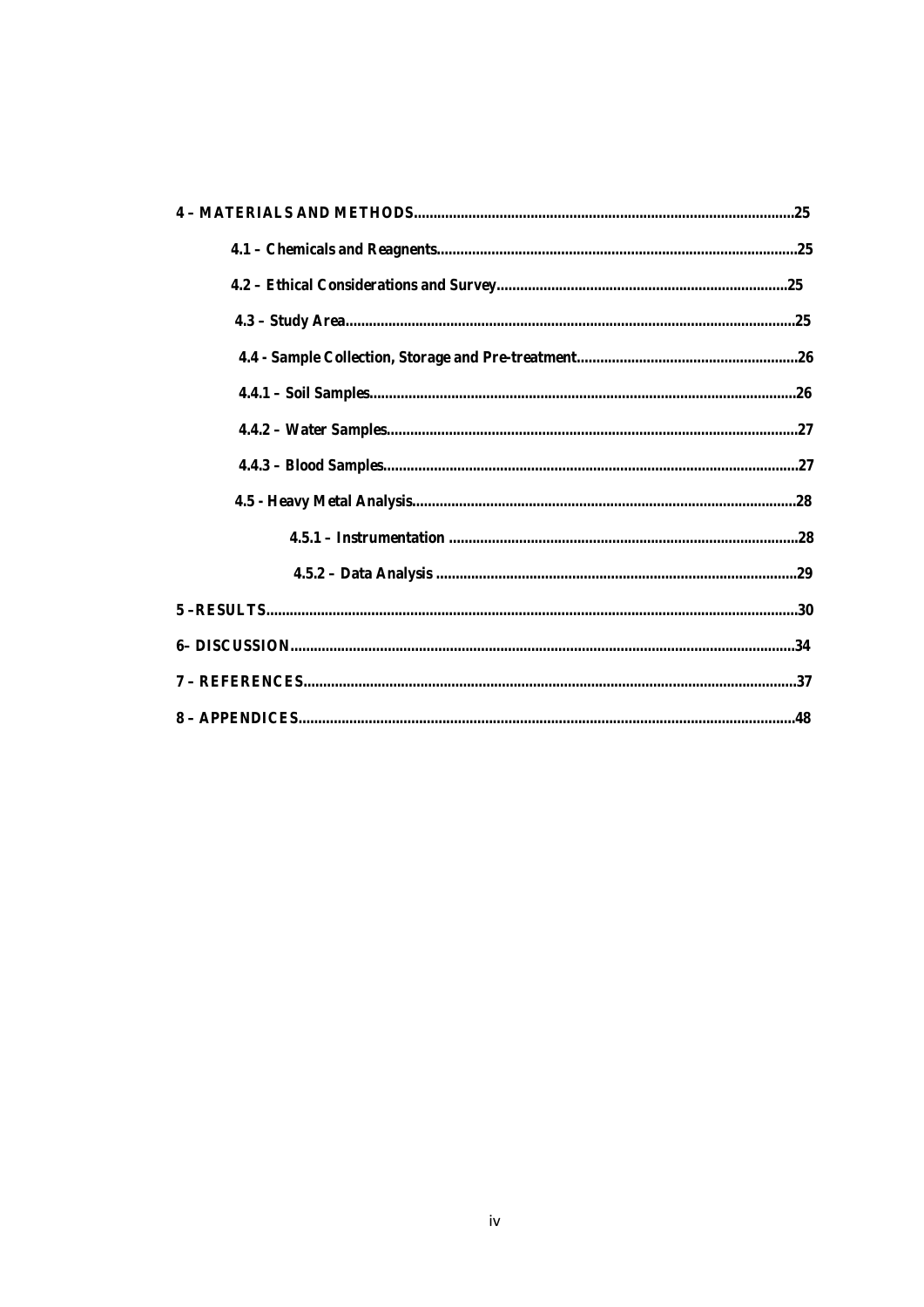# **LIST OF FIGURES**

|                                                                        | Page |
|------------------------------------------------------------------------|------|
| Figure 1 – Route of exposure and mechanisms of action of heavy metals4 |      |
|                                                                        |      |
| Figure3 – Cd-induced reactive oxygen species (ROS) generation in human |      |
|                                                                        |      |
|                                                                        |      |
|                                                                        |      |
|                                                                        |      |
|                                                                        |      |
|                                                                        |      |
|                                                                        |      |
|                                                                        |      |
|                                                                        |      |
|                                                                        |      |
|                                                                        |      |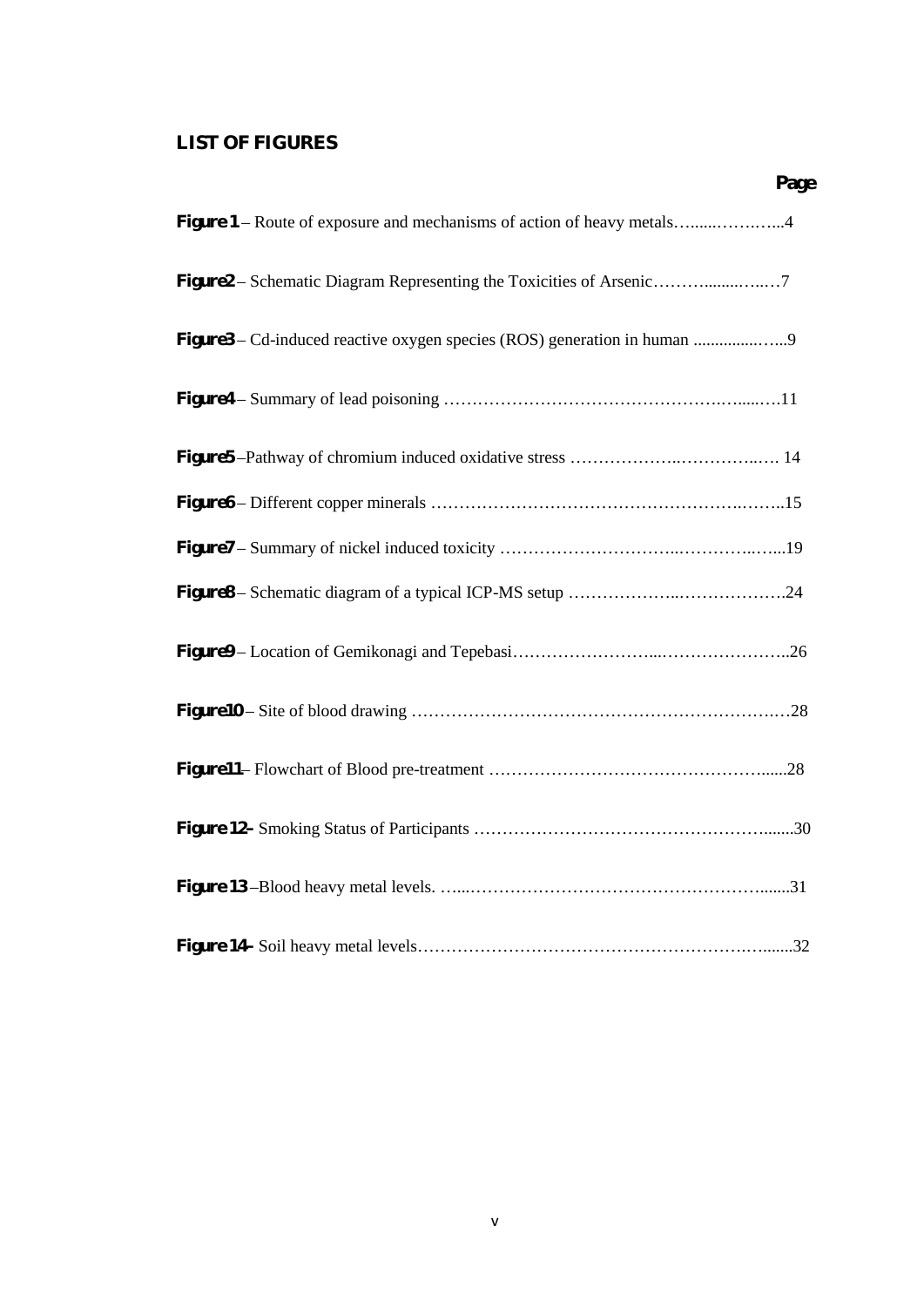# **LIST OF TABLES**

| <b>Table 2</b> – Summary of the principles of the analytical methods and techniques used in the |  |
|-------------------------------------------------------------------------------------------------|--|
|                                                                                                 |  |
|                                                                                                 |  |
| Table 4 – Validation parameters of the inductively coupled plasma mass spectrometry             |  |
| <b>Table 5</b> – Number of female and male participants and mean ages depending on the area of  |  |
|                                                                                                 |  |
| Table 7–Mean heavy metal concentrations and legal limits of heavy metals in soil32              |  |
| <b>Table 8</b> - Amount of heavy metals in groundwater and legal limits of heavy metals in      |  |
|                                                                                                 |  |

**Page**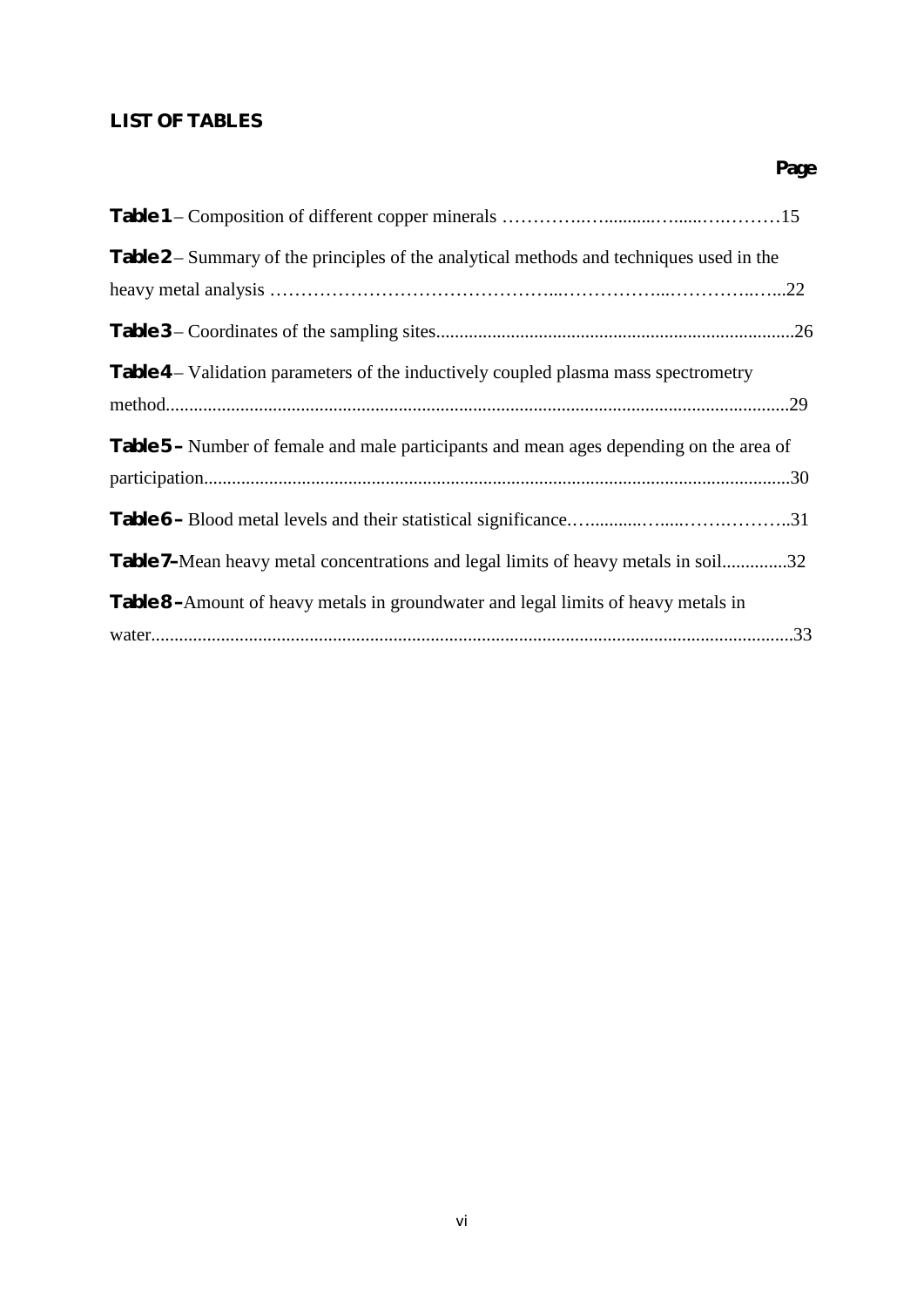### **ABSTARCT**

Heavy metals are described as metal or metalloid elements with high atomic mass and density which is 5 or more times greater than that of water. As they are found in the earth's crust naturally, a group of heavy metal(loid)s are essential for life as they exert biochemical and physiological functions in both plants and animals.Heavy metals persist in the environment for long periods of time as they lack the ability to be destroyed or degraded. The aim of this study was to investigate the heavy metal exposure levels using soil, groundwater and human blood samples from the area of Gemikonagi, Lefke where the old mining area is located in immediate vicinity and compare these results with a control area, Tepebasi, Girne located 40 km away from the mining site and devoid of any mining activities. High technology inductively coupled plasma mass spectrometry is used to analyse the samples. Arsenic levels in blood is approximately 18 times higher than the maximum allowed level in Gemikonagi and 16 times higher in Tepebasi.Arsenic, chromium and copper levels in soil are found to be above the permissible levels. Mean copper level in the soil collected from Gemikonagi is approximately 66 times more than the Earth's average. In conclusion, heavy metals act as environmental pollutants and harmful agents to biological systems. Further studies should be done to evaluate chronic effects of heavy metals in human population.

Key words: *heavy metals, icp-ms, exposure.*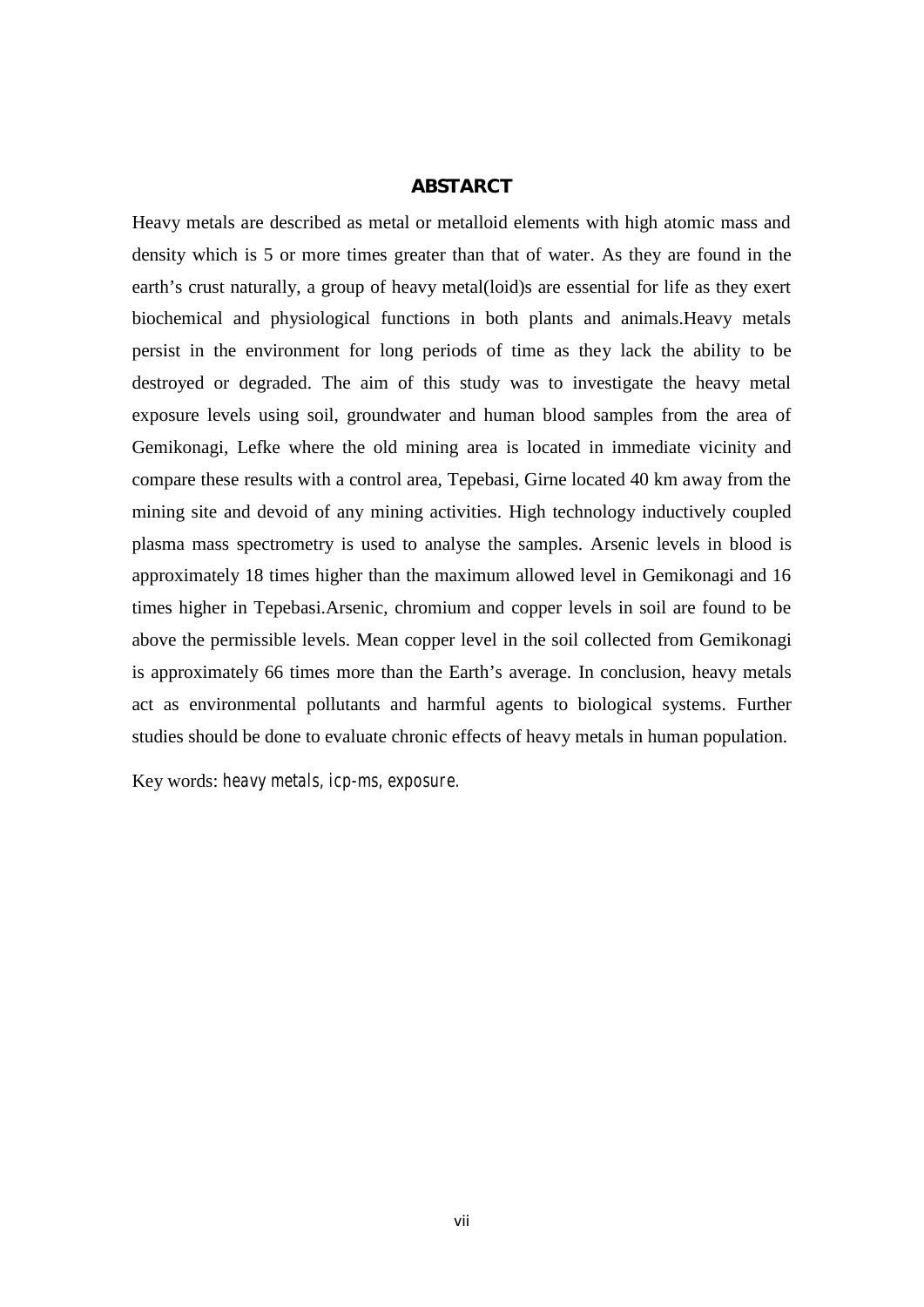### **1. INTRODUCTION**

Heavy metals are described as metal or metalloid elements with high atomic mass and density which is 5 or more times greater than that of water (Tchounwou et al., 2012).As they are found in the earth's crust naturally, a group of heavy metal(loid)s are essential for life as they exert biochemical and physiological functions in both plants and animals. They are components of key enzymes and perform important roles in some oxidation-reduction reactions. Essential elements can be listed as cobalt (Co), copper (Cu), chromium (Cr), iron (Fe), magnesium (Mg), manganese (Mn), molybdenum (Mo), nickel (Ni), selenium (Se) and zinc (Zn). Insufficient supply of the essential elements results in different types of deficiency syndromes or diseases (WHO, 1996).In addition to essential elements, many of them are highly toxic and a small portion is considered as precious elements.Non-essential elements that have no biological functions can be listed as aluminium (Al), antinomy (Sb), arsenic (As), barium (Ba), beryllium (Be), bismuth (Bi), cadmium (Cd), gallium (Ga), germanium (Ge), gold (Au), indium (In), lead (Pb), lithium (Li), mercury (Hg), nickel (Ni), platinum (Pt), silver (Ag), strontium (Sr), tellurium (Te), thallium (Tl), tin (Sn), titanium (Ti), vanadium (V) and uranium (U)(Tchounwou et al., 2012).

Heavy metals persist in the environment for long periods of time as they lack the ability to be destroyed or degraded. Although they are natural constituents of earth's crust, anthropogenic activities, such as smelting and mining, industry and agriculture, are the major cause of environmental contamination and human exposure. Persistent heavy metals are able to enter the body systems via contaminated food, air and water and have a tendency to bio-accumulate (Tchounwou et al., 2012; UNEP/GPA, 2004).

Some heavy metals such as zinc (Zn), copper (Cu), selenium (Se),chromium (Cr), cobalt (Co), iodine (I), manganese(Mn), and molybdenum (Mo)are also named as trace elements as they present in trace amounts whose concentrations are not larger than 100 parts per million (ppm) (Kabata-Pendias and Pendias, 2006). Physical factors like temperature, adsorption, sequestration and phase association have an influence on the trace element bioavailability. Additionally, thermodynamic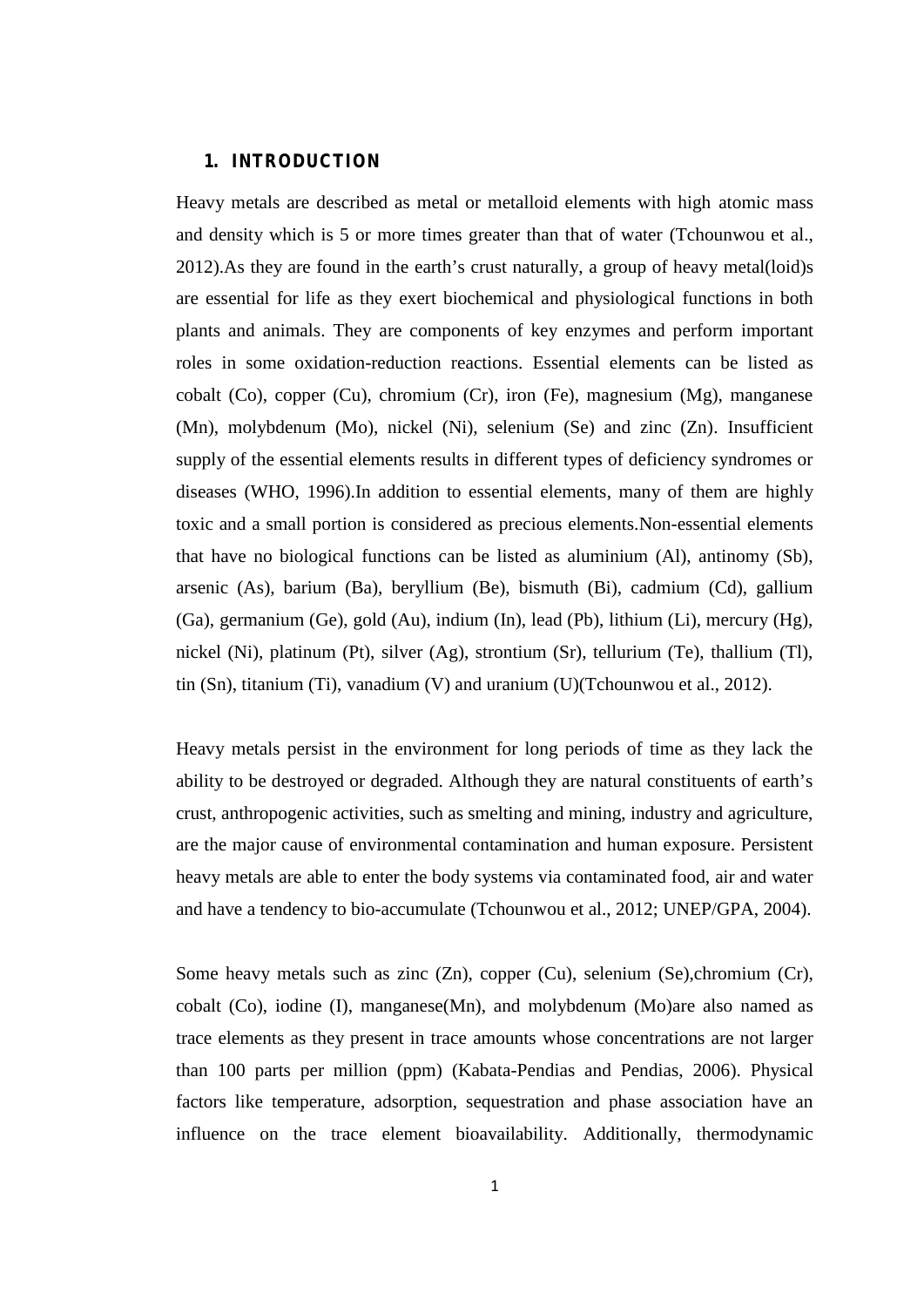equilibrium, complexation kinetics, lipid solubility and octanol/water coefficients are the chemical factors that affect the bioavailability of trace elements (Hamelink, 1994). Biological factors also play a role in heavy metal bioavailability (Verkleji, 1993).Heavy metals are found in their ores in nature. Mining processes allow extraction of the precious trace elements. However, during this process, some metals cannot be extracted and they left behind as tailings. These tailings can be transported by wind and water, causing an environmental problem (Habashi 1992).

The island of Cyprus which is located in the Eastern Basin of the Mediterranean Sea. The island is rich in terms of heavy metals naturally as its name comes from the copper ores. The island had given several names through the time such asKryptos, Kypros,and adjectives like chalkoessa (because of the copper veins)(North Cyprus Online, 2001). It is estimated that history of mining started around 4000 BC in Cyprus. Ancient residents in Cyprus are known to have metalworking skills. In 1914, Cyprus Mines Corporation (CMC) was founded. Skouiriotissacopper mine located 2- 3 km away from the mining site in Gemikonagi region, which is thought to be the world's oldest mine in operation was also founded as a part of CMC. CMC suspended the mining processes during the World War II and started to resume in 1974. After 1974 conflict, CMC was sold to Hellenic Copper Mines Ltd. Mining operations in Gemikonagi, Lefke was subsequently abandoned(Euromines, 2012).Since then, the site has been left to its fate without sufficient governmental oversight. The passage of time has deteriorated the site structures and resulted in the release of metals in to the environment.

The aim of this study was to investigate the heavy metal exposure levels using soil, groundwater and human blood samples from the area of Gemikonagi, Lefke where the old mining area is located in immediate vicinity and compare these results with a control area, Tepebasi, Girne located 40 km away from the mining site and devoid of any mining activities. During this study, heavy metal exposure levels of human blood, soil and groundwater samples obtained from residential areas were measured by using high technology equipment,specifically inductively coupled plasma mass spectrometry (ICP-MS). Results obtained from the samples will enlighten new areas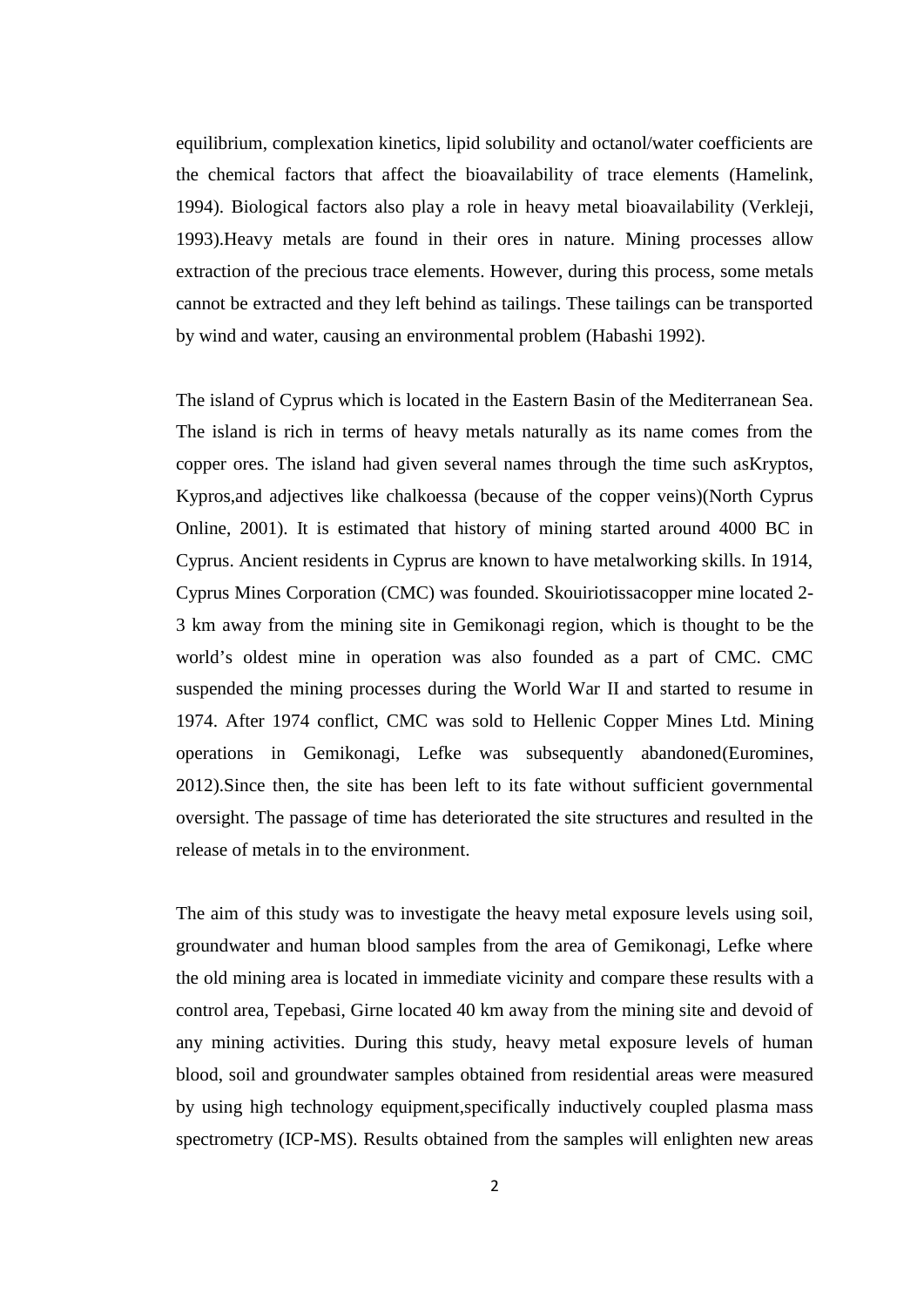of further studies, such as the relationship between heavy metal exposure and genotoxicity.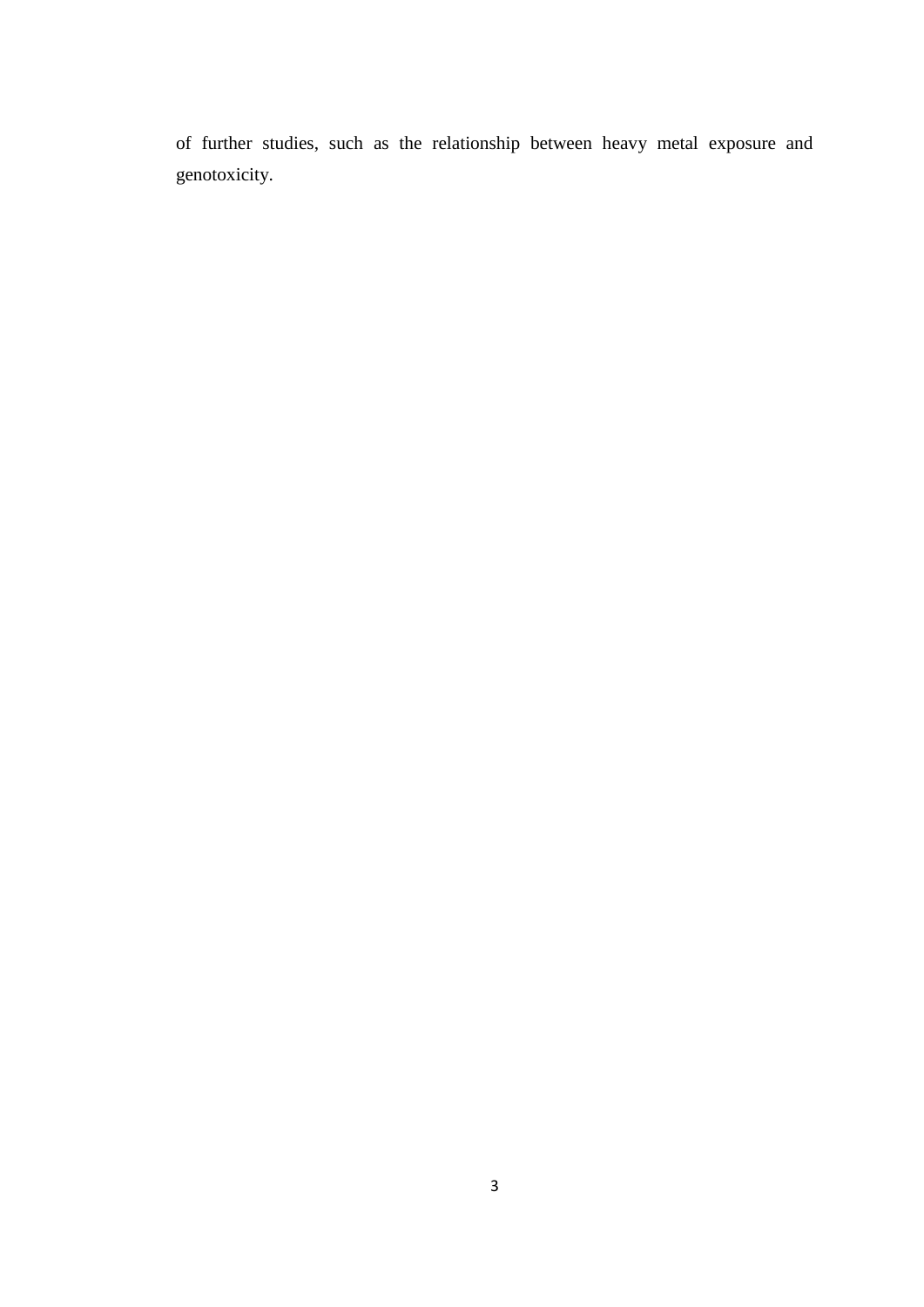### **2. HEAVY METALS AND THEIR TOXICITIES**

Heavy metals are inorganic molecules that have at least 5 times the specific gravity of water (Fergusson, 1990). The Agency for Toxic Substances and Disease Registry (2007), explained that arsenic, lead, cadmium, andmercurycauseserious health implications(Csavina et al., 2012; Sharma et al., 2014; Gupta et al., 2015a). these metals have patho-physiological significance and they can bioaccumulate in living systems and can lead to vital damages to the vital organs especially reproductive and nervous systems, gastrointestinal tract and mucous tissues (Sharma et al., 2014; Gupta et al., 2015b). Although the exact mechanism of action of the heavy metals is not fully understood, it is known that heavy metals or metalloids can induce free radical formation and cause oxidative stress (Singh et al., 2017). Figure 1 summarises the possible mechanisms of heavy metals.



**Figure 1:**Route of exposure and mechanisms of action of heavy metals.(Solenkova et al., 2014)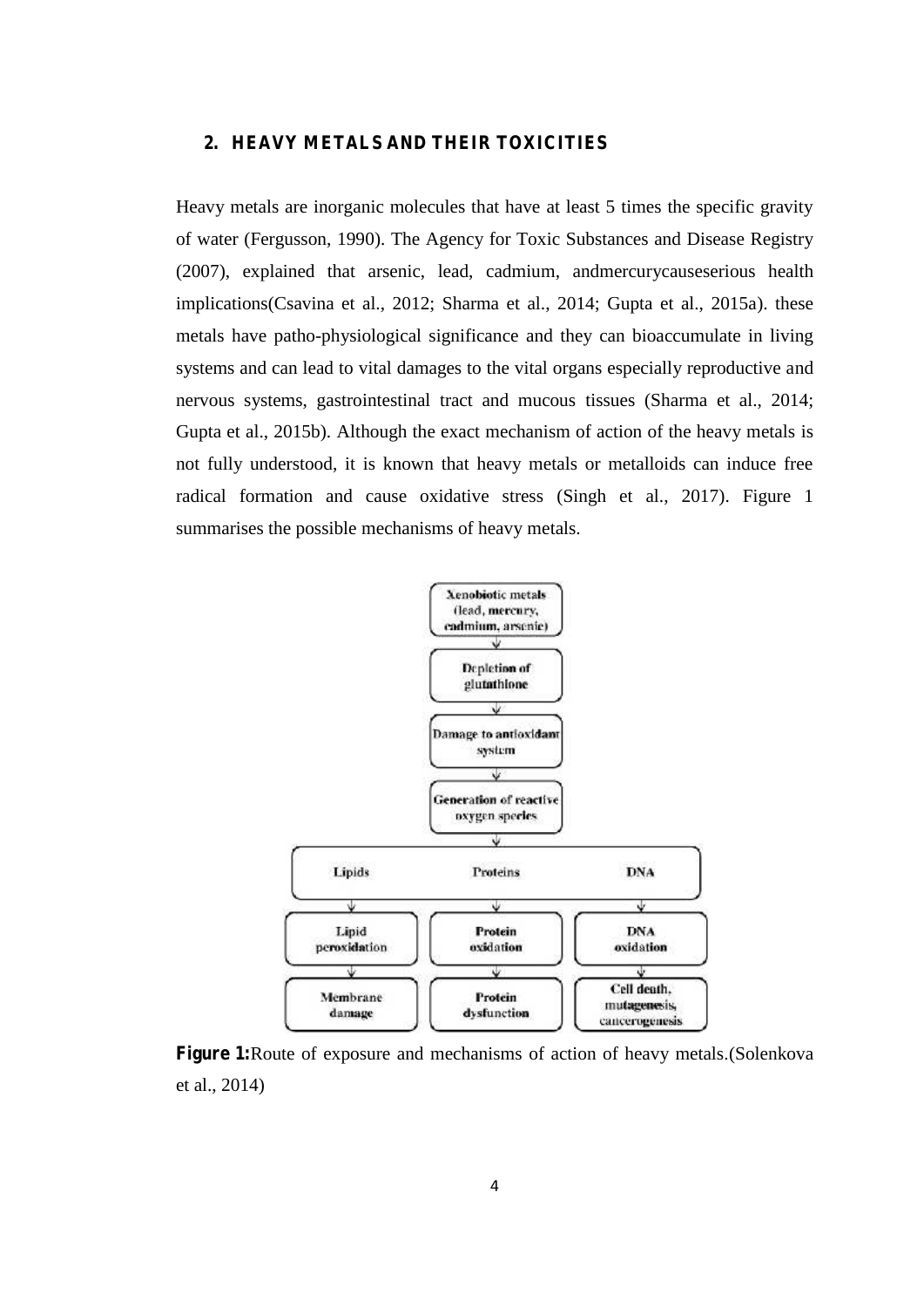### **2.1. Arsenic**

Arsenic's characteristics of being ubiquitous make it possible to be detected at low concentrations in almost all environmental matrices.Arsenic pollutes the environment either by natural sources such as volcanic eruptions and soil erosion or anthropogenic activities (ATSDR, 2000). In industry, arsenic-containing compounds are manufactured and they are being used to produce products for agricultural activities. Insecticedes, herbicides, fungicides, sheep dips, wood preservatives, dye-stuffs are good examples of arsenic containing industrial products. Veterinary medicines that are used for tapeworm eradication in sheep and cattle also includes arsenic (Tchounwou, 1999). Arsenic has also medical application as it had been used in the treatment of some diseases such as syphilis, yaws, and trypanosomaiasis in the past and it is still being used in the treatment ofamoebic dysentery and African sleeping sickness (Tchounwou, 1999). Arsenic is known to induce programmed cell death (apoptosis) in leukaemia cells. Thus, FDA approved an arsenic compound, arsenic trioxide as an anticancer drug in the treatment of acute promyelocytic leukaemia (Rousselot, 1999; Yedjou 2007).

### **2.1.1. Potential Human Exposure and Toxicity**

The ground water of several countries like India, Chile, Bangladesh, Mexico, Taiwan, and Uruguay is highly contaminated with arsenic. Millions of habitants of these countries are exposed to arsenic via ingestion, inhalation and through dermal contact in a chronic manner (ATSDR, 2000; Tchounwou, 1999) Ingestion is the primary route of exposure to arsenic as it is estimated that an average intake is approximately 50 μg per day. Exposure via inhalation and dermal contact have a less extend to occur. However, these routes of exposure are also significant in the areas under contamination. Occupational exposure to arsenic is also widespread. People who work in vineyards, ceramic, and glassmaking, mining and smelting industries, pesticide manufacturing and application are under the risk of high arsenic exposure (National Research Council, 2001). U.S. EPA proposed the inclusion of arsenic on the national priority list as it is detected at 781 sites from the 1300 hazardous waste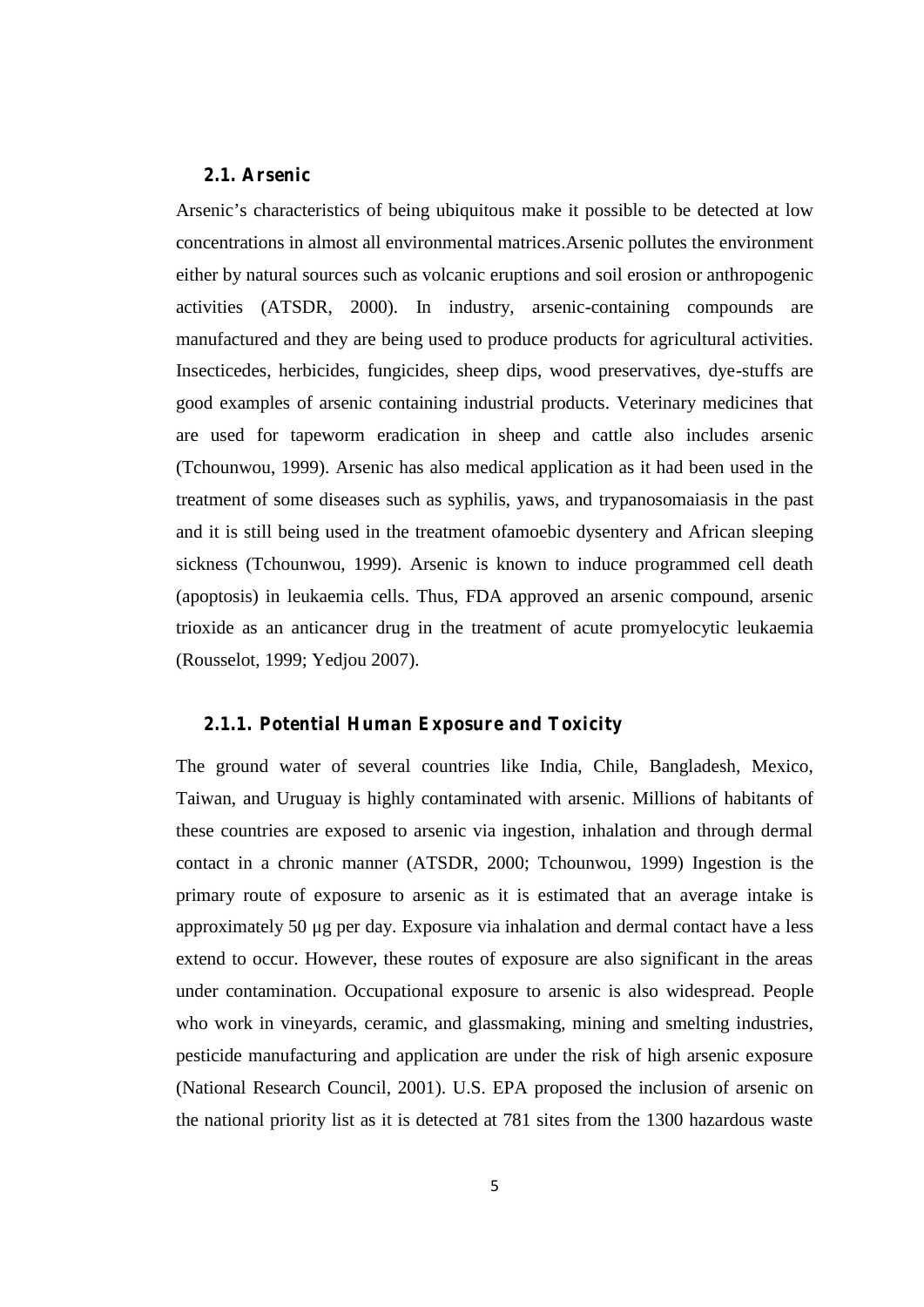sites (ATSDR, 2000; National Research Council, 2001). Exposure to arsenic either acute or chronic threatens human health.

Acute arsenic poisoning is characterised by nausea, vomiting, profuse watery diarrhoea and salivation. Acute psychosis, skin rash, cardiomyopathy, and seizures are also seen in acute arsenic poisoning. Abnormalities in haematology, renal and respiratory failures and pulmonary oedema are very common. Neuropathy and encephalopathy are also seen.

Chronic arsenic exposure virtually affects all organ systems. Arsenic has a tendency to accumulate in liver, kidneys, heart, and lung and to a smaller extend in the muscles, nervous systems, gastrointestinal tract, spleen, and lungs. Chronic exposure to arsenic cause the presence of Mee's lines in the nails. Arsenic has a correlation with the malignancies and causes dermatological changes like hyperpigmentation. Chronic arsenic exposure elevates the risk of cardiovascular, peripheral vascular and respiratory diseases as well as diabetes mellitus and neutropenia (Ratnaike, 2003).

Arsenic exerts its toxicity in several different ways. It inhibits important mitochondrial enzymes and uncouples oxidative phosphorylation which in turn causing the impairment of cellular respiration. Arsenic interacts with sulfhydryl groups of proteins and enzymes and substitutes phosphorous in some biochemical reactions (Wang, 1996). Methylation is the primary process in arsenic metabolisation. Two major metabolites of arsenic trioxide which are methylated through non-enzymatic routes are monomethylarsonic acid and dimethyl arsenic acid (Tchounwou, 2008; Hughes, 2002).

Arsenic compounds cause genotoxicity and it has been shown that they cause DNA repair inhibition, induction of chromosomal aberrations, sister-chromatid exchanges, and formation of micronuclei (Li, 1989; Hartmann, 1994; Patlolla, 2005). Arsenic trioxide also induces DNA damages (Anderson, 1994). Furthermore, arsenic compounds cause the induction of gene amplification, cellular arrests, inhibition of DNA repair and induction of *c-fos* gene expression and oxidative stress (Saleha, 2001; Hartmann 1994). It has been shown that arsenic compounds are highly cytotoxic and they induce the transcription of stress genes (Tchounwou, 2003).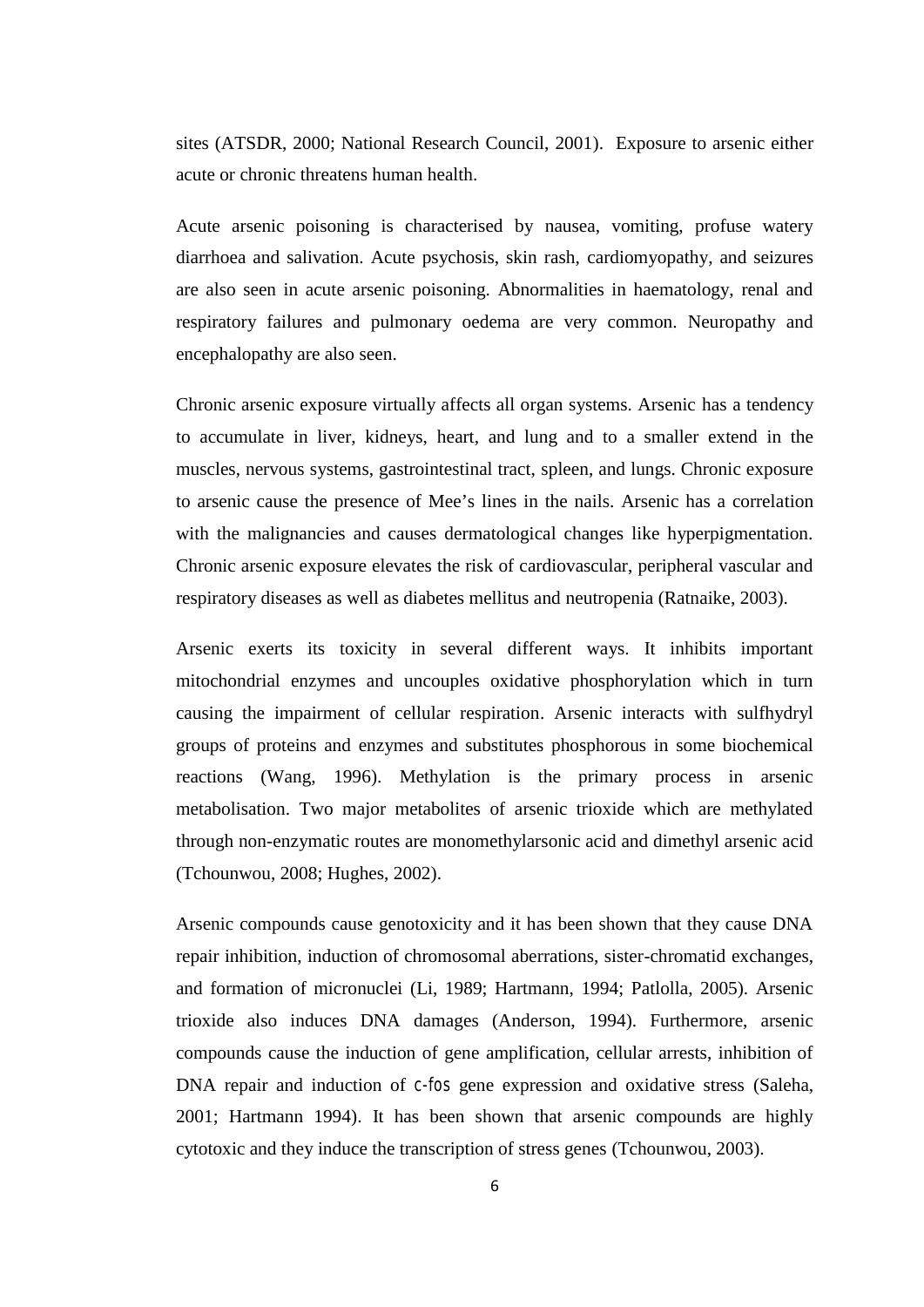

**Figure 2:**Schematic Diagram Representing the Toxicities of Arsenic. (Khairul et al., 2017)

According to epidemiological studies, chronic arsenic exposure causes carcinogenesis. It might induce DNA hypomethylation causing the facilitation of aberrant gene expression resulting in carcinogenesis (Zhao et al., 1997). In addition, arsenic is a known potenet stimulator of extracellular signal-regulated protein kinase Erk1 and AP-1 transactivational activity, and as well as and efficient inducer of *c-fos* and *c-jun* gene expression which is associated with JNK activation (Liu et al, 1996).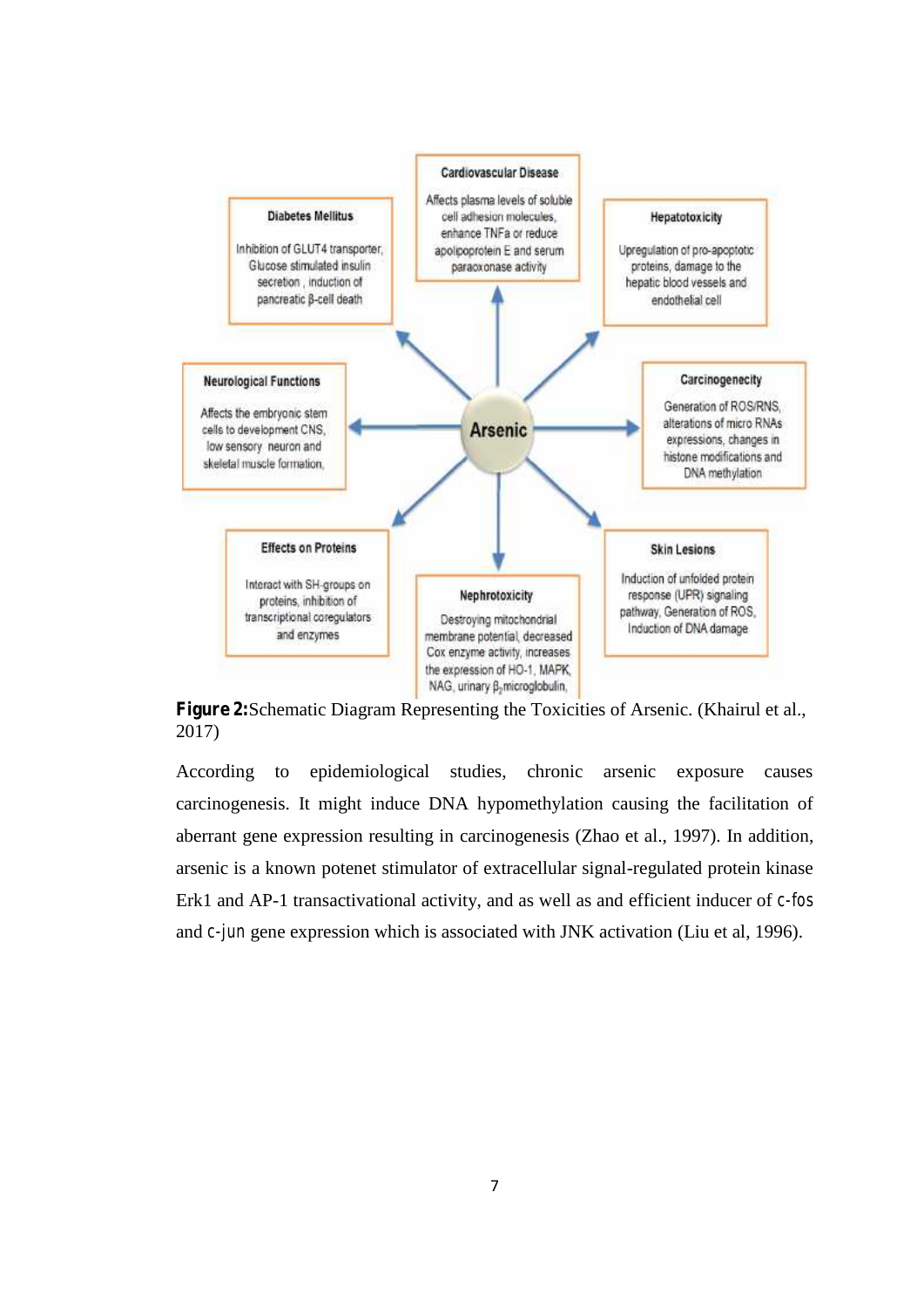### **2.2. Cadmium**

Cadmium (Cd) is a heavy metal wich is characterised by its soft, dusctile, silvery white with bluish colour, shimmering and electropositive properties. It is taste- and odour-less. It can form adifferent complex of organic mines, sulfur complex, chloro complexes, and chelates. In addition, Cd ions form salts of carbonates, arsenates, phosphates, and ferrocyanide which are soluble(Rafati Rahimzadeh et al., 2017).

Cadmium attracts attention as an environmental and occupational concern. The level of cadmium in the earth's crust is high with an average concentration of approximately 0.1 mg/kg (WHO, 1987). Cadmium is used industrially during the production of alloys, pigments, and batteries (Wilson, 1988). The use of cadmium batteries has shown an increasing trend. However, industrial use of cadmium has become restricted because of environmental concerns. In response to restrictions, in the USA, the daily cadmium intake about 0.4μg/kg/day, less than half of the U.S. EPA's oral reference dose(EPA, 2016).

### **2.2.1. Potential Human Exposure and Toxicity**

The primary reasons for cadmium exposure are cigarette smoking, inhalation, and ingestion. Dermal absorption is relatively rare. Occupational exposure is high for people who work in metal industries. Mining and smelting activities, manufacture industries of batteries, pigments, stabilizers, and alloys increase the cadmium emissions (IARC, 1993; Paschal, 2000; ATSDR, 2008). Low amounts of cadmium are present in foodstuffs like potatoes, grains and seeds, liver and kidney and leafy vegetables (Satarug et al., 2003). Consuming cadmium-containing foods can highly increase the risk of cadmium accumulation in human bodies (Davison, 1988). During the past century, continuing use of industrial applications of cadmium there is and dramatic increase of environmental pollution and human exposure to cadmium (Elinder and Jarup, 1996).

Ingestion and inhalation of cadmium have very severe adverse effects like pulmonary and gastrointestinal irrigation. Acute cadmium exposure cause symptoms to start to show within 15 to 30 minutes. Abdominal pain, burning sensation, nausea, vomiting,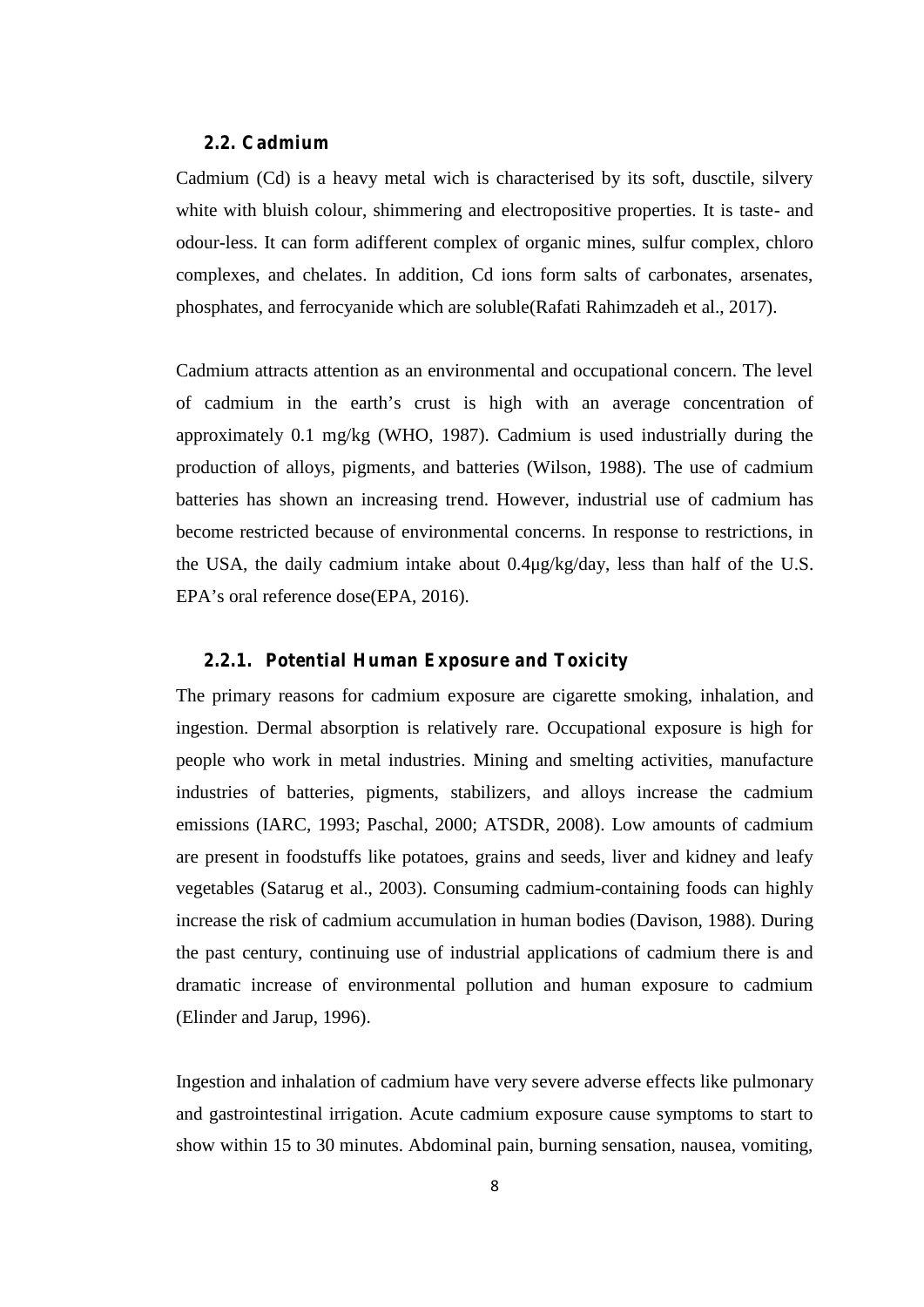excessive salivation, muscle cramps, vertigo, shock, loss of consciousness and convulsions are the typical symptoms of acute cadmium poisoning (Baselt, 1995). Furthermore, long-term cadmium exposure depresses the levels of noradrenaline, 5- HT3, and acetylcholine (Singhal, 1976).The underlying mechanisms of chronic cadmium toxicity are not fully understood. However, it has been suggested that cadmium causes the generation of reactive oxygen species (ROS), single-strand DNA damages and disruption of the synthesis of nucleic acids and proteins (Stohs, 1995; Mitra, 1984). Long-time arsenic exposure is being linked to induction of hypertension (Li et al., 2013).Arsenic also has an effect on testicular tissue and may cause infertility (Saygi et al., 1991).Studies have shown that cadmium induces inositol polyphosphate formation, elevates cytosolic free calcium levels in some cell types and blocks calcium channels (Th'evenod and Jones, 1992; Suszkiw et al., 1984; Dally, 1997).



**Figure 3:**Cd-induced reactive oxygen species (ROS) generation in human body(Rafati Rahimzadeh et al., 2017)

Cadmium compounds are considered as human carcinogens (IARC, 1993). Cadmium can bind to proteins, decrease DNA repair, activate protein degradation, up-regulate cytokines and proto-oncogene (*c-fos, cjun*, and *c-myc*), induce the expression of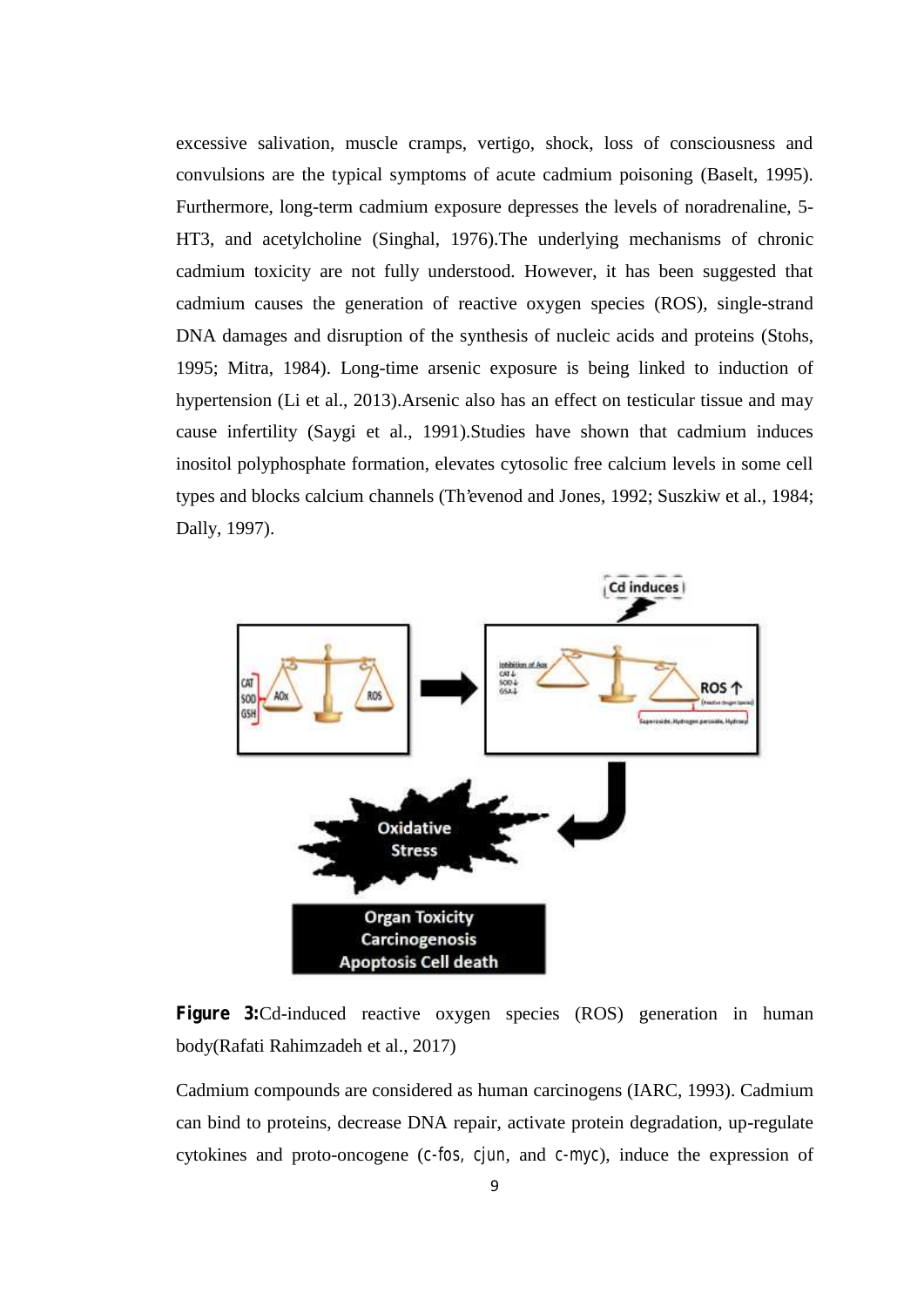metallothionein, heme-oxygenases, glutathione transferases, heat-shock proteins, acute-phase reactants, and DNA polymerase- at lower concentration (Abshire, 1996; Durnam and Palmiter, 1981; Hwua ,1998; Landolph, 1994). The lung is the most suspicious organ for human carcinogenesis caused by cadmium exposure (IARC, 1993). Occupational and environmental exposure to cadmium may increase the development of certain cancer types like prostate, kidney, liver, hematopoietic system and stomach (Waalkes, 1995; Waalkes, 1996).

### **2.3. Lead**

Lead is naturally occurring bluish-grey metal element. Despite its natural occurrence, fossil fuel burning, mining, and manufacturing are the human activities which increase the release of lead to the environment at high concentrations. Lead is being used industrially, agriculturally and domestically. The most well-known uses of lead can be listed as the production of lead-acid batteries, ammunitions, metal products and in the devices to shield X-rays. Production of lead-acid batteries is the most liable source of lead release to the environment which accounts for approximately 83% (Gabby, 2006; Gabby, 2003). There is an effort to decrease the industrial use of lead from paints and ceramic products, caulking and pipe solder (CDC, 1991). However, lead contained paints are still the major cause of lead exposure for human population (CDC, 2001).

### **2.3.1. Potential Human Exposure and Toxicity**

The major lead exposures occur as a result of lead-contaminated dust particles or aerosols, and ingestion of lead-contaminated food, water, and paints (ATSDR, 1999; ATSDR, 1992). Depending on several factors like age and physiological condition, absorption of lead is subject to change. In human subjects, kidneys take up the greatest percentage of lead which is followed by the liver, heart, brain and the skeleton (Flora, 2006). Lead poisoning greatly affects the nervous system as a headache, poor attention spam, irritability, loss of memory and dullness are the significant symptoms of lead poisoning (CDC, 2001; ATSDR, 1999). Apart from being a nervous system toxicant, lead also effects several organs and systems including the kidneys, liver, hematopoietic, endocrine and reproductive systems (ATSDR, 1999).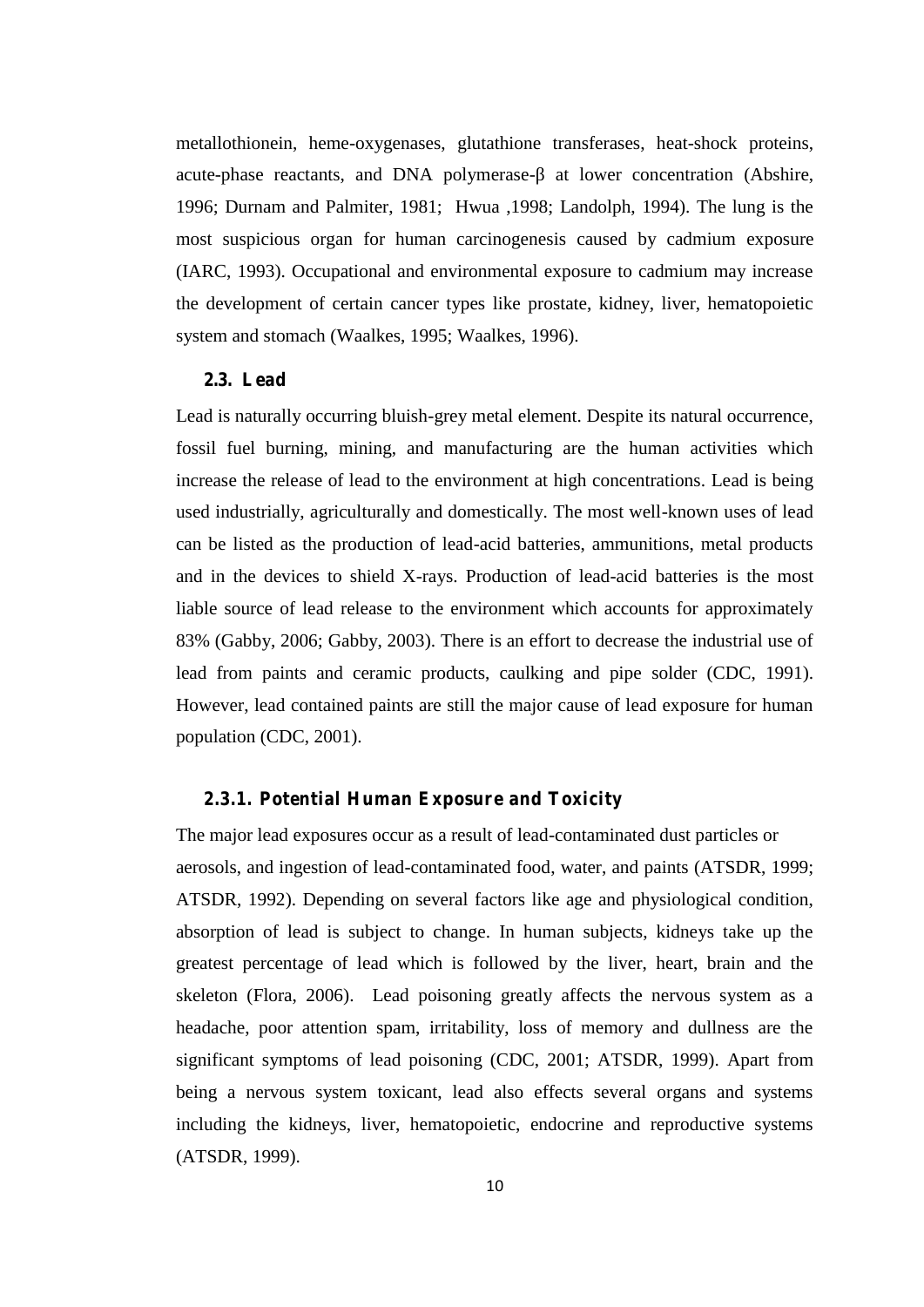In general, lead exposures occur from lead-contaminated household paints, lead containing crystals, and ceramic, several lead-containing medicines and cosmetics. Occupational lead exposure is also widespread (CDC, 1991; ATSDR, 1992). Exposure to lead during pregnancy is one of the major concerns. Lead can be transferred to the foetus directly and causes a decrease in birth weight, early delivery and neuro-developmental deficiencies (Ong et al., 1985; Corpas et al., 1995; Andrews et al., 1994).



**Figure 4:**Summary of lead poisoning(The Guardian, 2016)

The most prominent effect of lead exposure is seen in children. Children who are exposed to lead in their early life tend to have diminished intelligence with low intelligence quotient-IQ, underdeveloped neurobehaviour, decreased hearing acuity, speech handicaps, growth retardation, poor attention and anti-social and diligent behaviours (U.S. EPA, 2002; Kaul et al., 1999; Litvak et al., 1998; Amodio- Cocchieri et al., 1996). High exposure to lead affects reproduction system for adults. It is correlated with low sperm counts in men and spontaneous abortions in women (Hertz-Picciotto, 2000; Apostoli et al., 1998). Acute lead exposure causes brain and kidney damages as well as gastrointestinal diseases. On the other hand, long term lead exposure negatively affects blood and central nervous systems, blood pressure, kidneys and the metabolism of vitamin D (ATSDR, 1992; ATSDR, 1999; U.S. EPA, 2002; Kaul, 1999; Litvak, 1998).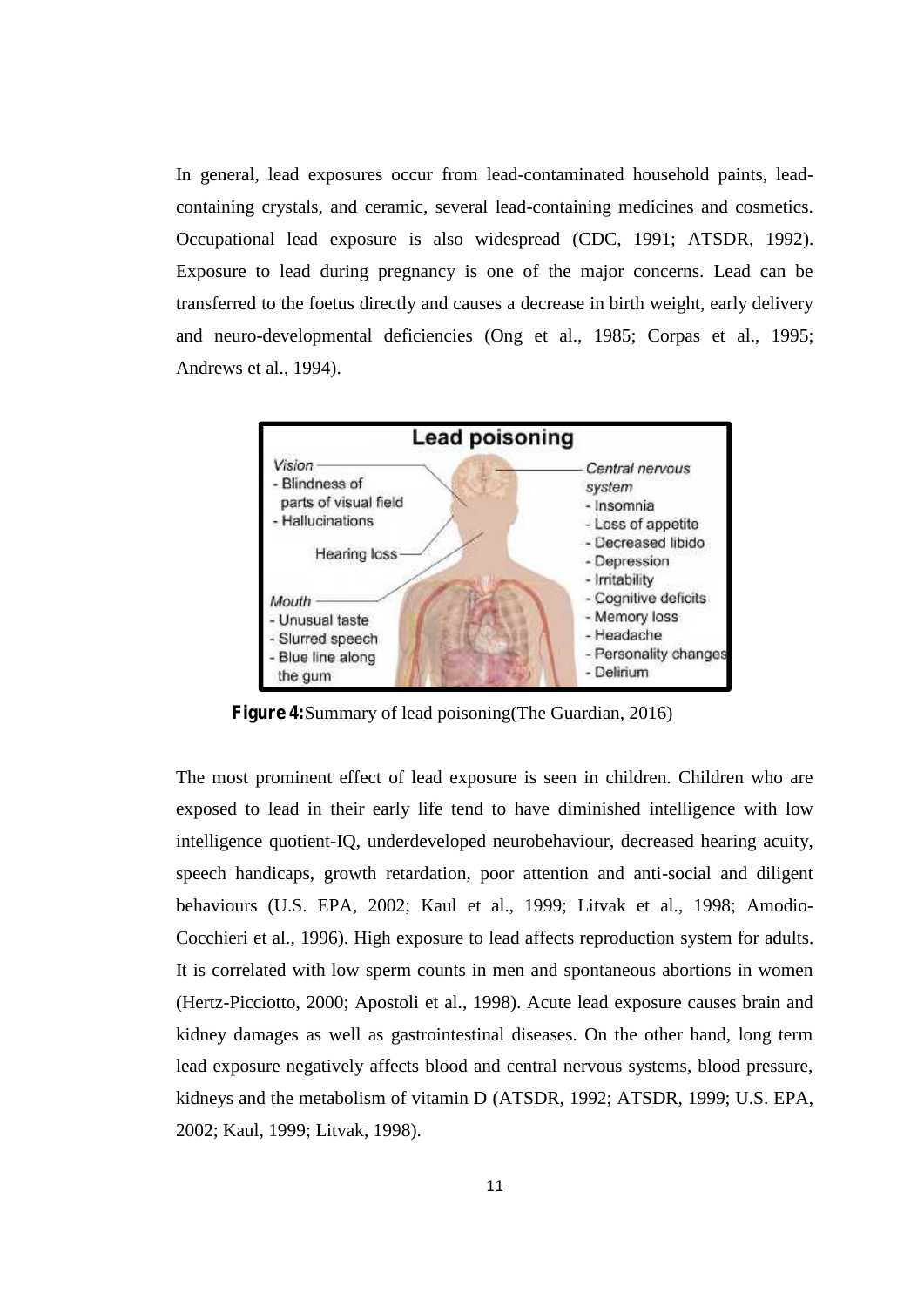Lead has the ability to inhibit or mimic the calcium actions and interact with proteins (ATSDR, 1999). Lead acts as calcium within the skeleton. There are certain mechanisms by which lead exerts its actions. By interacting with sulfhydryl and amide groups of enzymes, lead diminish the enzymatic activities. It also exerts its action via competing with essential elements for their binding sites, inhibiting the activity of the enzymes and altering the transport of essential cations (Flora, 2006). According to the studies, lead induces the formation of reactive oxygen species (ROS), and thus, causes cellular damage (Hermes-Lima et al., 1991). People who are exposed to lead occupationallyare shown to have increased antioxidant enzyme activities, especially superoxide dismutase (SOD) and Glutathione peroxidase in their erythrocytes (Bechara et al., 1993).

Various researches found out that lead interferes with calcium-dependent processes which are interrelated to intracellular signal transductions and neuronal signalling. Lead disrupts intracellular calcium cycling and alters the release of calcium from endoplasmic reticulum and mitochondria (Goldstein, 1993; Simons, 1993). Lead can also inhibit calcium-dependent release of neurotransmitters and also, receptor coupled ionophores in glutamatergic neurons (Vijverberg et al., 1994). In contrast, it may augment protein kinase C and calmodulin activity (Goldstein, 1993; Schanne et al., 1997). Furthermore, exposure to lead increases the likelihood of gene mutations and sister chromatid exchanges (Yang et al., 1999; Lin et al., 1994).

### **2.4. Chromium**

Chromium (Cr) is found in the earth's crust naturally with valence states from chromium (II) to chromium (IV) (Jacobs, 2005). The most stable state of chromium is the trivalent form (Cr(III)) and it is present as ores at this valence state. Natural and anthropogenic activities allow chromium to enter theair, water,and soil. The industry is the largest cause of the chromium emissions. Metal processing, tannery facilities, chromate production, stainless steel welding, and ferrochrome and chrome pigment production are the most suspected industries for chromium release to theenvironment. In this way, environmental concentrations of chromium show an increasing trend. Thus, chromium acts as an environmental pollutant of many environmental systems (Cohen et al., 1993). Commercial uses of chromium are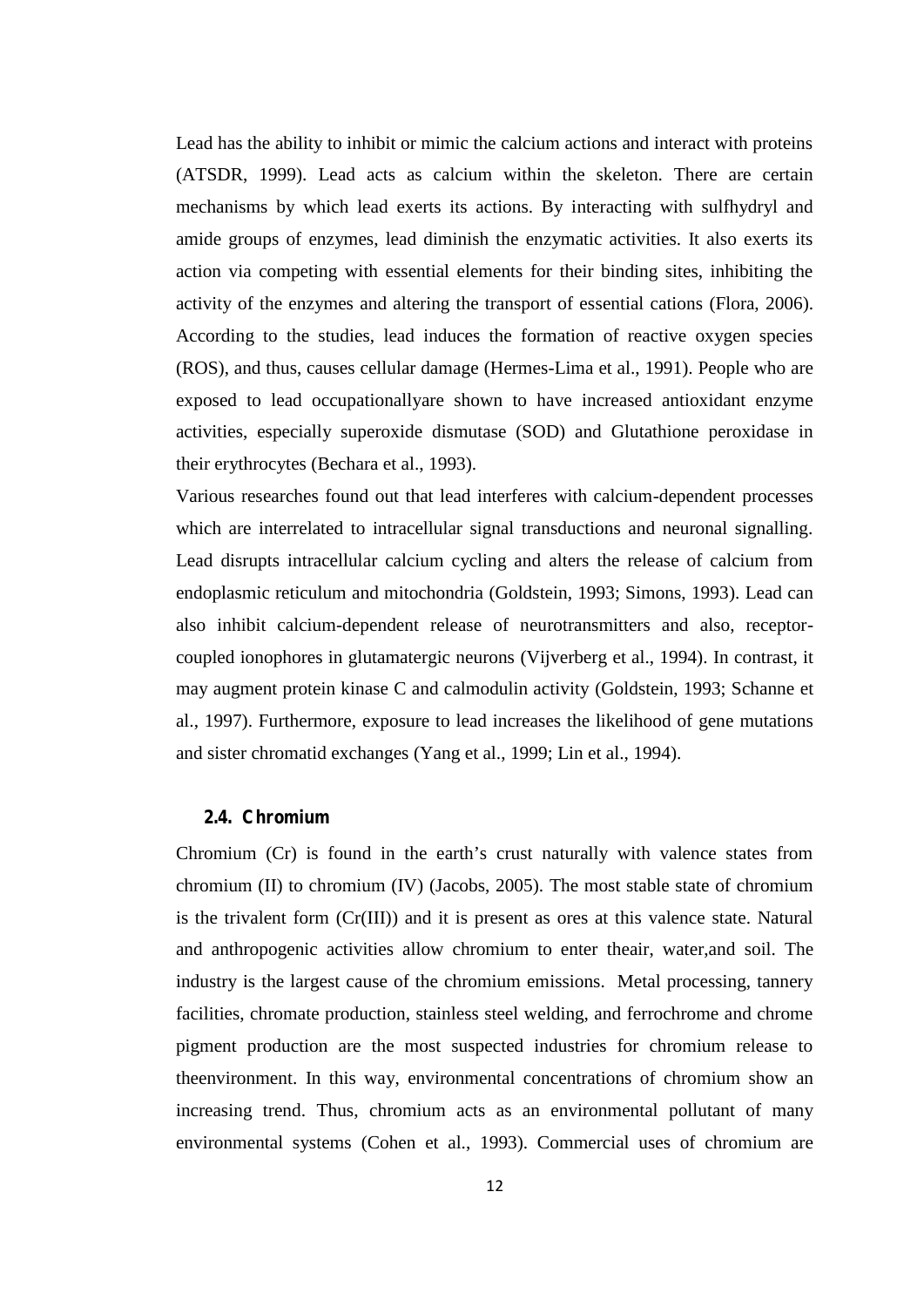industrial welding, chrome plating, dyes and pigments, leather tanning, wood preservation, and as an anticorrosive in cooking systems and boilers (Norseth, 1981; Wang et al., 2006).

### **2.4.1. Potential Human Exposure and Toxicity**

For humans and animals, chromium is one of the key essential elements as it plays a role in the metabolism of glucose, fat, and protein by potentiating the action of insulin. However, occupational exposure to chromium causes Cr-induced diseases. Thus, it has still been one of the major concerns as it threatens the wildlife and human population as well as the environment (Guertin, 2005). Occupational chromium exposure is highly widespread. It is estimated that more than 300,000 individuals are exposed to chromium occupationally worldwide. (Goyer, 2001). Annual chromium release is estimated to be 33 tons (ATSDR, 2000). Average atmospheric levels of chromium range from 1 to 100 ng/cm3. However, these levels might become higher in areas where Cr is being processed (Singh et al., 1999).

Chromium can be ingested via chromium containing food and water (Langård and Vigander, 1983). Generally, most of the fresh foods contain a few amounts of chromium. Although non-occupational chromium exposure is not low, people who exposed to chromium occupationally get into contact with chromium at least two times higher than the average (ATSDR, 2008). Inhalation is the primary route of human exposure in terms of occupational exposure. Thus, thelung is the most affected organ. Despite this fact, dermal contact with chromium is not insignificant (Costa, 1997; Shelnutt et al., 2007).

Toxicity of chromium compound depends on the valence state and solubility. Cr (VI) compounds are known to be powerful oxidising agents, so they act as irritating and corrosive agents. In comparison, Cr(VI) compounds show more toxicity than Cr(III) compounds (Connettand Wetterhahn, 1983; De Flora et al., 1990). The reason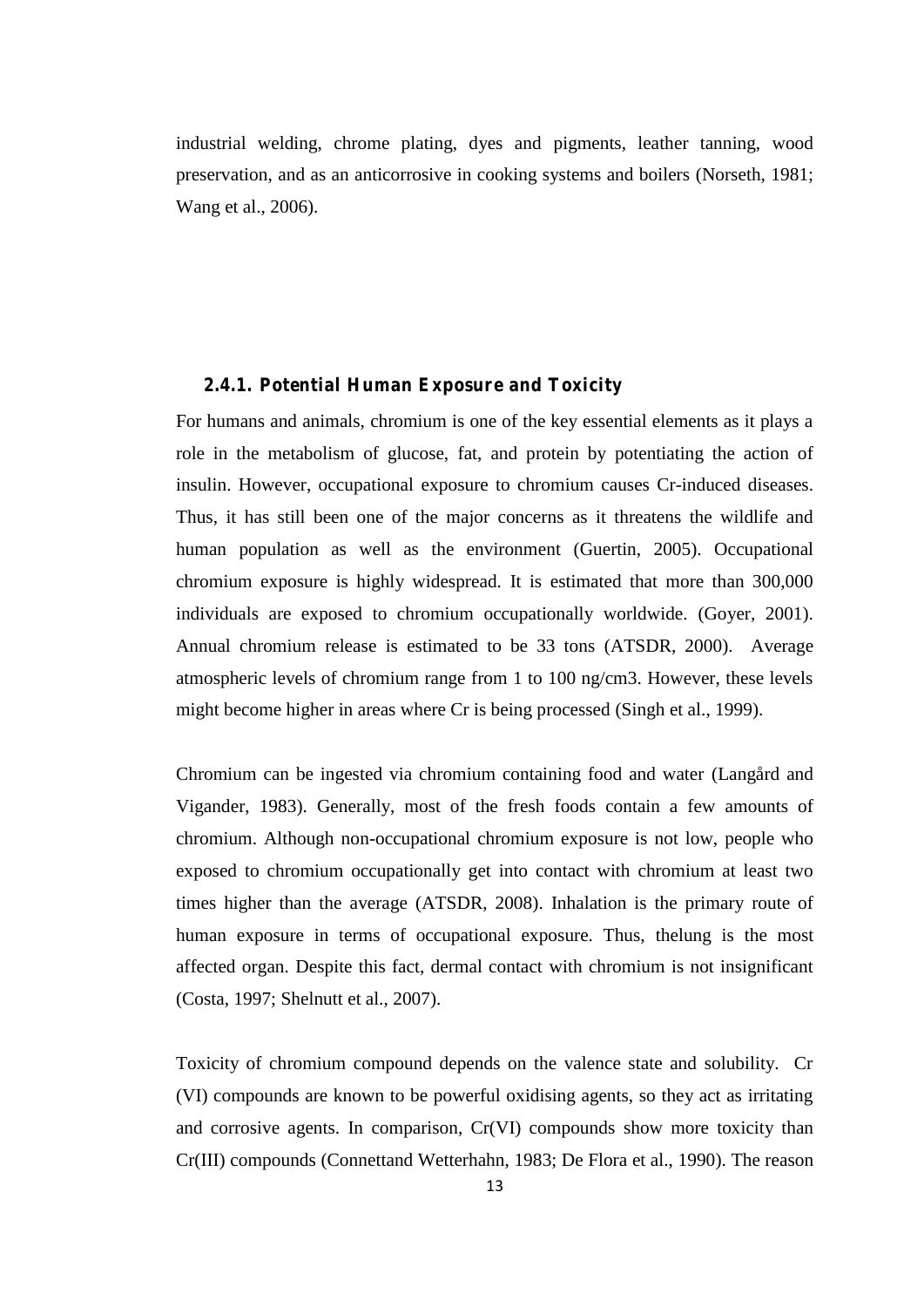for Cr(VI) is more toxic is that Cr(VI) can pass through cell membranes and reduced to reactive intermediates. On the other hand, Cr(III) is poorly absorbed via any route of administration. Cr(VI) can be absorbed by the lung, gastrointestinal tract, and skin. Reduction of Cr(VI) is either a detoxification process or toxic depending on the site. Reduction process which takes place away from the target site is considered as detoxification. Besides, reduction of Cr(VI) shows toxic and/or genotoxic effects if it takes place in or near cell nucleus of target organs (Dayan and Paine, 2000).

Reduction of Cr(VI) relies on several enzymes depending on the type of the cell that it entered. Hydrogen peroxide (H2O2), glutathione (GSH) reductase, ascorbic acid, and GSH are the keys enzymes during this process. As a result of reduction reactions,  $Cr(V)$ ,  $Cr(V)$ , thiol radicals, hydroxyl radicals, and  $Cr(III)$  are the reactive intermediates produced. These reactive intermediates can disrupt cellular integrity and functions by attacking DNA, proteins and membrane lipids (De Mattia et al., 2004; O' Brien et al., 2003).



**Figure 5**: Pathway of chromium induced oxidative stress(Henkler, Brinkmann and Luch, 2010)

Cr (VI) induced toxicity is supported by DNA strand breaks in peripheral lymphocytes and lipid peroxidation products(Gambelunghe et al., 2003; Goulart et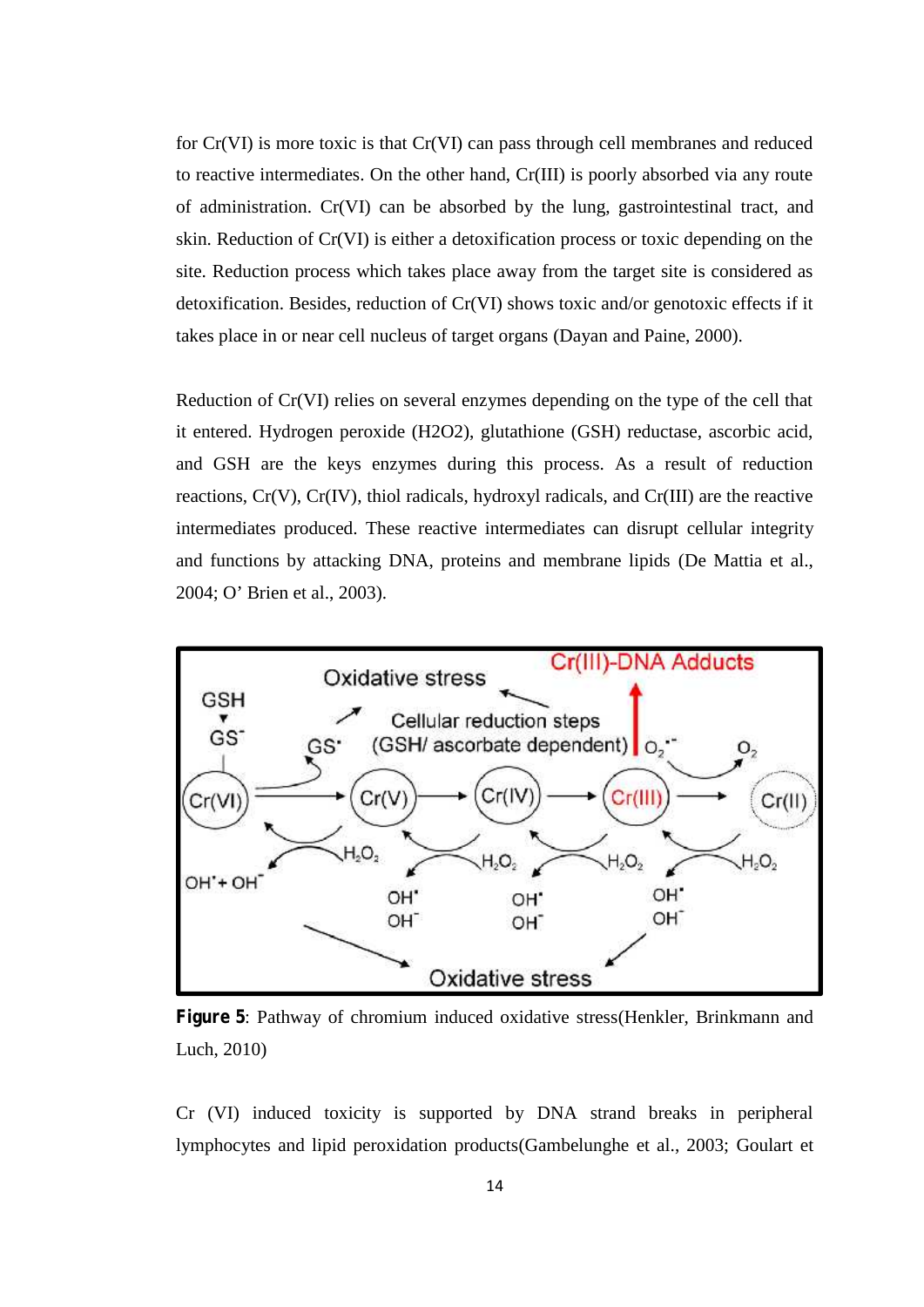al., 2005). Cr (VI) can induce genotoxicity as well as cytotoxicity, which are caused by oxidative damage such as chromosomal abnormalities and DNA strand breaks (Wise et al., 2002; Wise et al., 2004; Xie et al., 2005, Patlolla, 2008). Nevertheless, studies show that non-oxidative biological mechanisms also can induce Cr(VI) carcinogenesis(Zhitkovichet al, 2001). The risk of induction of cancer by chromium compounds depends on several factors such as solubility, size, crystal modification, thecharge of the surface and the ability to be phagocytized (Norseth, 1981). Occupational exposure to Cr(VI) compounds has a tendency to cause respiratory compounds (Dayan, 2000).

### **2.5. Copper**

Copper is a malleable transition metal with low corrosion and alloying ability, high thermal and electrical conductivity. Thus, it is one of the most important metals for industry. It has been used in machinery, construction, transportation,and weapons (Barceloux, 1999; Winge and Mehra, 1990). In addition, it is an important constituent of white gold in thejewellery industry, dental products and cosmetics (Okereke et al., 1972; Vilaplana et al., 1991; Lucas and Lemons, 1992). In nature, Cu can be found as its elemental form and as a compound. Ions of Cu can exist in its oxidised form or cupric, reduced and cuprous state (Linder et al., 1996; Linder et al., 1998).



**Figure 6:**Different copper minerals(Earth Observary, 2002)

**Table 1:**Composition of different copper minerals(nfalliance.org, no date).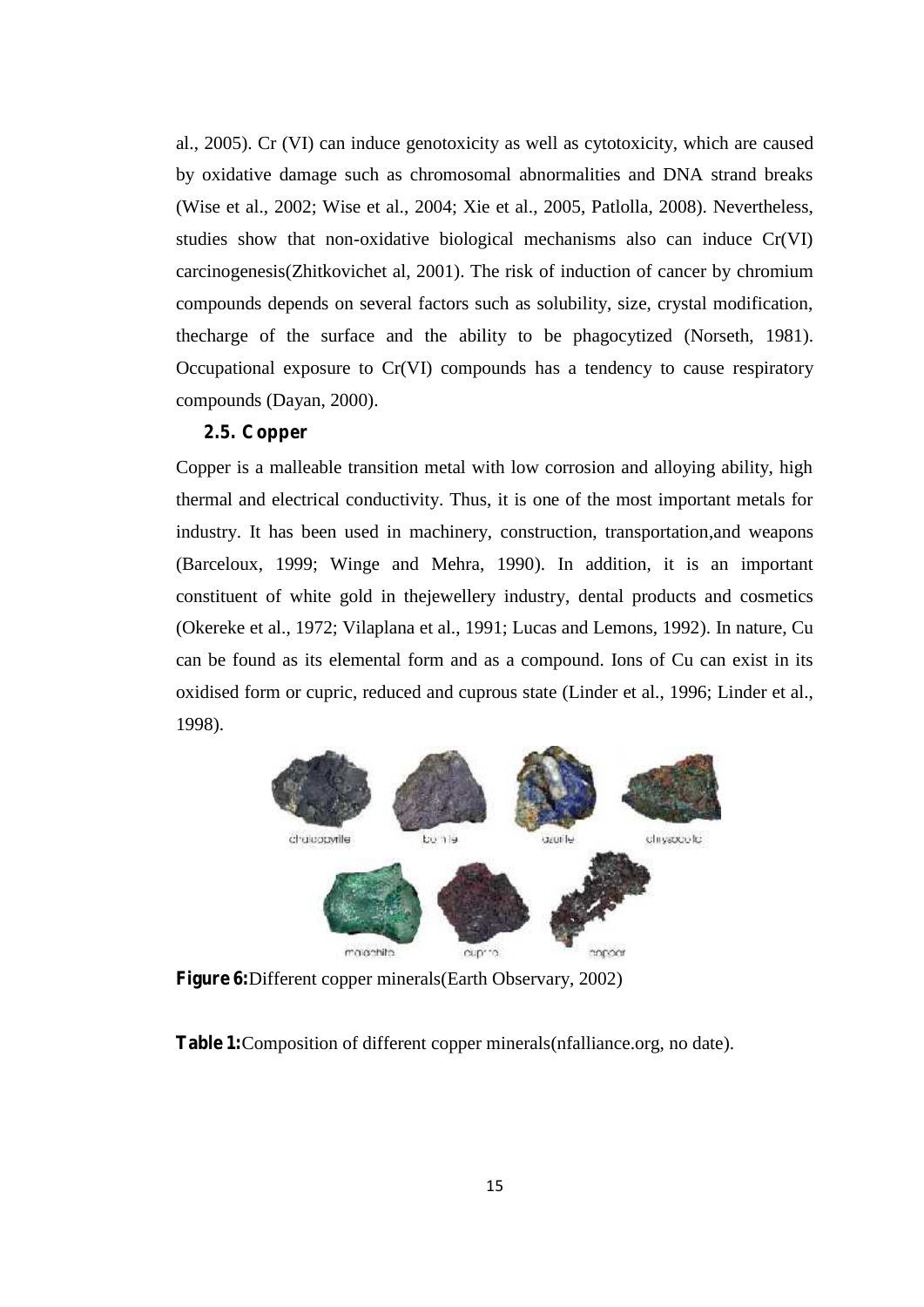| <b>MINERAL</b> | <b>COMPOSITION</b>                    | <b>COPPER</b><br><b>CONTENT</b><br>(%) | <b>APPEARANCE</b>         |
|----------------|---------------------------------------|----------------------------------------|---------------------------|
| Chalcopyrite   | CuFeS <sub>2</sub>                    | 34                                     | Yellow-gold               |
| <b>Bornite</b> | Cu <sub>2</sub> FeS <sub>4</sub>      | 63                                     | "Peacock ore" irridescent |
| Malachite      | CuCO <sub>2</sub> Cu(OH) <sub>2</sub> | 57                                     | Green, variegated         |
| Cuprite        | Cu <sub>2</sub> O                     | 89                                     | Red, earthy               |

Cu can be emitted to the environment from Cu water pipes, Cu cookware, drinking water, birth control pills and intrauterine devices, vitamin and mineral supplements, Cu-contained fungicides and foods (Pohl et al., 2011).Variety of cells and tissues, especially hepatic cells contain high concentrations of Cu (Turnlund, 1998).

### **2.5.1. Potential Human Exposure and Toxicity**

Depending on several intrinsic and extrinsic factors, exposure to Cu is subject to change. Depending on food choices, dietary customs,and environmental factors, Cu intake may increase or decrease.Occupational exposure to Cu is highly widespread especially people who work as plumbers, welders, machinists and people who work in Cu industry. In general, exposure to Cu is in combination with the other metal exposures such as arsenic, iron, or mercury, and chemicals such as ethanol, polychlorinated biphenyls, and pesticides (Pohl et al., 2011).

Cu is an essential element for life. However, more than the needed concentrations, Cu may cause cellular damage. In order to regulate Cu concentrations, there is a complex system of metal ion transporters and chaperones. Cu homeostasis disruptions may cause tissue damages and a number of diseases (Bleackley and Macgillivray, 2011; de Romana et al., 2011). Apart from direct interactions with essential macromolecules, Cu cause toxicity indirectly via free radical-induced oxidative damage. Cu ions induce the production of ROS that causes conformational changes to essential biomolecules (Lippard, 1999). Presence of superoxide or reducing agents like ascorbic acid or GSH allows the reduction of Cu2+ to Cu+ that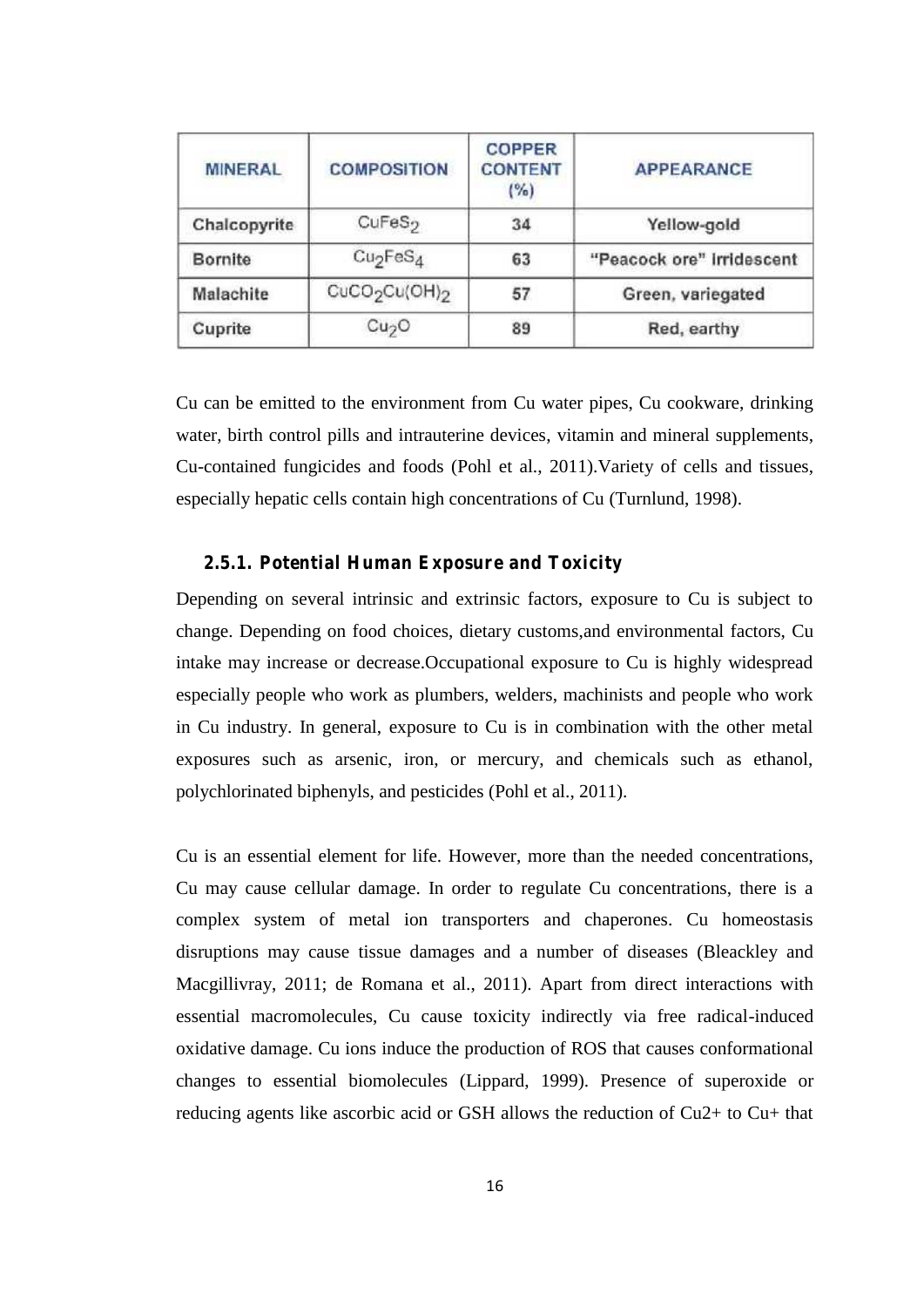have the ability to catalyse the formation of hydroxyl radicals from hydrogen peroxide via the Haber-Weiss reaction (Bremner, 1998; Kadiiska et al., 1993).

In the human population, disruption of Cu homeostasis causes Menkes and Wilson's disease. Insufficient Cu in the body, which is known as Menkes disease, is characterised by the inactivation of key metabolic enzymes (Song et al., 2011). In contrast, accumulated Cu in the body cause Wilson disease that lead to Cu-induced oxygen radical-mediated damage (White et al., 2009; Sayre et al., 2000). People who suffer from Wilson disease have lipid peroxidation in the mitochondria of the hepatocytes and decreased antioxidant vitamin E concentration in liver and blood (Myers et al., 1993).Apart from ROS induced oxidative damage, there are more pathways and mechanisms which Cu overload exerts its mechanisms. Lipid metabolism regulation, antimicrobial defence mechanisms, and kinase-mediated signal transduction are good examples of Cu toxicity mechanisms (Hasan and Lutsenko 2012).

### **2.6. Iron**

Iron (Fe) is a chemical element which is found in the Earth's crust naturally. In terms of mass, it is the most common element and is a constitute of Earth's outer and inner core. Iron is one of the most common elements(Meije et al., 2016). Iron compounds have many uses and they have been used since ancient times. Iron oxide, for example, is used in combination with aluminium powder create thermite reaction which is used in welding and purifying ores. Iron combines with halogens and chalcogens form binary compounds.Iron also one of the key elements in biological compounds. In haemoglobin and myoglobin, iron forms complexes with molecular oxygen and supports oxygen transport. In plants and animals, iron is found at the metal at the active site of redox enzymes which act as important enzymes in cellular respiration and oxidation and reduction reactions(Iron Disorders, 2009).

### **2.6.1. Potential Human Exposure and Toxicity**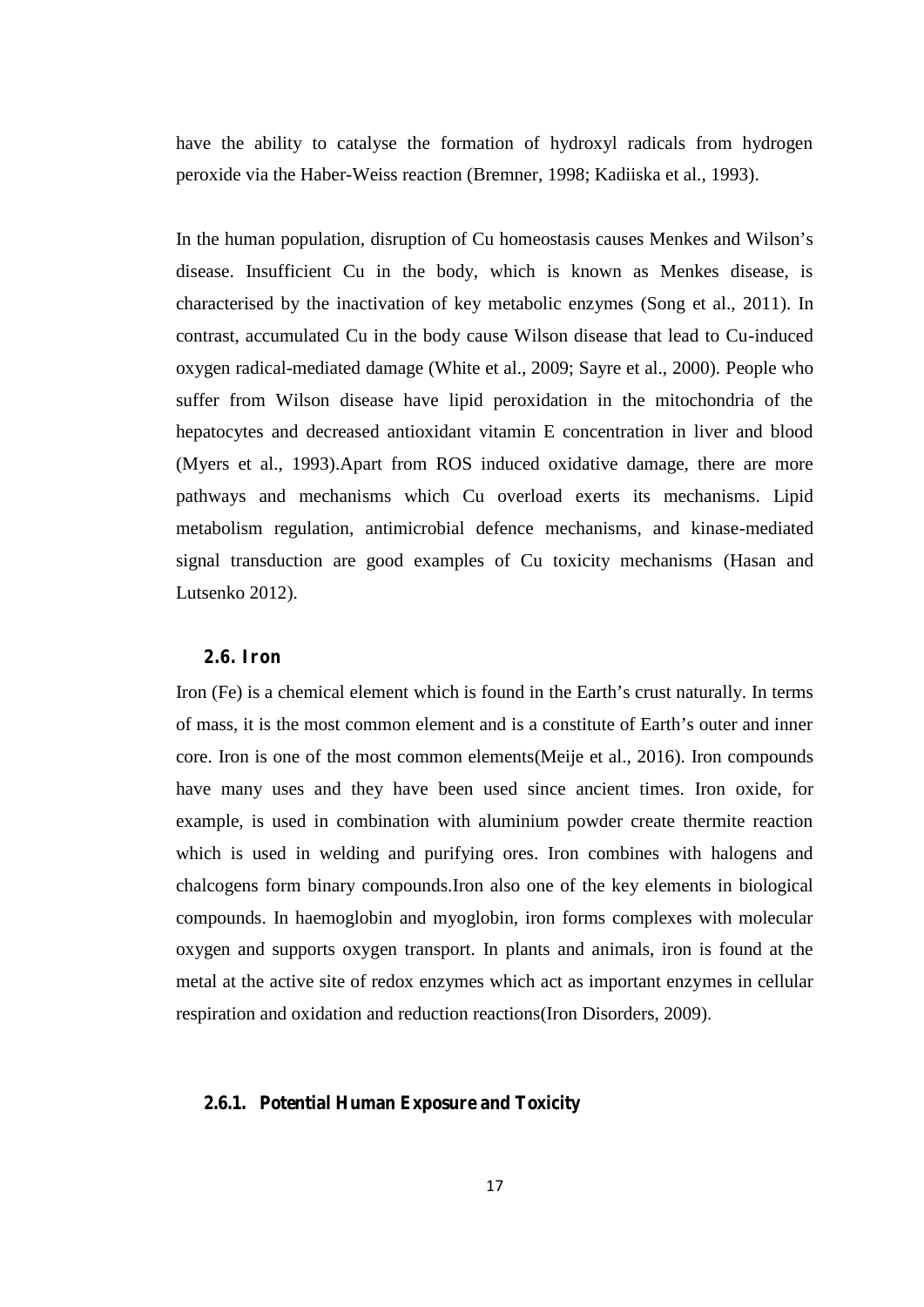As iron is an essential element, it is strictly regulated in the body. During the day, only small amount of iron is excreted through mucosa and skin. Thus, the primary way of regulating iron levels in the body is to regulate the uptake (Ramzi et al. 1999). Excess intake of iron causes excessive free iron levels in the blood. High levels of free iron at ferrous (Fe2+) induces free radical formation and DNA damage. Toxicity of iron depends on the iron in the cell. Excess levels of the free iron result after the saturation of the transferrin that binds to the iron. Iron commonly damages myocardiocytes and hepatocytes in the first place and causes adverse effects such as coma, metabolic acidosis, liver failure, respiratory distress and even death (Cheney et al., 1995).

### **2.7. Nickel**

Nickel(Ni) is a naturally found element in the Earth's crust. It is the twenty-fourth most abundant natural element. Nickel's primary source is found in the earth's core. Thus, it cannot be obtained and used. However, volcanic eruptions, soils, ocean floors and ocean water act as sources of nickel (Stimola, 2007). Nickel is being used in several industries. Making stainless steel and other alloys cover 80% of the total nickel usage. Following industries are electroplating and printing inks that account for 10% and 5% of nickel usage respectively (Nickel Institute, 2006).

The nickel emission to the atmosphere is widespread during nickel mining and the industrial production of stainless steel and other nickel alloys, or by industries which are using nickel and its compounds. Moreover, oil burning power plants, coal burning power plants,and trash incinerators increase the release of nickel into the atmosphere. Once it is in the atmosphere, it sticks to dust particulates and reach the ground or washed out from the air by rain or snow. During industrial processes, nickel is released into soil or sediments and binds to iron or manganese particles (Cameron et al., 2011).

### **2.7.1. Potential Human Exposure and Toxicity**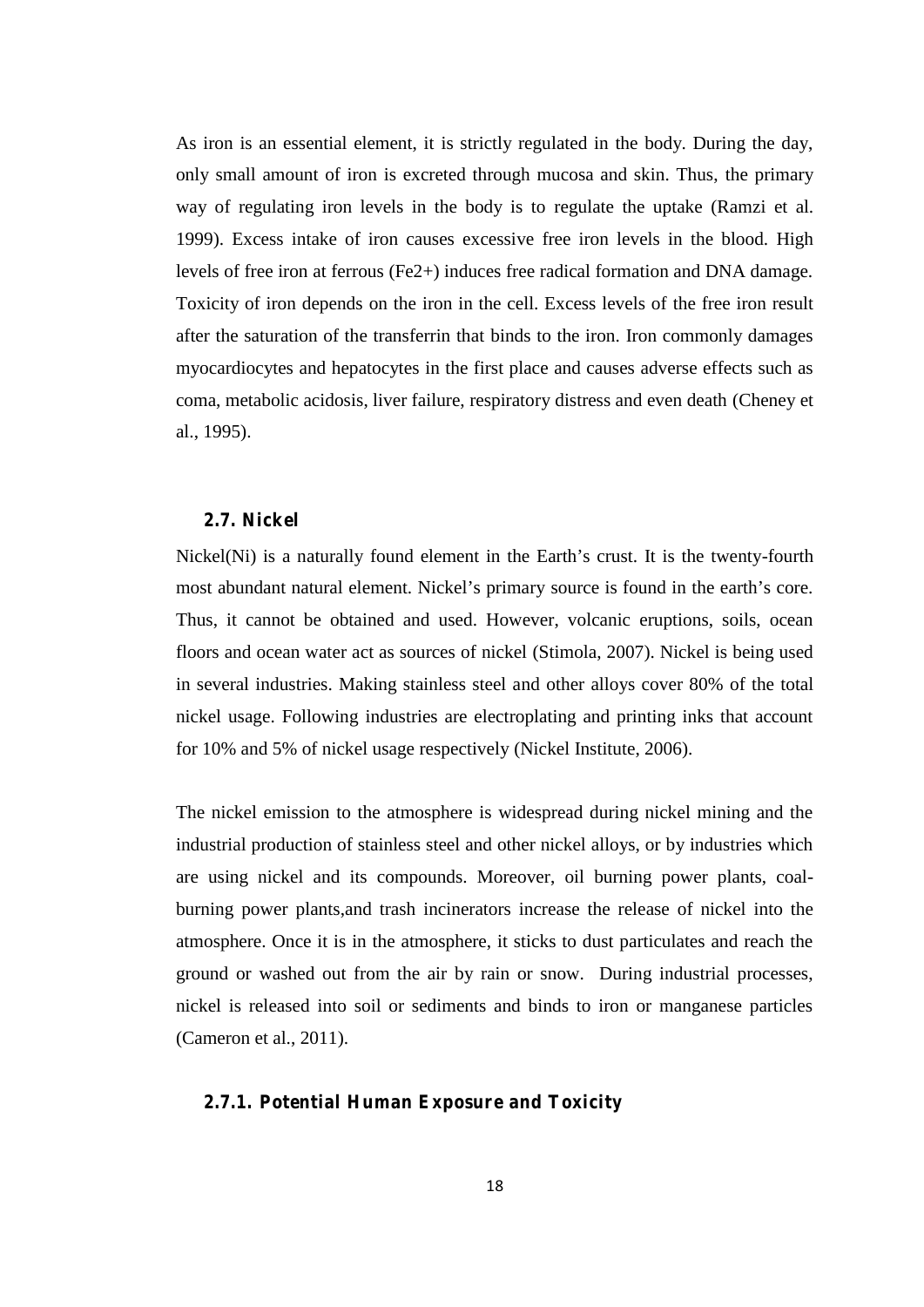Humans are exposed to nickel through inhalation and ingestion of contaminated food and water, and as well as tobacco smoking. Dermal exposure to nickel is also possible via the direct contact with the nickel containing jewellery, stainless steel,and coins. In response to nickel-producing industries, the contamination of drinking waters with nickel increases. In soil, average nickel concentration is between 4-80 ppm. However, areas around nickel producing factories have significant amounts of nickel which can be up to 9000 ppm (ATSDR, 2005). In relation to increased nickel concentration in soil, dermal contact with the contaminated soil is the usual source of exposure. On the other hand, food stuff like tea, coffee, chocolate, soybeans, nuts, oatmeal, cabbage, spinach, and potatoes are most likely to contain nickel. Thus, they are the major dietary sources of nickel exposure (Cameron et al., 2011).

Occupational exposure to nickel is usually through inhalation. People who occupationally exposed to nickel have significantly higher concentrations of nickel in their body compared to the general population (Ohio Environmental Protection Agency, 2002).Acute nickel toxicity in humans occurs in response to inhalation or absorption of nickel via the gastrointestinal tract. According to the study conducted by Das and Buchner, the main underlying mechanism of nickel toxicity is the result of the depletion of glutathione and bonding to the sulfhydryl groups of proteins (Das and Buchner, 2007, Valko et al., 2005). A study conducted by US EPA found that treatment with nickel causes irreversible lung damage abnormal pulmonary functions, renal tubular necrosis, anemia, eosinophilia, and nasal septum ulceration. Furthermore, it is also reported that physiological chemistry is altered by reducing nitrogen retention, glucosurea, phosphaturea, and urinary excretion of calcium ion and zinc ion. Inhibited ATPase activity may result in neurological disorders, convulsions,and coma. Long-time exposure may lead to disruption of oxidative phosphorylation (EPA, 1994; Nielsen, 1982).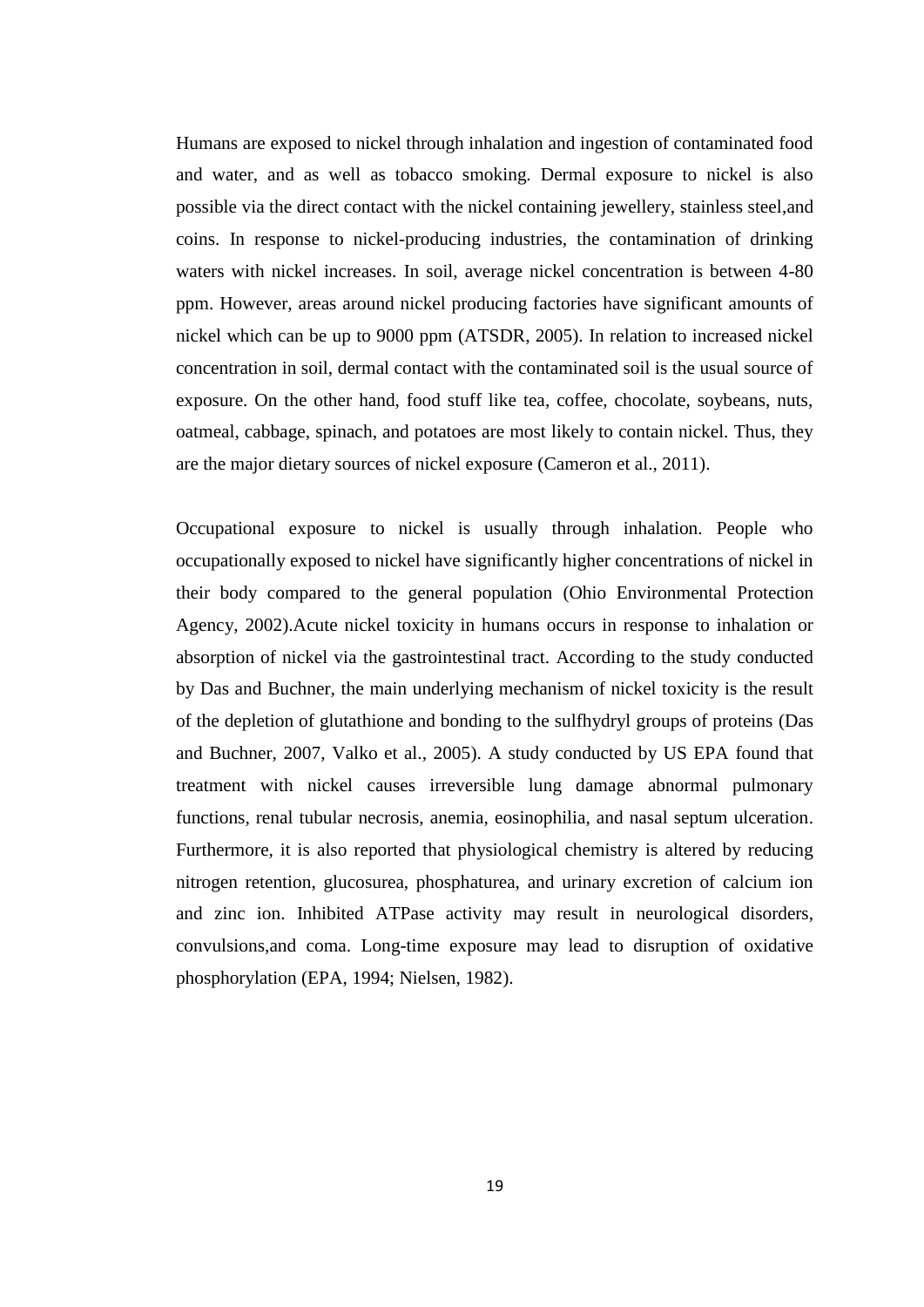

**Figure 7**:Summary of nickel induced toxicity(Henkler et al., 2010).

According to the study conducted by using HL-60 human leukaemia cells, chronic Ni+2 ion exposure causes DNA fragmentation, cell death, and Ros (Jia and Chen, 2008). High doses of Ni2+ is taken up by phagocytosis and may lead to genotoxicity and mutagenicity. Induction of genotoxicity by nickel compounds is thought to be as a result of thegeneration of ROS and inhibition of DNA repair (Kasprzak et al., 2003). Nickel compounds have the ability to enter the nucleus. Thus, they can readily interact with chromatin. One of the main mechanisms of nickel carcinogenesis is heterochromatinization (Ellen et al., 2009).

To sum up, nickel induced carcinogenesis results from several factors including oxidative stress, DNA damage, epigenetic effects and its effect on specific signal transduction pathways.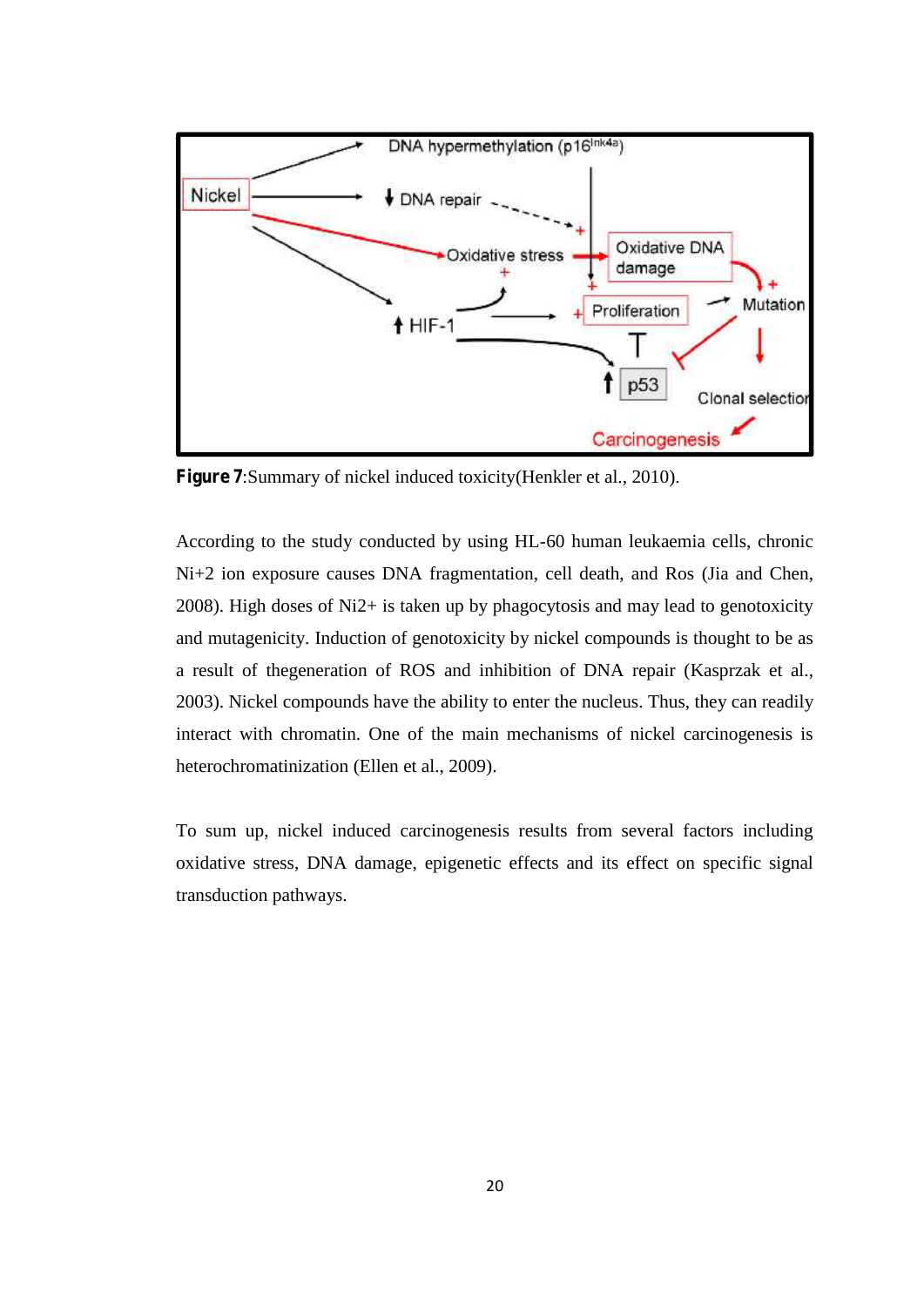### **3. ANALYTICAL METHODS AND TECHNIQUES FOR HEAVY METALS DETERMINATION**

Analytical measurements are important in determining environmental and biological pollution and harm. Thus, they should provide significant information for:

- Routine monitoring of regulated contaminants;
- Area and level of contamination for affected sites for remediation;
- Assessment of possible health effects.

Depending on several factors, such as, quantitative determination for multielement analysis, determination of individual metals or metalloids and speciation of heavy metals, different analytical techniques are available. These methods and their techniques depend on the property of the analyte that can be analysed by an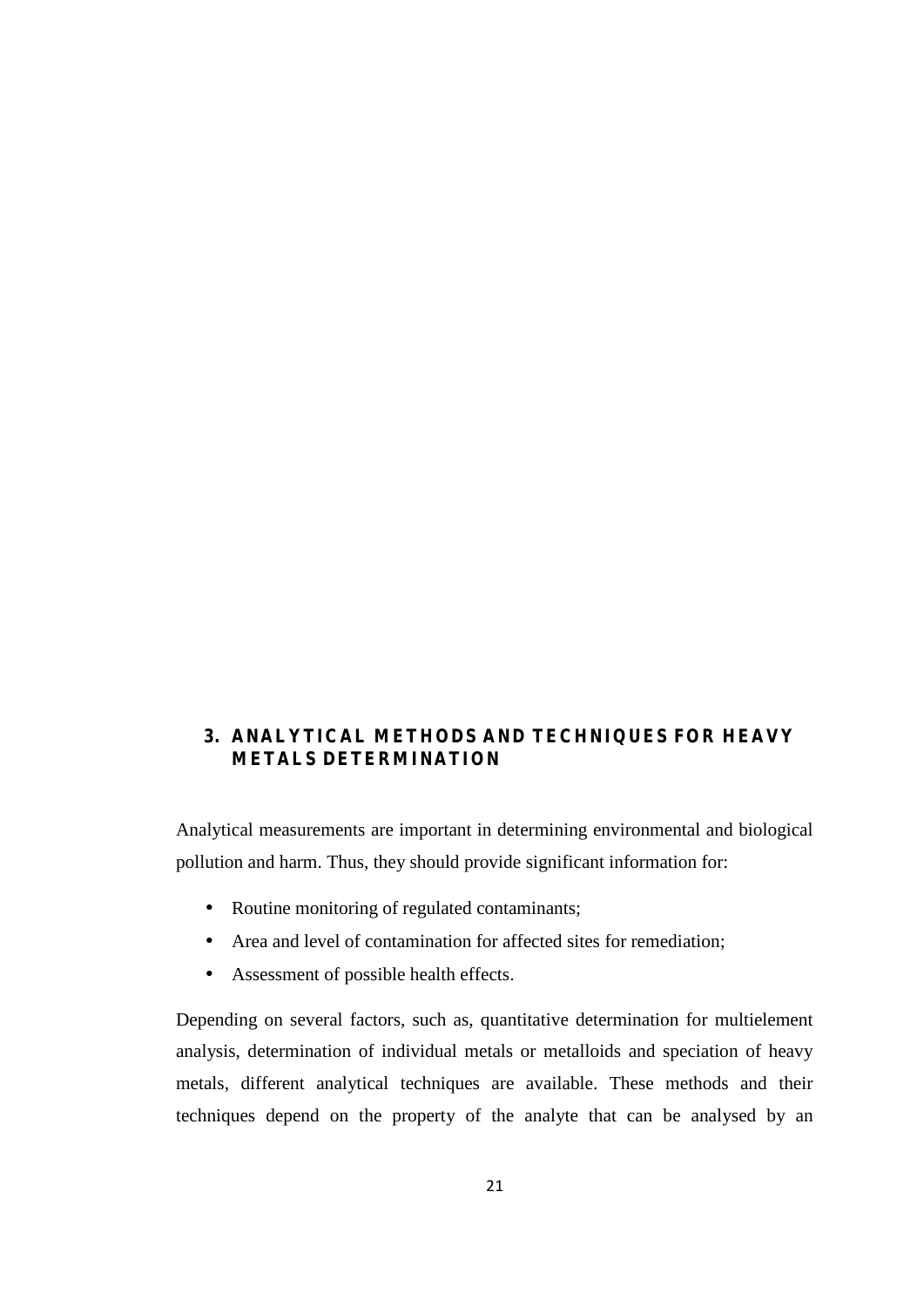appropriate equipment. Table 2 summarizes the principles of the analytical methods and techniques used in the heavy metal analysis.

For human biomonitoring, analysis of heavy metals blood and urine are the most preferable biological samples. However, other matrices, for instance, saliva, hair, nail,and teeth are also suitable for heavy metal detection.

Atomic absorption spectrometry (AAS) is one of the techniques used in the detection of heavy metals. During the process, a flame of a furnace is used to heat the specimen till the atomisation of the element. At the resonance line, the light beam is absorbed by the atoms and the attenuation intensity of the light beam is measured. In case of biological samples, nitric acid digestion is needed for the pre-treatment of the specimen (Sigel, 2013). In general, it is used for single element detection. However, up to 6 elements can be detected using this method. AAS is widely used and it is the standard method for single element analysis. One major disadvantage of the AAS is that it is hard to work with solid samples. During the analysis, one element at a time can be detected. In addition, AAS is a relatively more expensive than the than techniques.

| <b>Table 2:</b> Summary of the principles of the analytical methods and techniques used in |
|--------------------------------------------------------------------------------------------|
| the heavy metal analysis (Draghici et al., 2010).                                          |

| Method and<br>technique                                                                    | Principle                                                                                                                      | <b>Multielement</b><br>analysis                                              | <b>Applications</b>                                          | <b>Other</b><br>observations                                                |
|--------------------------------------------------------------------------------------------|--------------------------------------------------------------------------------------------------------------------------------|------------------------------------------------------------------------------|--------------------------------------------------------------|-----------------------------------------------------------------------------|
| <b>Optical methods and techniques</b>                                                      |                                                                                                                                |                                                                              |                                                              |                                                                             |
| <b>Atomic</b><br>absorption<br>spectrometry (AAS)                                          | Absorption of radiant<br>energy produced by a<br>special radiation<br>source (lamp), by<br>atoms in electronic<br>ground state | Single-element<br>technique<br>multielement<br>analysis $(2-6)$<br>elements) | Widely used<br>method.<br>standard one                       | Most valuable<br>technique for<br>environmental<br>heavy metals<br>analysis |
| <b>Inductively coupled</b><br>plasma – atomic<br>emission<br>spectrometry $(ICP -$<br>AES) | Measures the optical<br>emission from excited<br>atoms to determine<br>analyte concentration                                   | Simultaneous<br>multielement<br>analysis                                     | Widely used<br>method for<br>environmental<br>trace analysis |                                                                             |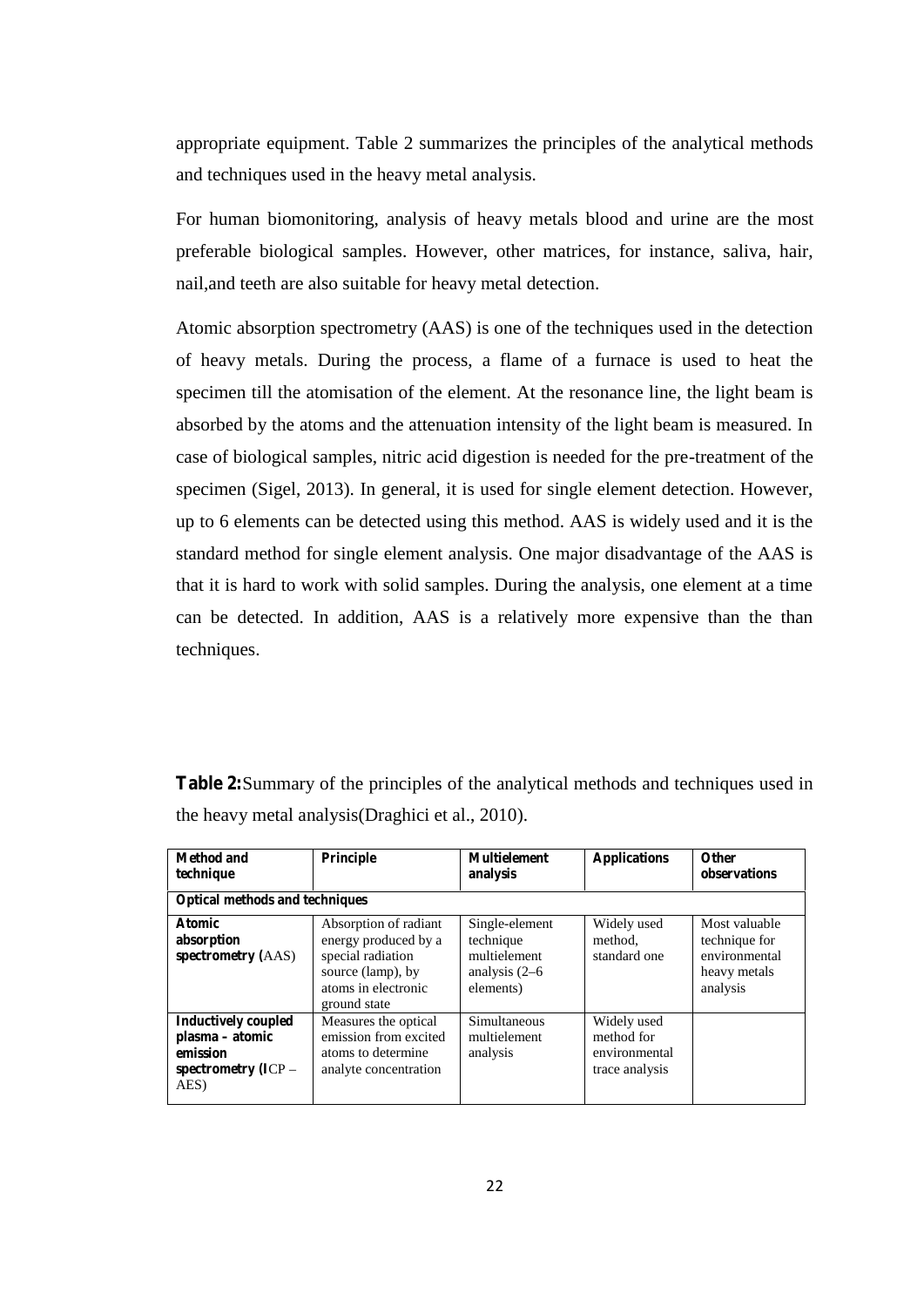| <b>Inductively coupled</b><br>plasma - mass<br>spectrometry(ICP -<br>MS) | Argon plasma is used<br>as ion source mass<br>analysis is the method<br>used for separating<br>ions based on their<br>mass-to-charge ratio<br>(m/z)                                                 | Simultaneous<br>multielement<br>analysis                                                                     | Widely used<br>also used for<br>isotope<br>determination                                          | Interferences<br>arise when a<br>species has the<br>same nominal<br>$m/z$ as the<br>analyte                   |
|--------------------------------------------------------------------------|-----------------------------------------------------------------------------------------------------------------------------------------------------------------------------------------------------|--------------------------------------------------------------------------------------------------------------|---------------------------------------------------------------------------------------------------|---------------------------------------------------------------------------------------------------------------|
| X-ray<br>fluorescence(XRF)                                               | Uses X-rays as<br>primary excitation<br>source, usually<br>provided by X-ray<br>tubes, or radioisotopes,<br>which cause elements<br>in the sample to emit<br>secondary X-rays<br>characteristic     | Simultaneous<br>determination of<br>most<br>elements, exception<br>of those with<br>atomic number<br>below 8 | Less suitable<br>for analysis of<br>minor and trace<br>elements                                   | Non-destructive<br>analysis                                                                                   |
| <b>Neutron activation</b><br>analysis(NAA)                               | Based on conversion<br>of stable nuclei of<br>atoms into radioactive<br>ones and subsequent<br>measurement of<br>characteristic nuclear<br>radiation emitted by<br>the radioactive nuclei           | Simultaneous<br>multielement<br>analysis                                                                     | Most elements<br>can be<br>determined with<br>some<br>limitations such<br>as for Pb               | Highly sensitive<br>procedure                                                                                 |
| <b>Atomic fluorescence</b><br>spectrometry(AFS)                          | Measures the light that<br>is reemitted after<br>absorption                                                                                                                                         | Single-element<br>technique                                                                                  | Mercury,<br>arsenic, and<br>selenium                                                              | Complementary<br>technique to<br>AAS                                                                          |
| Molecular<br>absorption<br>spectrometry<br>(colorimetry)                 | Relationship between<br>molecular absorption<br>of UVVIS radiation by<br>a solution and the<br>concentration of the<br>coloured species in<br>solution                                              | Single-element<br>technique                                                                                  | Speciation<br>analysis                                                                            | Poor selectivity<br>requires prior<br>separation of the<br>element to be<br>determined                        |
| Separation methods and techniques                                        |                                                                                                                                                                                                     |                                                                                                              |                                                                                                   |                                                                                                               |
| Gas<br>chromatography(GC)                                                | Based on the different<br>repartition of the<br>analyte between a<br>stationary phase and a<br>mobile one (gas)                                                                                     | Simultaneous<br>multielement<br>analysis                                                                     | Volatile or<br>thermally stable<br>compounds<br>(Hg, Sn, Pb<br>alkyl<br>compounds)                | Hyphenated<br>techniques for<br>metal speciation:<br>GC-AAS,<br>GCAES, GC-<br>MS                              |
| Liquid<br>chromatography(LC)                                             | Based on the different<br>repartition of the<br>analyte between a<br>stationary phase and a<br>mobile one (liquid)                                                                                  | Simultaneous<br>multielement<br>analysis                                                                     | Environmental<br>metal speciation<br>(Cr, As, Se, Sn,<br>Hg, and Pb)                              | Hyphenated<br>techniques for<br>metal<br>speciation:,<br>HPLC-AAS,<br>HPLC-AES,<br>HPLC-ICPAES,<br>HPLCICP-MS |
| Ion<br>chromatography(IC)                                                | IC is a liquid<br>chromatography<br>technique which uses<br>ion-exchange resins<br>(as stationary phase) to<br>separate<br>atomic/molecular ions<br>based on their<br>interaction with the<br>resin | Simultaneous<br>multielement<br>analysis                                                                     | U.S. EPA<br>method 218.6<br>describes the<br>procedure for<br>Cr(VI)<br>determination<br>in water | No selectivity<br>control<br>hyphenated<br>techniques for<br>148 IC-AAS,<br>IC-ICP-MS IC-<br>ICP-AES,         |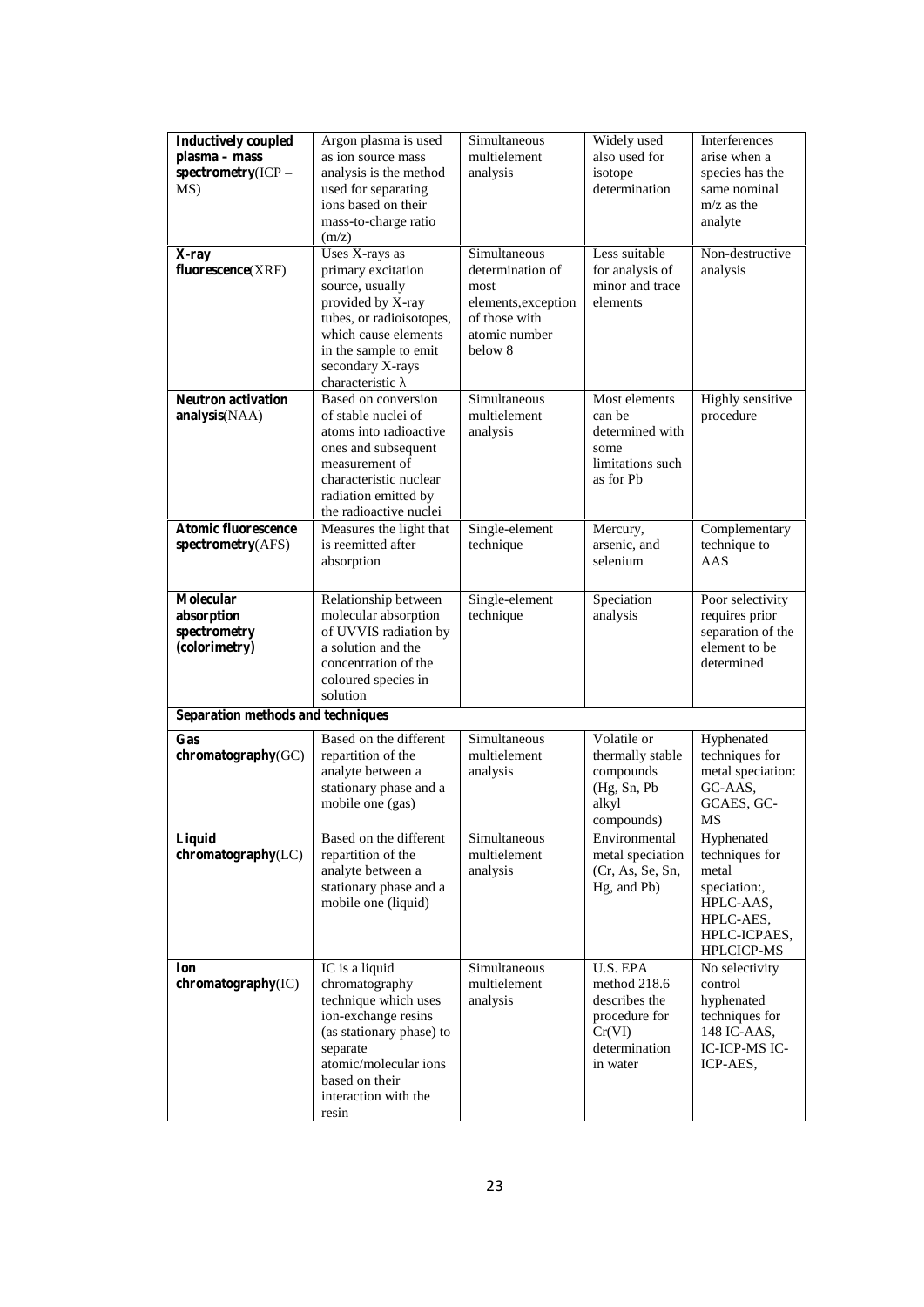| Capillary<br>electrophoresis(CE)<br><b>Electrochemical methods and techniques</b> | Differential migration<br>of charged analytes<br>along a capillary filled<br>with a suitable<br>electrolyte                          | Simultaneous<br>multielement<br>analysis                         | Ions, organic,<br>and inorganic<br>compounds of<br>the same metal                         | Hyphenated<br>techniques<br>CEMS, CE-<br><b>ICPMS</b>                                     |
|-----------------------------------------------------------------------------------|--------------------------------------------------------------------------------------------------------------------------------------|------------------------------------------------------------------|-------------------------------------------------------------------------------------------|-------------------------------------------------------------------------------------------|
| Electrochemical<br>methods                                                        | Controlled variable:<br>voltage or current<br>polarography<br>potentiometry<br>voltammetry, anodic<br>stripping voltammetry<br>(ASV) | Consecutive<br>analysis of distinct<br>metal ions is<br>possible | Speciation<br>analysis for<br>transition<br>metals and<br>metalloid                       | ASV advantage:<br>select between<br>different<br>oxidation states<br>of the same<br>metal |
| <b>Biochemical methods</b><br>Immuno-chemical<br>methods                          | Relies on an antibody<br>that is developed to<br>have a high degree of<br>sensitivity to the target<br>compound                      | Single element<br>technique                                      | Applicable to<br>any pollutant<br>for which a<br>suitable<br>antibody can be<br>generated | Highly selective<br>and sensitive                                                         |

### **3.1. Inductively Coupled Plasma Mass Spectrometry (ICP-MS)**

Inductively coupled plasma mass spectrometry (ICP-MS) is another technique used during theheavy metal determination. ICP-MS operates by heating in an argon plasma which is activated by a high-voltage field. Following this process, the atoms become ionised. Furthermore, an electric field is used to accelerate ions generated to reach the analyser of the mass spectrometer. Then, ions are separated according to their mass of specific isotopes.The technique relies on the separation of the ions depending on their mass-to-charge ratio. It allows a simultaneous multielement analysis. ICP-MS allows rapid scanning, has a large dynamic and mass range that makes it an ideal technique for heavy metal detection.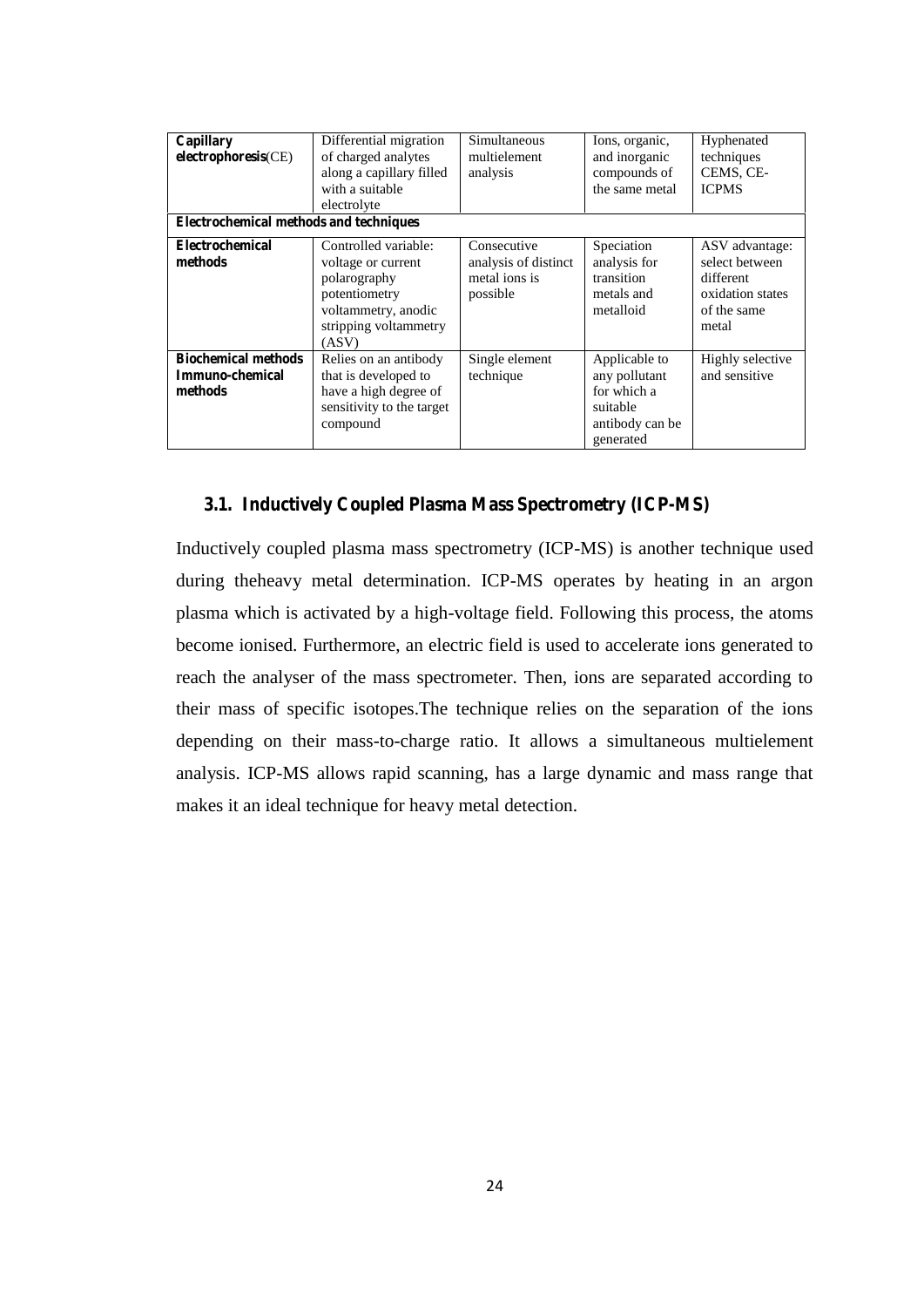

**Figure 8A:** Agilent 7700 ICP-MS



**Figure 8B:**Schematic diagram of a typical ICP-MS setup(biochem.pepperdine.edu, no date).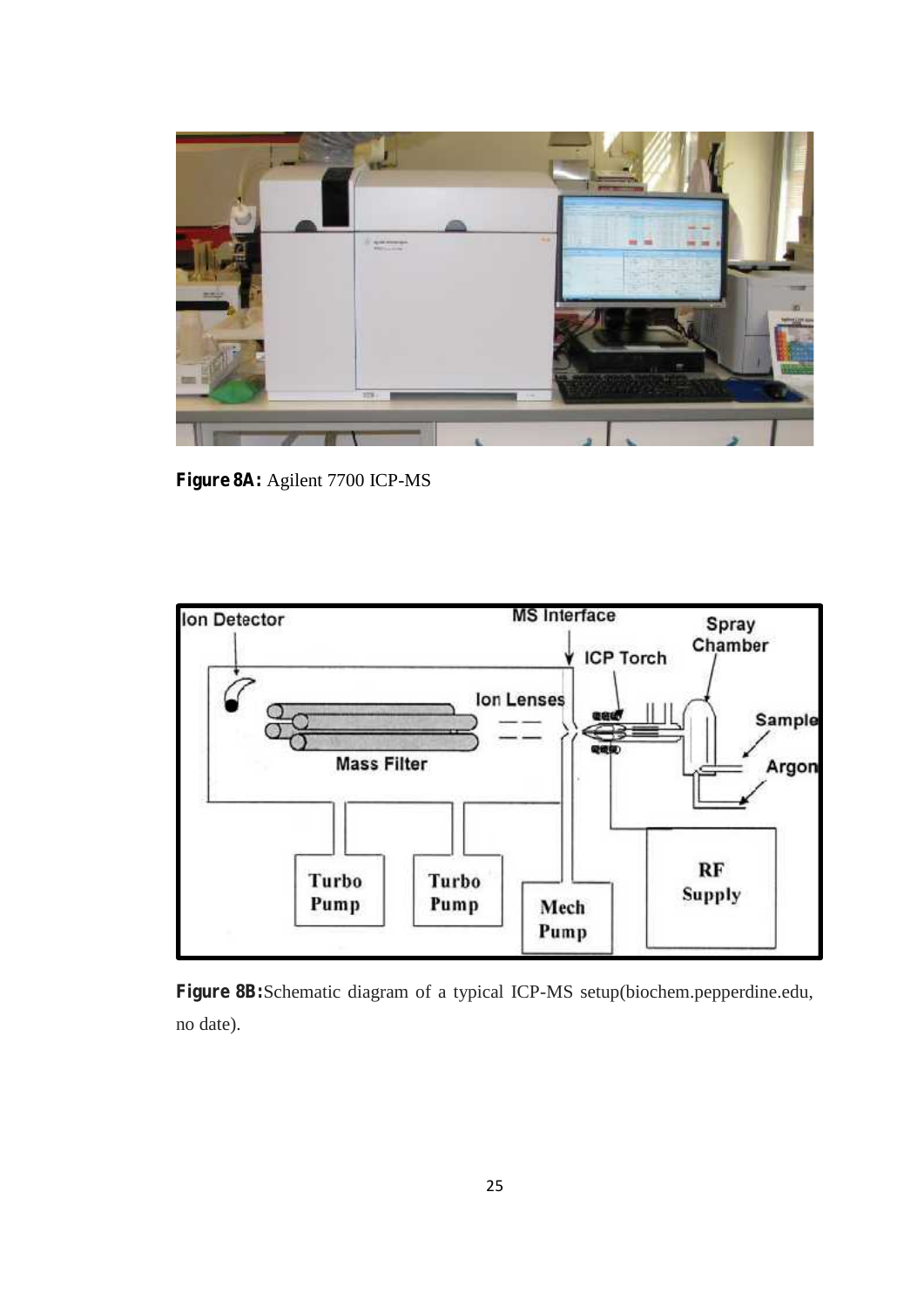### **4. MATERIALS AND METHODS**

### **4.1. Chemicals and Reagents**

Following chemicals and reagents were used during the experiment:Glacial acetic acid, purity 99.5%, nitric acid, purity 70%and hydrochloric acid, purity 37% from Fluka (Madrid,Spain); and analytical grade ammonium acetate, purity99.5%, trimethylamine, purity 99.5% and hydrogen per-oxide solution for ultra-trace analysis, purity 35% fromSigma-Aldrich (Steinheim, Germany). Water was obtained from a Milli-QTM system (Millipore, Bedford,MA, USA) and Pyrex glass digestion tubes (Foss,MN, USA).

### **4.2. Ethical Considerations and Survey**

Prior to this study, Turkish Republic of Northern Cyprus, Ministry of Health was approved and accepted the study as suitable for ethical considerations. Ethics approval for the study was obtained from The NEU Joint-Committee of the Research and Ethics Committee (YDU/2017/46-399).After the Informed Consent Forms were signed by the participants, they were asked to fill out the study questionnaire.The questionnaire form was composed of 2 sections, demographic section (12 questions) and the study oriented section (16 questions).

### **4.3. Study Area**

Soil and groundwater samples were collected from Gemikonagi (35°08'28.8"N 32°49'59.8"E) and Tepebasi (35°18'22.2"N 33°03'17.6"E) located in North Cyprus. Figure 9 shows the two regions. Blood samples were obtained from the volunteers residing in Gemikonagi and Tepebasi. Gemikonagi was chosen due to its proximity to the suspected heavy metal contamination, whereas Tepebasi was chosen due to its relative isolation as well as a lack of mining operations.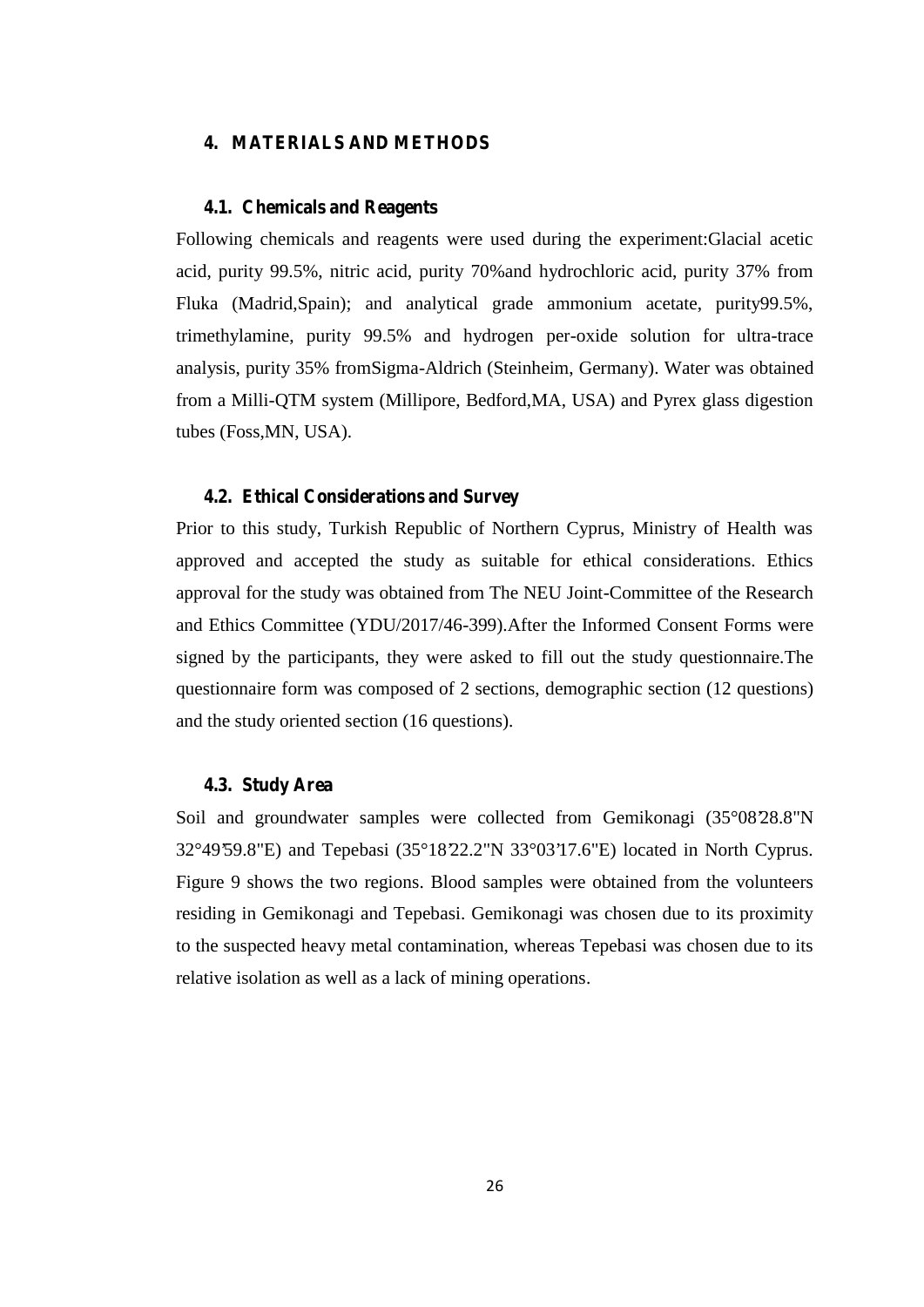

**Figure 9**: Location of Gemikonagi and Tepebasi (North Cyprus).

### **4.4. Sample Collection, Storage,and Pre-treatment**

### **4.4.1. Soil Samples**

A total of 10 soil samples were collected on  $16<sup>th</sup>$  November 2017, following the first seasonal rainfalls of Cyprus. The coordinates of the sampling sites were given in Table 3. The collection was held by pre-sanitised, PTFE-coated large spoon and collected samples were transferred to the pre-sanitised sample collection bag (500 g). After the evacuation of the air, the bag was sealed. The collected soil samples were immediately transferred to the Near East University Toxicology Laboratory and refrigerated at 4°C to minimise the bacterial colonisation until ICP-MS analysis.

|                        | Gemikonagi (coordinates)                                                                                                                                                                                      | <b>Tepebasi (coordinates)</b> |  |
|------------------------|---------------------------------------------------------------------------------------------------------------------------------------------------------------------------------------------------------------|-------------------------------|--|
| <b>Sampling Site 1</b> | 35°13'66.8"N 32°83'49.13"E                                                                                                                                                                                    | 35°30'33.26"N 33°05'74.08"E   |  |
| <b>Sampling Site 2</b> | 35°13'89.27"N 32°83'12.63"E   35°30'42.73"N 33°06'54.84"E                                                                                                                                                     |                               |  |
| <b>Sampling Site 3</b> | 35°14'30.49"N 32°81'29.42"E   35°30'93.65"N 33°06'15.54"E                                                                                                                                                     |                               |  |
| <b>Sampling Site 4</b> | 35°13'52.06"N 32°83'25.25"E   35°31'05.31"N 33°04'98.86"E                                                                                                                                                     |                               |  |
|                        | <b>Sampling Site 5</b>   $35^{\circ}14^{\circ}35.75^{\prime\prime}N$ $32^{\circ}84^{\prime}04.65^{\prime\prime}E$   $35^{\circ}29^{\prime}89.40^{\prime\prime}N$ $33^{\circ}04^{\prime}56.95^{\prime\prime}E$ |                               |  |

Right before the analysis, the sediment samples left to dry at room temperature for 72 hours and ground. After these processes, 0.25 g of each sample was weighted and 5 ml of concentrated 65% nitric acid was added to each sample. Following this, the samples were heated up to 180 °C. Acid addition and heating processes were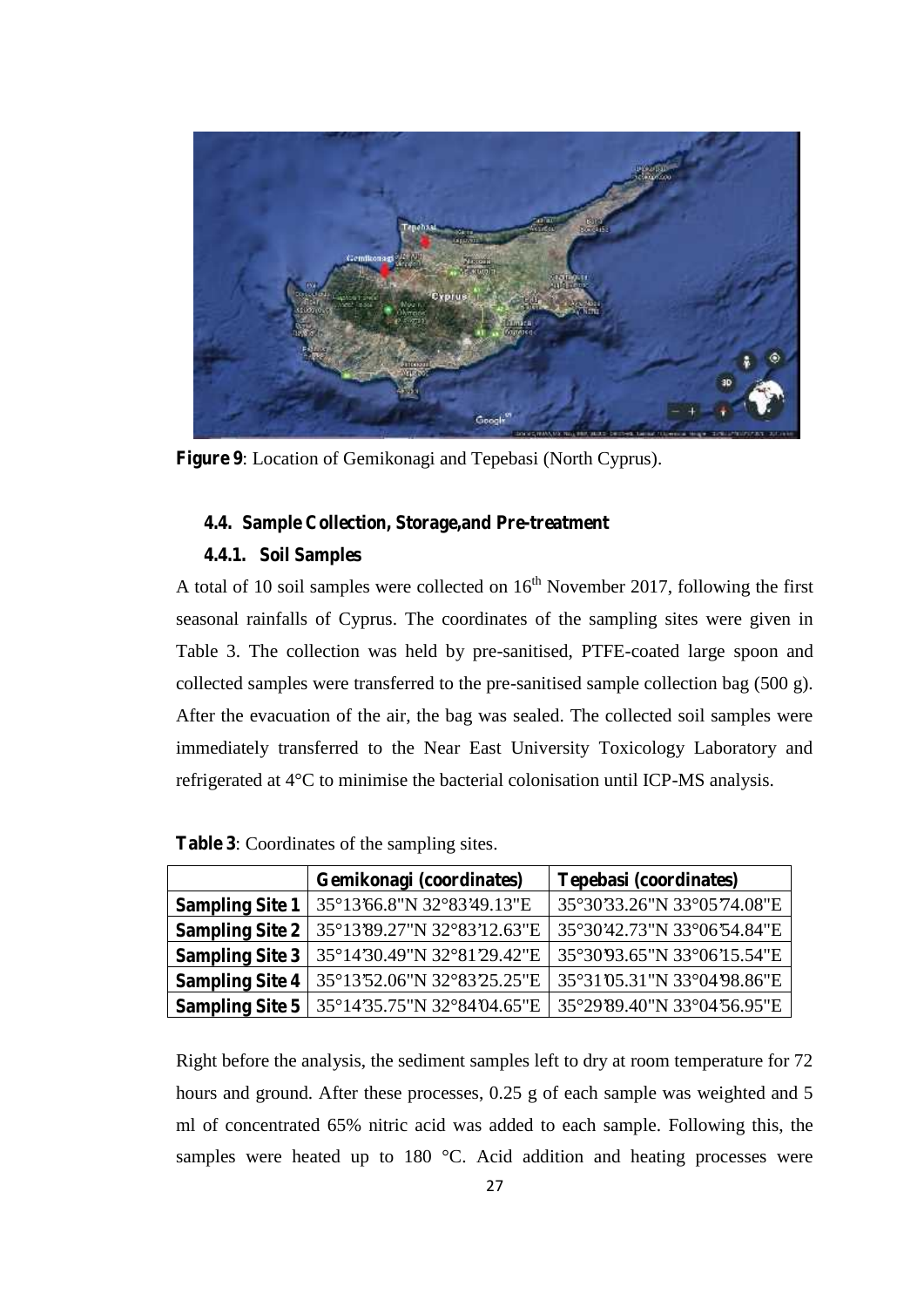repeated two more times (Eaton and Franson, 2005). Then, deionised water was added to the residue. The suspended material was filtered (Whatman filter Merck, 0.45 μm) and deionised water was added up to the final volume 50 mL. The analysis was carried out using ICP-MS 7500ce (Tokyo, Japan) at the Advanced Technology Education Research and Application Centre Laboratory of Mersin University, Turkey (Alkas et al 2017).

### **4.4.2. Water Samples**

The groundwater samples were collected simultaneously with the soil samples. Two aliquots, one for anion and one for cation sampling, were collected into water sampling polyethylene bottles (250 mL) from the pumped water from deep-wells from both regions. Immediately after collection, the bottles were sealed and transported to the Near East University Toxicology Laboratory and refrigerated at 4°C. During pre-treatment, 65% nitric acid was added to one of the aliquots to obtain pH<2. Then, deionised water was added to the acidified sample up to the final volume of 50 mL.

### **4.4.3. Blood Samples**

Blood samples were collected from people who live in Gemikonagi and Tepebasibetween the time period of  $26<sup>th</sup>$  July 2017-  $23<sup>rd</sup>$  August 2017. All participants ascend was confirmed through signed Informed Consent Forms. The exclusion criteria were as follows: being under 18 years old, living in outside of the selected regions, living in the selected regions less than a year, being any type of cancer sufferer or received any type of cancer treatment. Prior to the blood collection, participants were asked to complete a questionnaire that allows getting demographic and study-specific data. Blood collection was conducted in two centres. Camlibel Health Centre was chosen as it is the closest health centre to Tepebasi region and Lefke Health Centre was also chosen for being the closest centre to Gemikonagi area. Professional nurses collected blood samples from the median cubital vein found in cubital fossa of the forearm (Figure 10) by using 5 cc syringe (Set inject).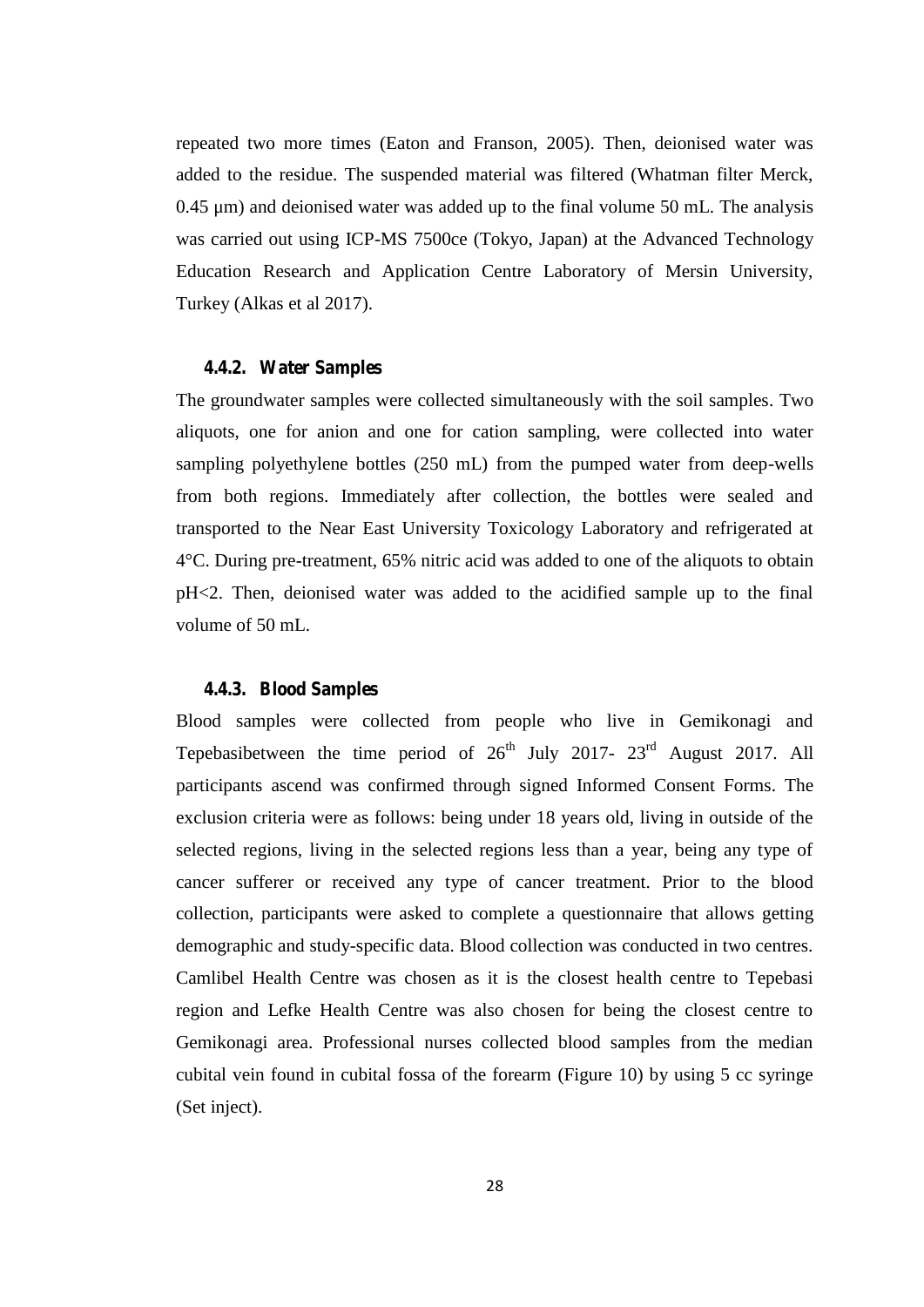

**Figure 10:**Site of blood drawing(anatomyatlases.org, no date).

Immediately after drawing, 2 mL blood samples were enclosed in Vacutest Clot activator tubes and transported to the Near East University Toxicology Laboratory inside an icebox and immediately refrigerated at -20 °C. Prior to analysis, samples were kept at 4°C to allow liquification. Afterwards, 1 ml of blood sample was put into a Teflon vessel using microwave digestion system. Then, 2 ml 65% of nitric acid and 0/2 ml of hydrogen peroxide were added to the specimen. Following this, thesampleswere dissolved at 800 W for five minutes(Lee et al., 2012).



**Figure 11**:Flowchart of Blood pre-treatment.

### **4.5. Heavy Metal Analysis**

### **4.5.1. Instrumentation**

In order to analyse heavy metals in different samples, the inductively coupled plasma mass spectrometry (ICP-MS) was used from Agilent 7500ce Octupole Reaction System with 99.99% helium from Agilent Technologies (Tokyo, Japan), containing an ICP source with a plasma-shielded torch (grounded metal plate), an octupole reaction system operated in radiofrequency (RF)-only mode and a quadrupole mass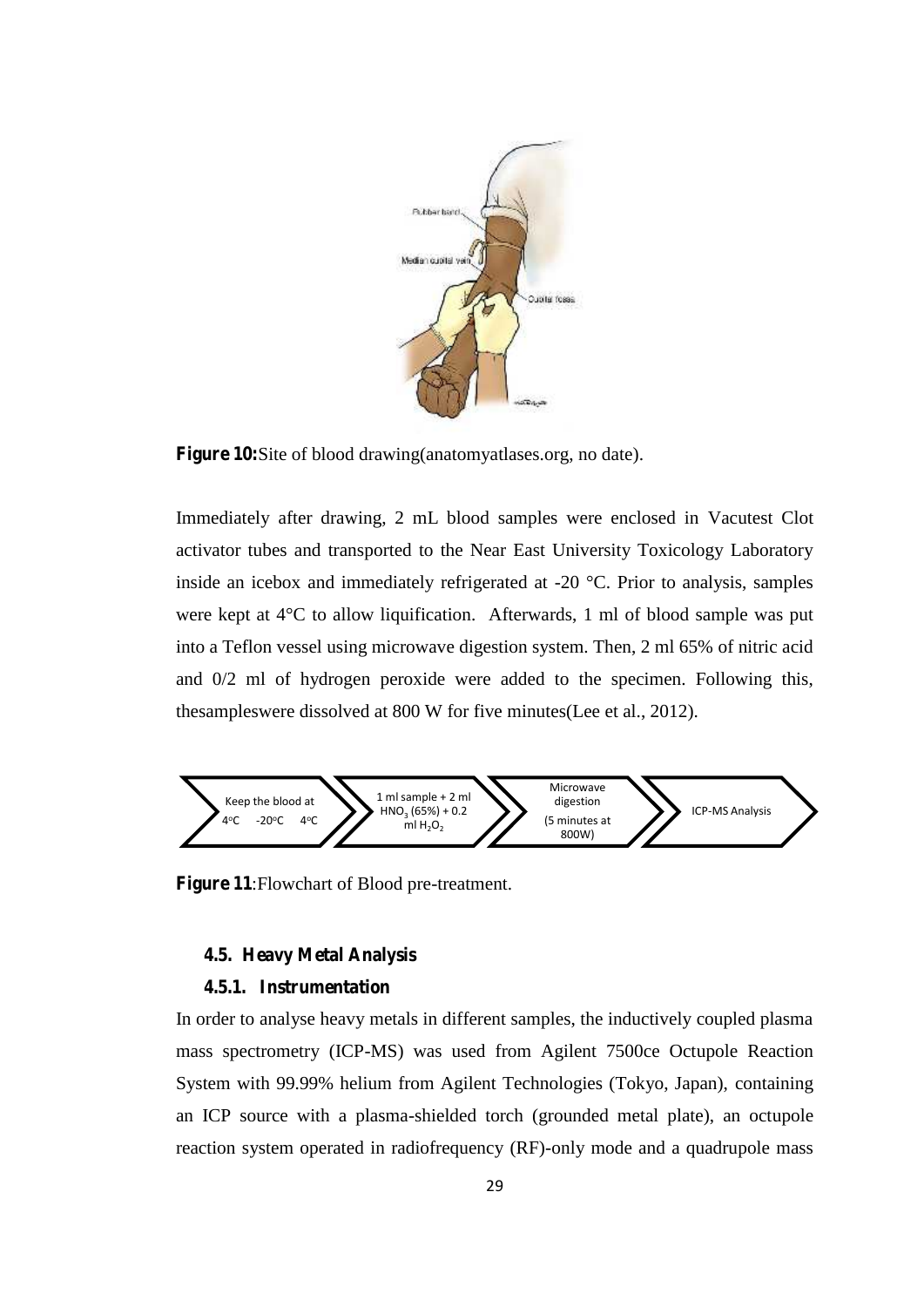analyser with a secondary electron multiplier operating in dual mode (i.e. either a pulse-counting mode or analogue mode, depending on the ion intensity). The followings were the operating conditions:nebuliser type, concentric nebuliser; nebuliser gas (argon) flow rate, 0.9 l/min; auxiliary gas (argon) flow rate, 0.14 L/min; plasma gas (argon) flow rate, 15 L/min; reaction gas (helium) flow rate, 0.14 L/min; spray chamber (S/C) temperature,  $2 \text{ }^{\circ}\text{C}$ ; and ICP RF power, 1500 W. The argon gas used was of spectral purity (99.998%). Validation parameters for the ICP- MS method are shown in Table 4.

**Table 4:**Validation parameters of the inductively coupled plasma mass spectrometry method.

|                                      | Cr       | Mn     | Ni     | Cu           | Cd           | Pb       | As       |
|--------------------------------------|----------|--------|--------|--------------|--------------|----------|----------|
| <b>Calibration Range</b><br>(ng/mL)  | $0 - 50$ | $0-50$ | $0-50$ | $0-50$       | $0 - 50$     | $0 - 50$ | $0 - 50$ |
| Determination<br>Coefficient $(R^2)$ | 0.9998   | 0.9997 | 0.9999 | $\mathbf{1}$ | $\mathbf{1}$ | 0.9999   | 1        |
| $Rec.*$ (%)                          | 91       | 99     | 89     | 95           | 110          | 93       | 94       |
| $RSD$ (%) (n=10)                     | 6.9      | 7.8    | 10.2   | 9.9          | 10.1         | 11.9     | 12.4     |
| LOD (µg/kg)                          | 0.08     | 0.11   | 0.06   | 0.03         | 0.15         | 0.12     | 0.06     |
| $LOQ$ ( $\mu$ g/kg)                  | 0.005    | 0.005  | 0.007  | 0.001        | 0.008        | 0.006    | 0.004    |

### **4.5.2. Data analysis**

Statistical analysis was carried out using IBM SPSS Statistics. (IBM SPSS Statistics 21. SPSS inc., an IBM Ca. Somers, NY).During the analysis of the data, Levenee's Test is used to calculate normal distribution. For normally distributed data, t-test for independent samples was applied. For the non-parametric data, Mann Withney U-test was applied. Statistical significance was accepted at  $p < 0.05$  level.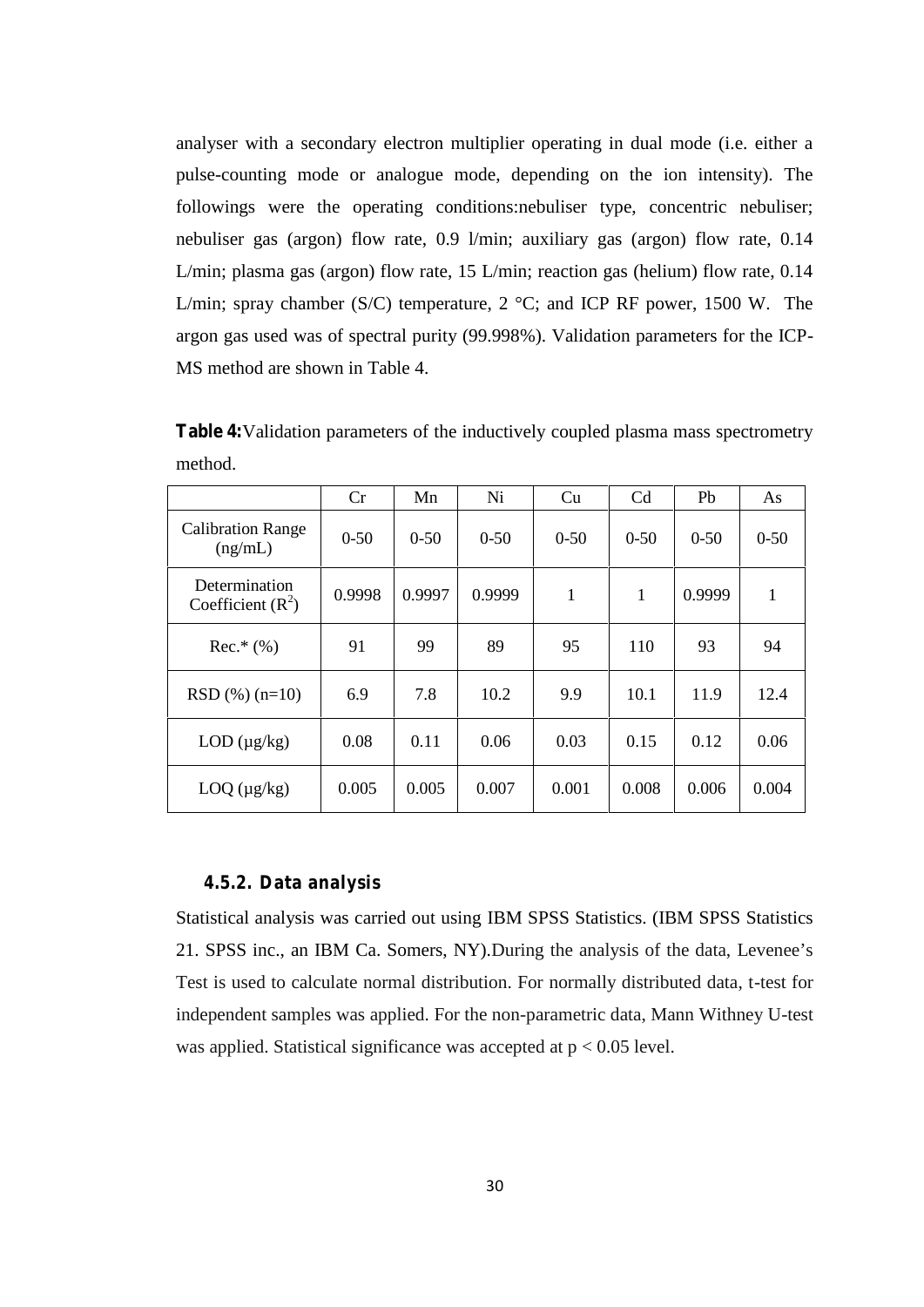### **5. RESULTS 5.RESULTS**

Demographic characteristics of the volunteers from Tepebasi (n=49) and Demographic characteristics of the volunteers from Tepebasi  $(n=49)$  and Gemikonagi  $(n=52)$  were given in table 5. There is no significant difference in gender and age between the two groups as  $p=0.772$  for age and  $p=0.192$  for gender.

**Table 5:**Number of female and male participants and mean ages depending on the area of participation. area of participation.

| <b>Region</b>   | <b>Female</b> | <b>Male</b> | <b>Total</b> | <b>Mean Age</b><br>$(years) \pm SD$ |
|-----------------|---------------|-------------|--------------|-------------------------------------|
| <b>Tepebasi</b> | 29            | 20          | 49           | $40.55 \pm 14.586$                  |
| Gemikonagi      | 24            | 28          | 52           | $42.14 \pm 14.063$                  |

Figure 12 illustrates the smoking habits of the volunteers from two different regions. There is no statistically significant difference between two regions in terms of smoking habits  $(p=0.749)$ . Figure 12 illustrates the smoking habits of the volunteers from<br>There is no statistically significant difference between two regi<br>smoking habits (p=0.749).



**Figure 12**: Percentages of smokers, non-smokers and ceased smokers. **Figure**

Blood metal levels for As, Cr, Cu, Fe, and Ni obtained from ICP-MS analysis were given in Table 6 and Figure 13.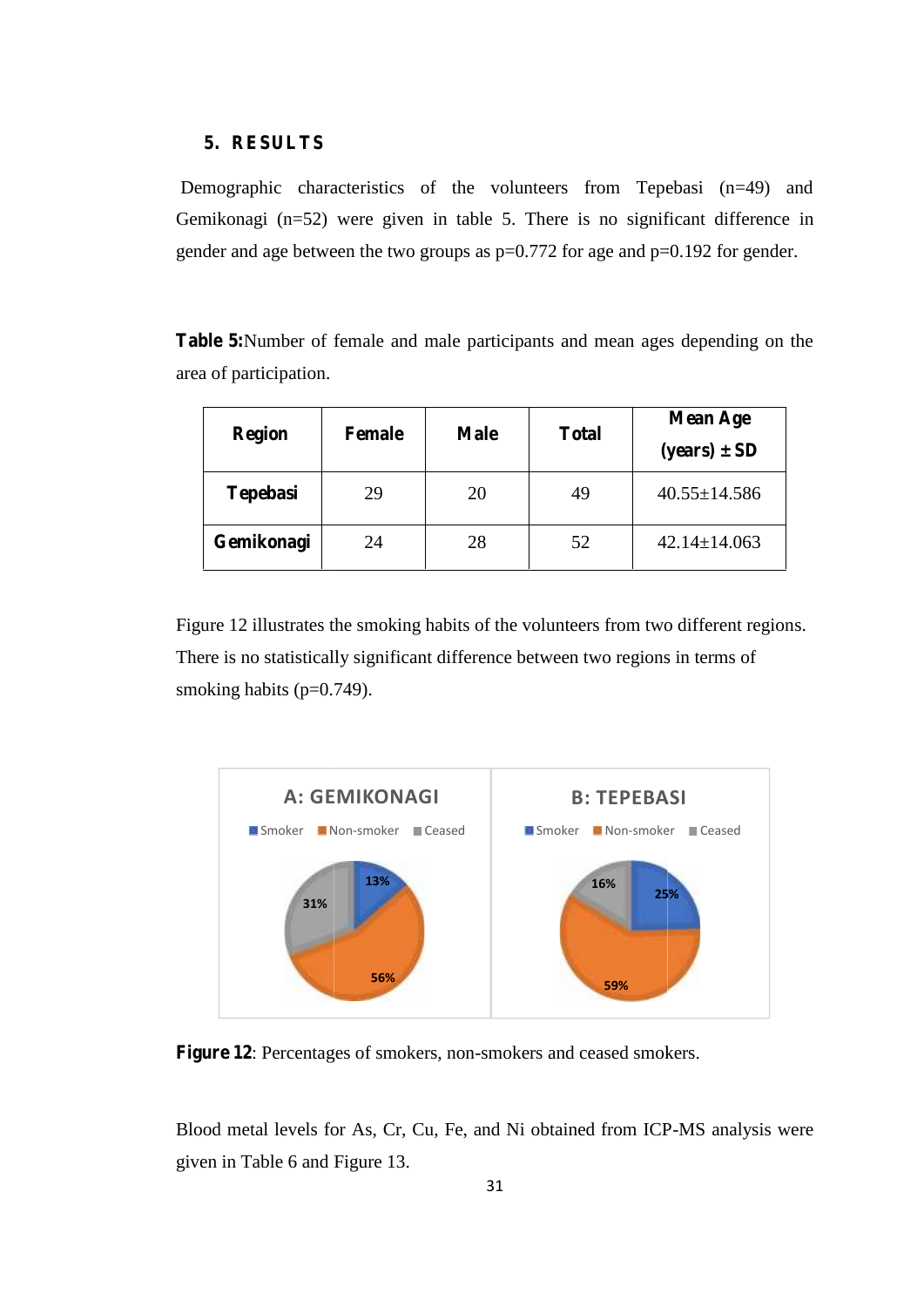| <b>Metal</b> | <b>Region</b>                                                                        | $Mean \pm SD$                                  | Range<br>$(min.-$<br>max) | $p-$<br>value * | Legal<br>Limit<br>S<br>(ppm) | <b>Reference</b>     |
|--------------|--------------------------------------------------------------------------------------|------------------------------------------------|---------------------------|-----------------|------------------------------|----------------------|
| As           | Gemikonagi                                                                           | $0.22881 \pm$<br>$0.127324^a$                  | $0.026 -$<br>0.562        | 0.021           | 0.012                        | Mayo Clinic          |
|              | Tepebasi                                                                             | $0.20335 \pm$<br>$0.233831^{a}$                | $0.01 -$<br>1.274         |                 |                              | (2017)               |
| Cr           | Gemikonagi                                                                           | $3.52656 \pm$<br>4.210884 <sup>a</sup>         | $0.640 -$<br>32.294       | 0.257           | 1.4                          | Medlineplus.go       |
|              | Tepebasi                                                                             | $2.81400 \pm$<br>$1.201769^a$                  | $0.000 -$<br>6.824        |                 |                              | v(2017)              |
|              | Gemikonagi                                                                           | $0.76683 \pm$<br>$0.320856^b$                  | $0.148 -$<br>1.632        |                 |                              | Urmc<br>Rocherster   |
|              | 0.016<br>Cu<br>$0.257 -$<br>$0.62396 \pm$<br>Tepebasi<br>$0.197096^{\rm b}$<br>1.124 | 1.4                                            | (2017)                    |                 |                              |                      |
| Fe           | Gemikonagi                                                                           | 521.929882<br>$\pm$<br>238.668762 <sup>b</sup> | 124.908 -<br>1569.486     | 0.011           | 15x10                        | Mayoclinic<br>(2017) |
|              | Tepebasi                                                                             | 423.62417 $\pm$<br>82.508225 <sup>b</sup>      | $41.055 -$<br>573.919     |                 | Δ                            |                      |
|              | Gemikonagi                                                                           | $0.13215 \pm$<br>$0.571523^a$                  | $0.000 -$<br>3.890        |                 |                              |                      |
| Ni           | Tepebasi                                                                             | $0.00037 \pm$<br>$0.002571$ <sup>a</sup>       | $0.000 -$<br>0.018        | 0.017           | $2x10^{-4}$                  | <b>ATSDR (2017)</b>  |

**Table 6:**Blood metal levels and their statistical significance.

\*p<0.05 is accepted as significant.



**Figure 13:**Blood heavy metal levels.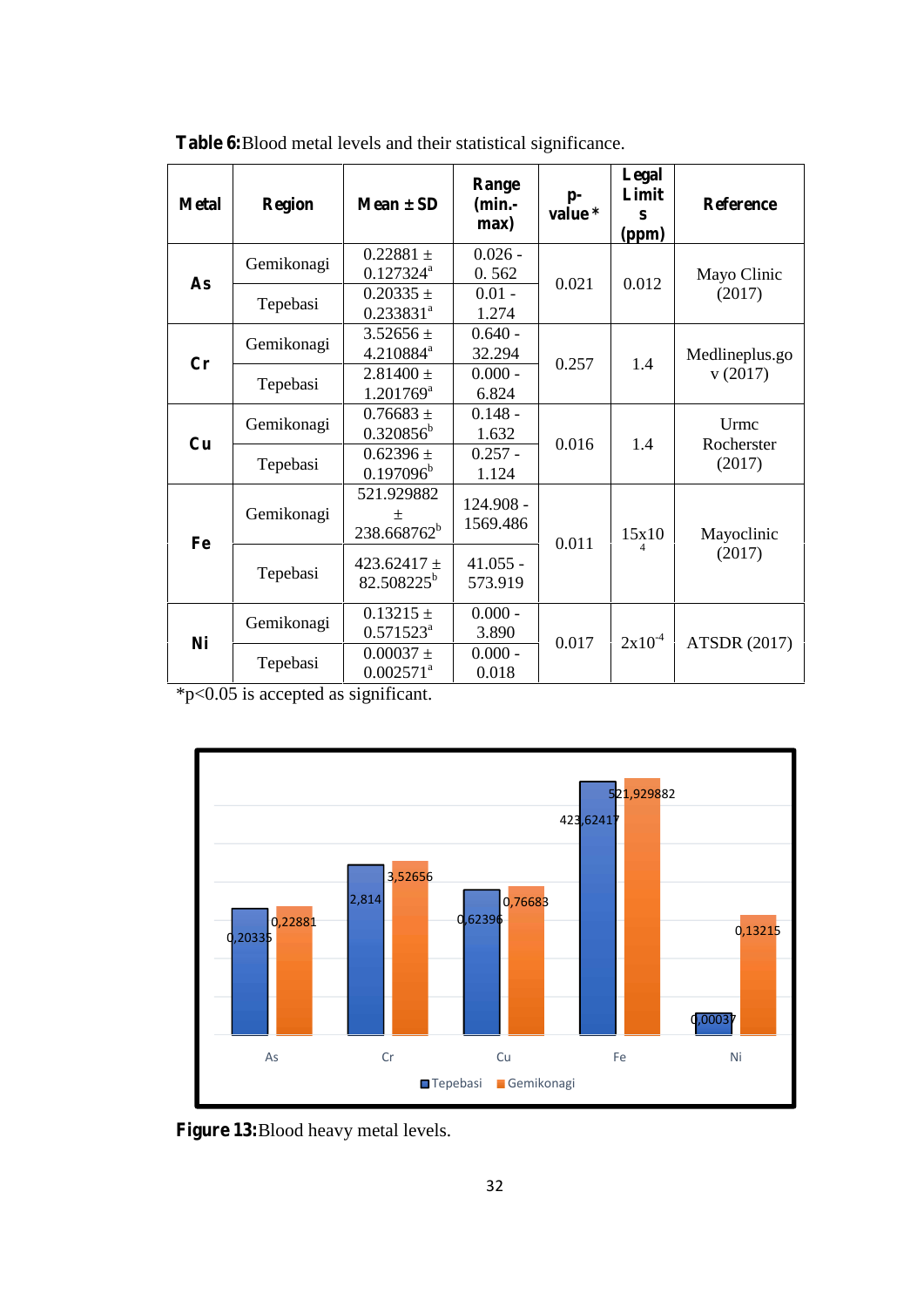Soil heavy metal analysis (As, Cr, Cu, Fe, Ni, Cd and Pb) obtained from ICP-MS were shown in Table 7 and Figure 14.

| <b>Metal</b>   | <b>Region</b> | $Mean \pm SD$ (ppm)                         | Legal<br><b>Limits</b><br>(ppm) | <b>Reference</b>  |
|----------------|---------------|---------------------------------------------|---------------------------------|-------------------|
| As             | Gemikonagi    | $137.8 \pm 49.792$ <sup>a</sup>             | 0.39                            | <b>USEPA 2001</b> |
|                | Tepebasi      | $273.200 \pm 52.428^a$                      |                                 |                   |
| $\mathbf{C}$ r | Gemikonagi    | $748.8 \pm 150.225^{\text{a}}$              |                                 |                   |
|                | Tepebasi      | $1342.2 \pm 99.558^{\text{a}}$              | 23                              | <b>MDE 2008</b>   |
|                | Gemikonagi    | $3349 \pm 1559.371$ <sup>a</sup>            |                                 | <b>ATSDR</b>      |
| Cu             | Tepebasi      | $221.600 \pm 41.843$ <sup>a</sup>           | 50                              |                   |
| Fe             | Gemikonagi    | 557219.200 $\pm$<br>330830.423 <sup>a</sup> | $55x10^4$                       | Bodek et al. 1988 |
|                | Tepebasi      | $213994 \pm 13935.642^b$                    |                                 |                   |
|                | Gemikonagi    | $157.800 \pm 102.160^b$                     | 1000                            |                   |
| Ni             | Tepebasi      | $683.800 \pm 260.144^b$                     |                                 | <b>WHO 1996</b>   |
|                | Gemikonagi    | $5.246 \pm 1.618^b$                         |                                 |                   |
| C <sub>d</sub> | Tepebasi      | $12.298 \pm 9.792^b$                        | 85                              | <b>USEPA 2000</b> |
|                | Gemikonagi    | $451.538 \pm 431.383$ <sup>a</sup>          |                                 |                   |
| <b>Pb</b>      | Tepebasi      | $285.301 \pm 338.430$ <sup>b</sup>          | 400                             | <b>USEPA 2000</b> |

**Table 7:**Mean heavy metal concentrations and legal limits of heavy metals in soil.

 $a$  above the legal limits.

<sup>b</sup> below the legal limits.



**Figure 14:**Soil heavy metal levels.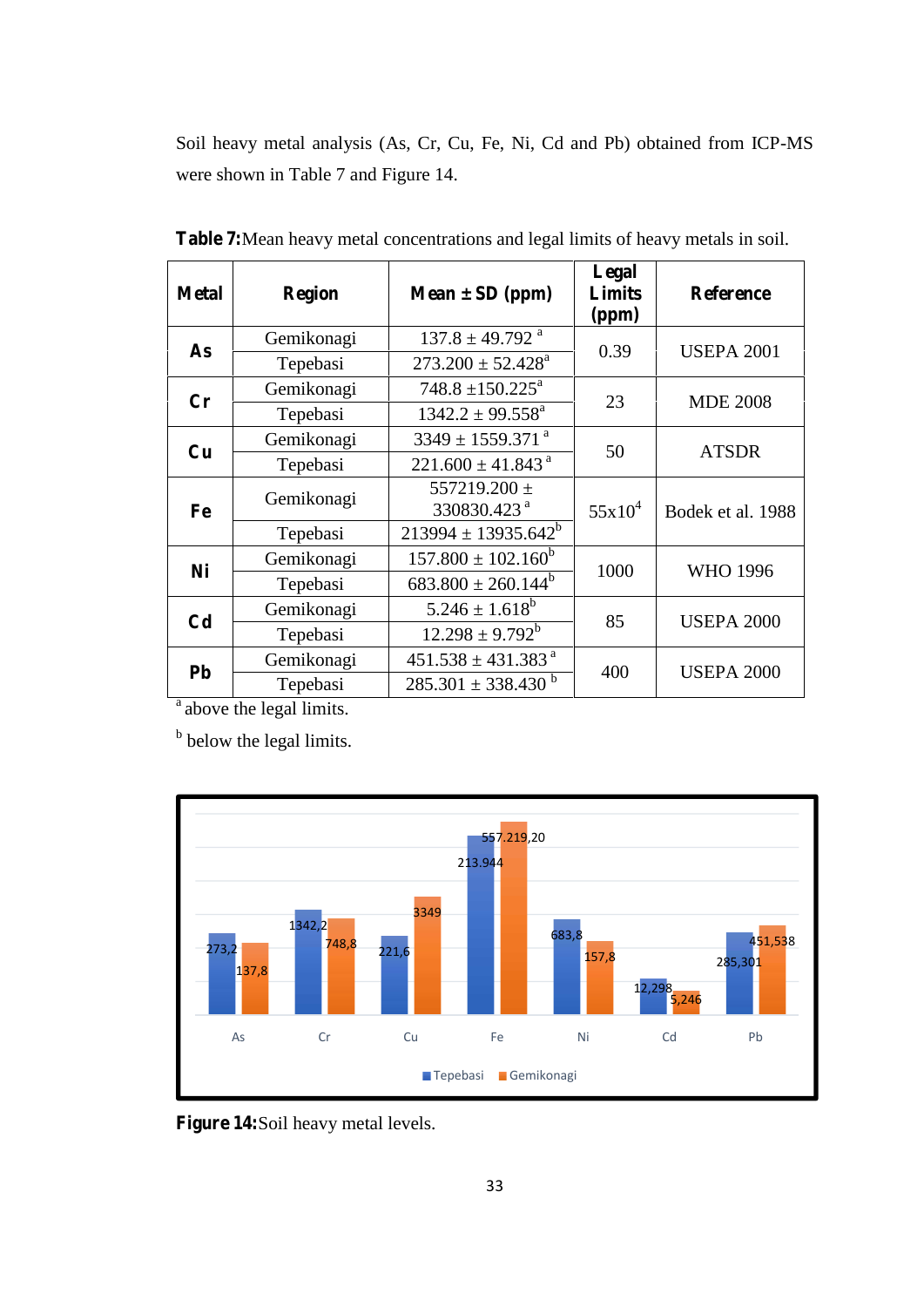Groundwater metal levels for As, Cr, Cu, Fe, Ni, Cd,and Pbobtained from ICP-MS analysis were given in Table 8.

| <b>Metal</b>   | <b>Region</b> | <b>Metal Level</b><br>$(ppm)^b$ | Legal<br>limit(ppm) | <b>Reference</b>  |
|----------------|---------------|---------------------------------|---------------------|-------------------|
| As             | Gemikonagi    | < 0.001                         | 0.01                | <b>USEPA 2001</b> |
|                | Tepebasi      | 0.002                           |                     |                   |
| Cr             | Gemikonagi    | 0.002                           |                     | <b>USEPA 2008</b> |
|                | Tepebasi      | 0.005                           | 0.1                 |                   |
| Cu             | Gemikonagi    | 0.001                           | 1.3                 | <b>USEPA 2001</b> |
|                | Tepebasi      | 0.013                           |                     |                   |
| Fe             | Gemikonagi    | 0.1                             | 0.3                 | <b>WHO 1996</b>   |
|                | Tepebasi      | 0.089                           |                     |                   |
| Ni             | Gemikonagi    | 0.008                           | 0.01                | <b>WHO 1996</b>   |
|                | Tepebasi      | < 0.001                         |                     |                   |
| C <sub>d</sub> | Gemikonagi    | < 0.001                         | 0.05<br>< 0.001     | <b>USEPA 2009</b> |
|                | Tepebasi      |                                 |                     |                   |
| Pb             | Gemikonagi    | < 0.001                         | $\theta$            | <b>EPA 2000</b>   |
|                | Tepebasi      | < 0.001                         |                     |                   |

**Table 8:**Amount of heavy metals in groundwater and legal limits of heavy metals in water.

 $\frac{1}{\text{below the maximum allowed limits.}}$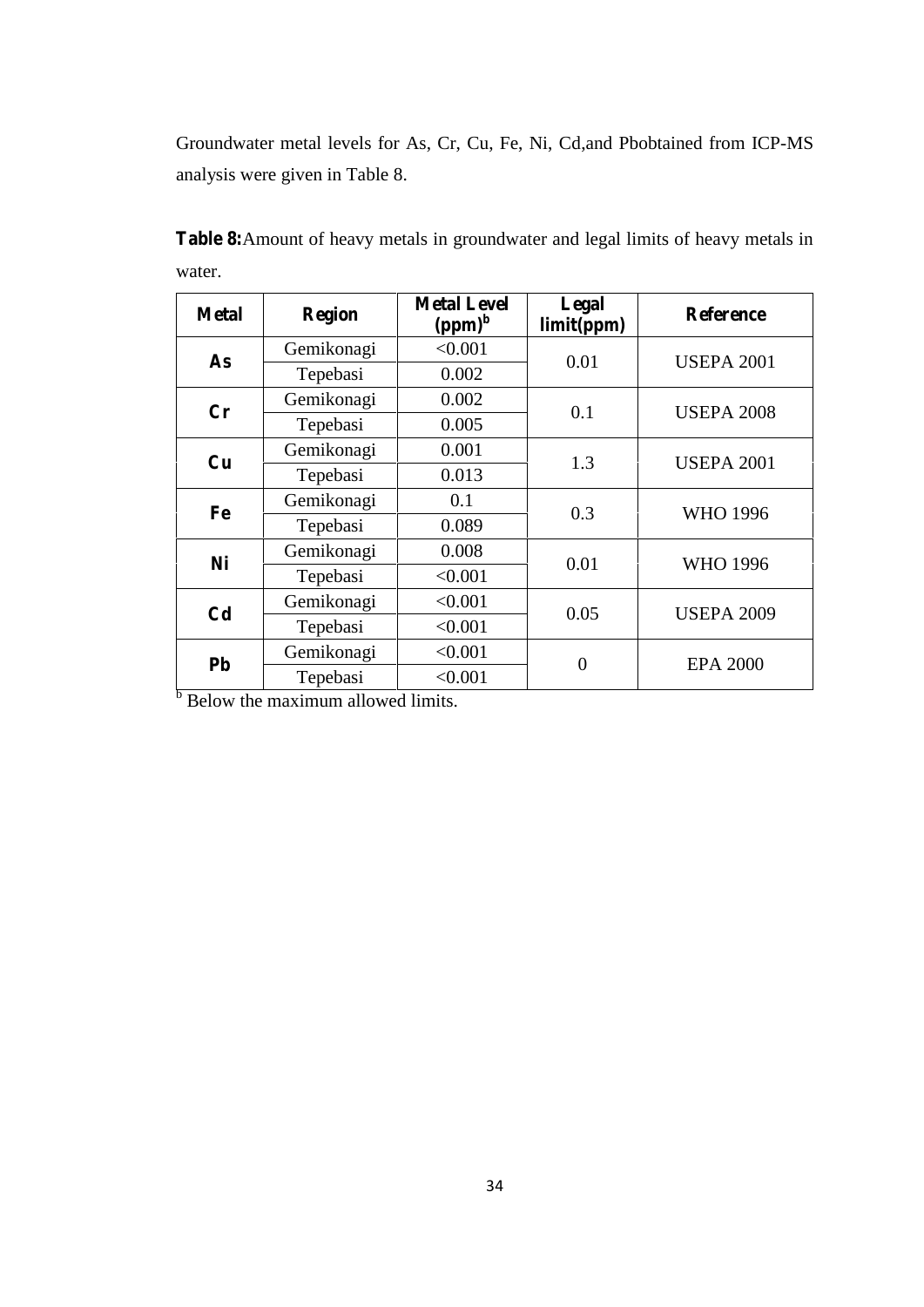### **6. DISCUSSION**

According to the results obtained from our study, arsenic levels in theblood is approximately 18 times higher than the maximum allowed level in Gemikonagi and 16 times higher in Tepebasi. Chromium and nickel are above the maximum limits. Although Nickel levels of blood from Tepebasi region are still higher than the legal limit, there is no significant difference between the maximum allowed level and the detected level. Thus, it can be accepted as negligible. On the other hand, copper and iron levels are below the maximum allowed levels, founding in the safe margins.

The analysis of data from the soil and water samples were also analysed. Arsenic, chromium and copper levels in soil are found to be above the permissible levels. To specify, mean copper level in the soil collected from Gemikonagi is approximately 66 times more than the Earth's average. This number is only 4 times in Tepebasi. Interestingly, lead showed thedifference between two regions. Obtained soil lead values from Gemikonagi are above the limit. On the other hand, soil lead values obtained from Tepebasi is below the limits. According to the water analysis, all heavy metals from both regions are below the maximum allowed limits. This indicates that groundwaters are safe for human use in terms of heavy metals.

Engrossing levels of arsenic were observed in Tepebasi region. It is known that the island of Cyprus naturally rich in heavy metals. However, this richness is subject to change depending on the geochemical structure of the rocks and soils. Gemikonagi is found in the mountainside of the Trodos Mountains. These mountains originated from thevolcanic structure. On the other side, Tepebasi has completely different soil and rock structure as it is geogenically and geochemically different from Gemikonagi. As some soil types are richer than in terms of arsenic and other heavy metals, this may be the cause of high arsenic levels in Tepebasi.

During the analysis, it was observed that one sample that was collected from the "zero" point from the CMC area showed an abnormal heavy metal amounts. For instance, copper level in the soil from that site is more than 100 times higher than Earth's average. Lead value of this site is above 700 ppm which is approximately 2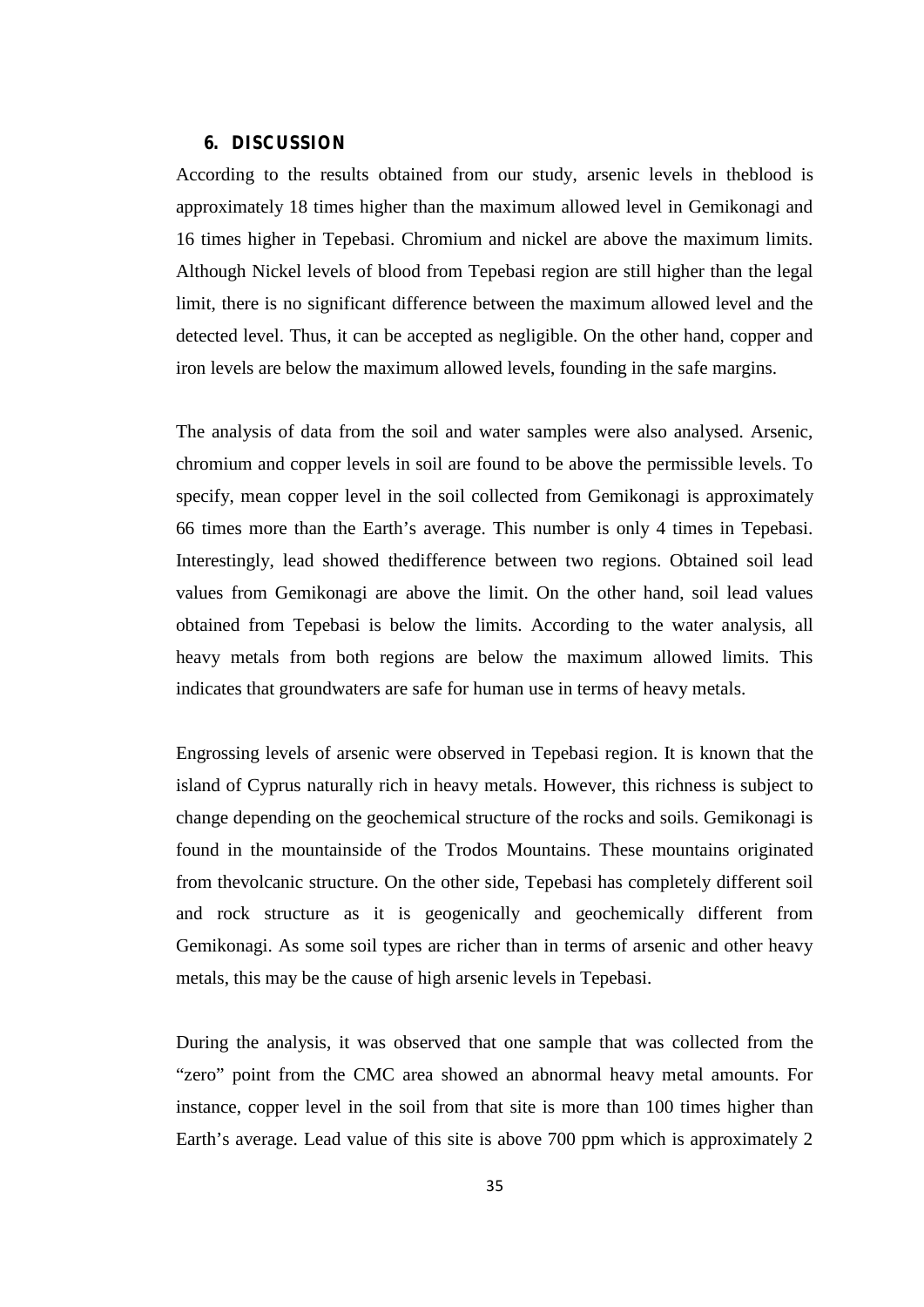times higher than normal. According to these results, it can be said that CMC is still releasing toxic heavy metals to the environment.

During the study, blood is used to investigate the levels of heavy metals in human subjects. However, blood can only give acute exposure levels as heavy metals are attracted to sulfhydryl group-rich tissues (kidney, liver etc) and accumulate in that these tissues. Detecting high levels of heavy metals from blood samples resulted from acute exposure. Moreover, circulating heavy metal levels are influenced by avariety of factors making it hard to control. Due to the dynamics of heavy metal pollutants, a single blood test does not reflect the total body burden.

Recently, elevated environmental contamination with heavy metals generates an increasing ecological and public health concern globally. There is no doubt that uses of heavy metals in awide variety of applications such as agriculture, industry,and technology, cause a dramatic escalation of human exposure. Geogenic, industrial, agricultural, pharmaceutical, domestic effluents, and atmospheric sources still keep heavy metal emission to the environment. Areas which mining, foundries and smelters, and other metal-based industrial operations are located are under the risk of very prominent environmental pollution (Tchounwou, 2012). Heavy metal elements are persistent in the environment. According to this property, heavy metals have a high capacity to stay and pollute the environment for long periods of time.

Apart from being environmental pollution, chronic exposure to heavy metals is known to be toxic to thehuman population. Accordingly, mining areas and regions with high industrial activity are under the risk of along time heavy metal exposure. Heavy metals are capable of binding to vital components of the cell, for instance, DNA, RNA or structural proteins, and act as a genotoxin. Genotoxins are the compounds that lead to DNA damage by breaking either single-strand or double strand (Zhang, 2017, Karakaya et al., 2005). Exposure to heavy metals environmentally, even if they are at lower concentrations, could cause DNA damages. The preliminary cause of DNA damage is the induction of ROS. Once the free radicals are formed, ROS collects electrons from primary free radicals and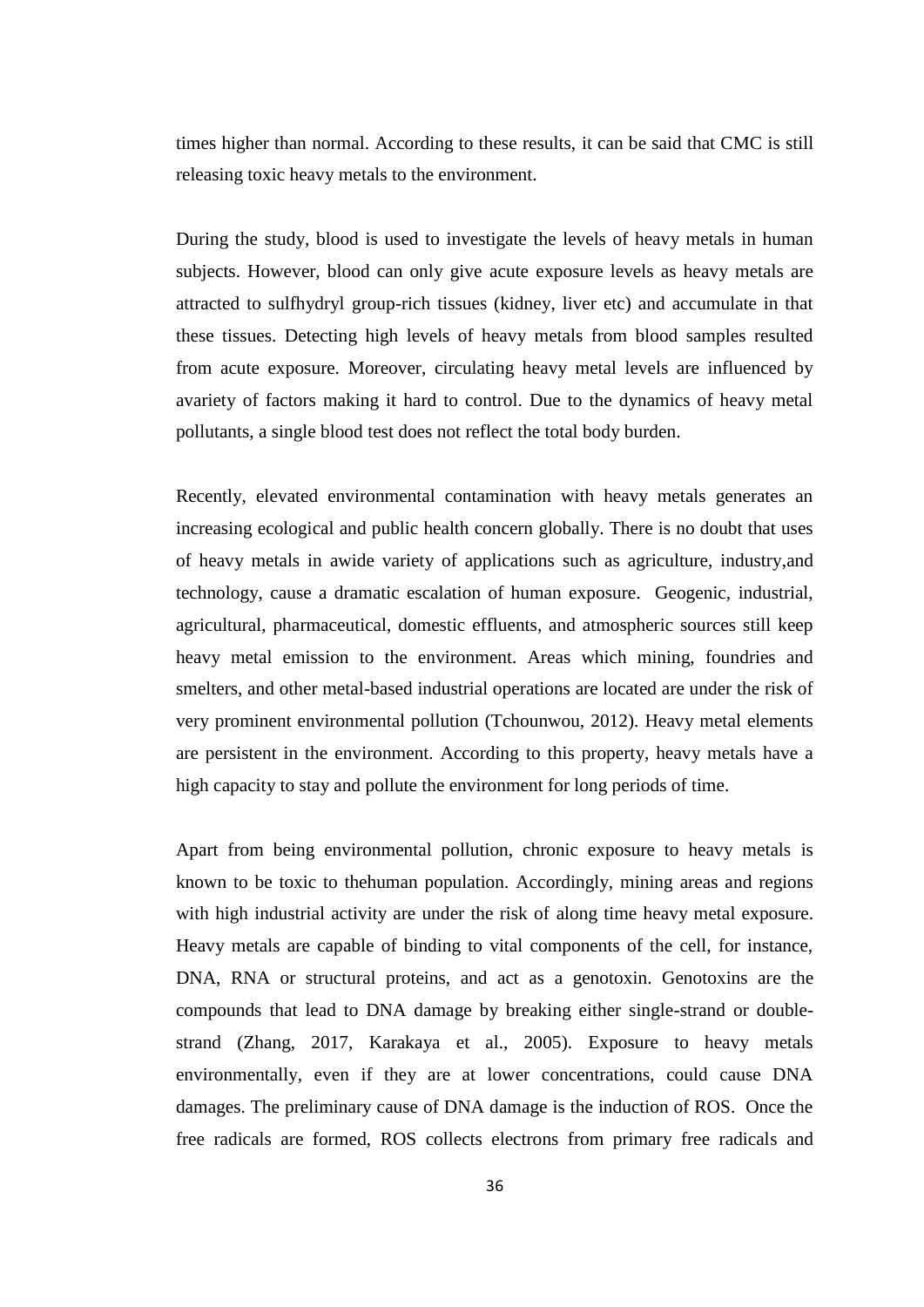converts them into secondary free radicals with a cascade of reactions. Cascade of events during the formation of secondary free radicals damage the cell in a random manner. Therefore, oxidative stress induced by heavy metal exposure may lead to DNA damages. Furthermore, environmental heavy metal exposure may also cause cellular changes. These changes may alter the balance between DNA repair mechanisms. Heavy metals favour the error-prone results during DNA repair. Thus, double-strand breaks cannot be repaired properly and increase the possibility of cancer risk (Morales et al., 2016).

To conclude, heavy metals act as environmental pollutants and harmful agents to biological systems. Thus, routinely monitoring is essential for the people who live nearby these sources or in the environmental that is naturally rich in heavy metals. In order to evaluate chronic exposure and related toxic effects of heavy metals, genotoxicity studies will be conducted.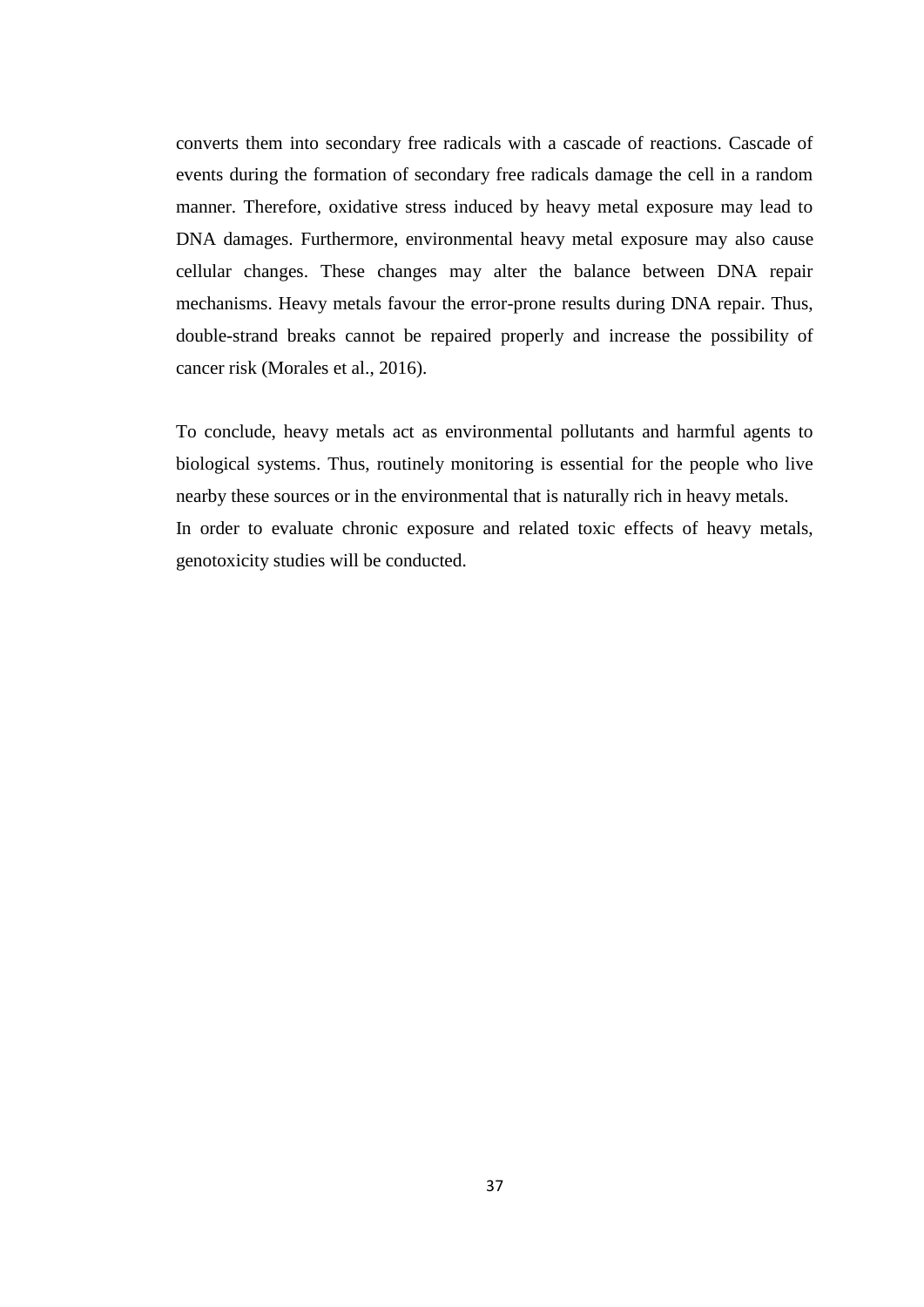### **REFERENCES**

Abshire MK, Devor DE, Diwan BA, Shaughnessy JD Jr, Waalkes MP. In vitro exposure to cadmium in rat L6 myoblasts can result in both enhancement and suppression of malignant progression in vivo. Carcinogenesis. 1996; 17:1349–1356. (PubMed: 8681454)

Agency for Toxic Substances and Disease Registry (2007). Draft Toxicological Profile for Cadmium. Atlanta, GA: ATSDR.

Agency for Toxic Substances and Disease Registry (ATSDR). Case Studies in Environmental Medicine - Lead Toxicity. Atlanta: Public Health Service, U.S. Department of Health and Human Services; 1992.

Agency for Toxic Substances and Disease Registry (ATSDR). Draft Toxicological Profile for Cadmium. Atlanta, GA: 2008.

Agency for Toxic Substances and Disease Registry (ATSDR). Toxicological Profile for Arsenic TP-92/09. Georgia: Center for Disease Control, Atlanta; 2000.

Agency for Toxic Substances and Disease Registry (ATSDR). Toxicological Profile for Nickel (Update). Atlanta, GA: U.S. Department of Public Health and Human Services, Public Health Service; 2005. Available at: http:/www.atsdr.cdc.gov

Agency for Toxic Substances and Disease Registry (ATSDR). U.S. Department of Health and Human Services. Atlanta, GA: Public Health Service; 2008. Toxicological Profile for Chromium.

Agency for Toxic Substances and Disease Registry (ATSDR. Public Health Service. Atlanta: U.S. Department of Health and Human Services; 1999. Toxicological Profile for Lead.

Alkas, F., Shaban, J., Sukuroglu, A., Kurt, M., Battal, D. and Saygi, S. (2017). Monitoring and assessment of heavy metal/metalloid concentration by inductively coupled plasma mass spectroscopy (ICP-MS) method in Gonyeli Lake, Cyprus. Environmental Monitoring and Assessment, 189(10).

Amodio-Cocchieri R, Arnese A, Prospero E, Roncioni A, Barulfo L, Ulluci R, Romano V. Lead in human blood form children living in Campania, Italy. J Toxicol Environ Health. 1996; 47:311–320. (PubMed: 8600285)

Anderson, T. J. & Adlard, R. D. (1994). Nucleotide sequence of arDNA internal transcribed spacer supports synonymy of Saccostreacommercialis and S. glomerata. J. Moll. Stud. 60, 196-197.

Andrews KW, Savitz DA, Hertz-Picciotto I. Prenatal lead exposure in relation to gestational age and birth weight: a review of epidemiologic studies. Am J Ind Med. 1994; 26:13–32. (PubMed: 8074121)

Apostoli P, Kiss P, Stefano P, Bonde JP, Vanhoorne M. Male reproduction toxicity of lead in animals and humans. Occup Environ Med. 1998; 55:364–374. (PubMed: 9764095)

Barceloux DG. Copper. J Toxicol Clin Toxicol. 1999; 37:217–230. (PubMed: 10382557)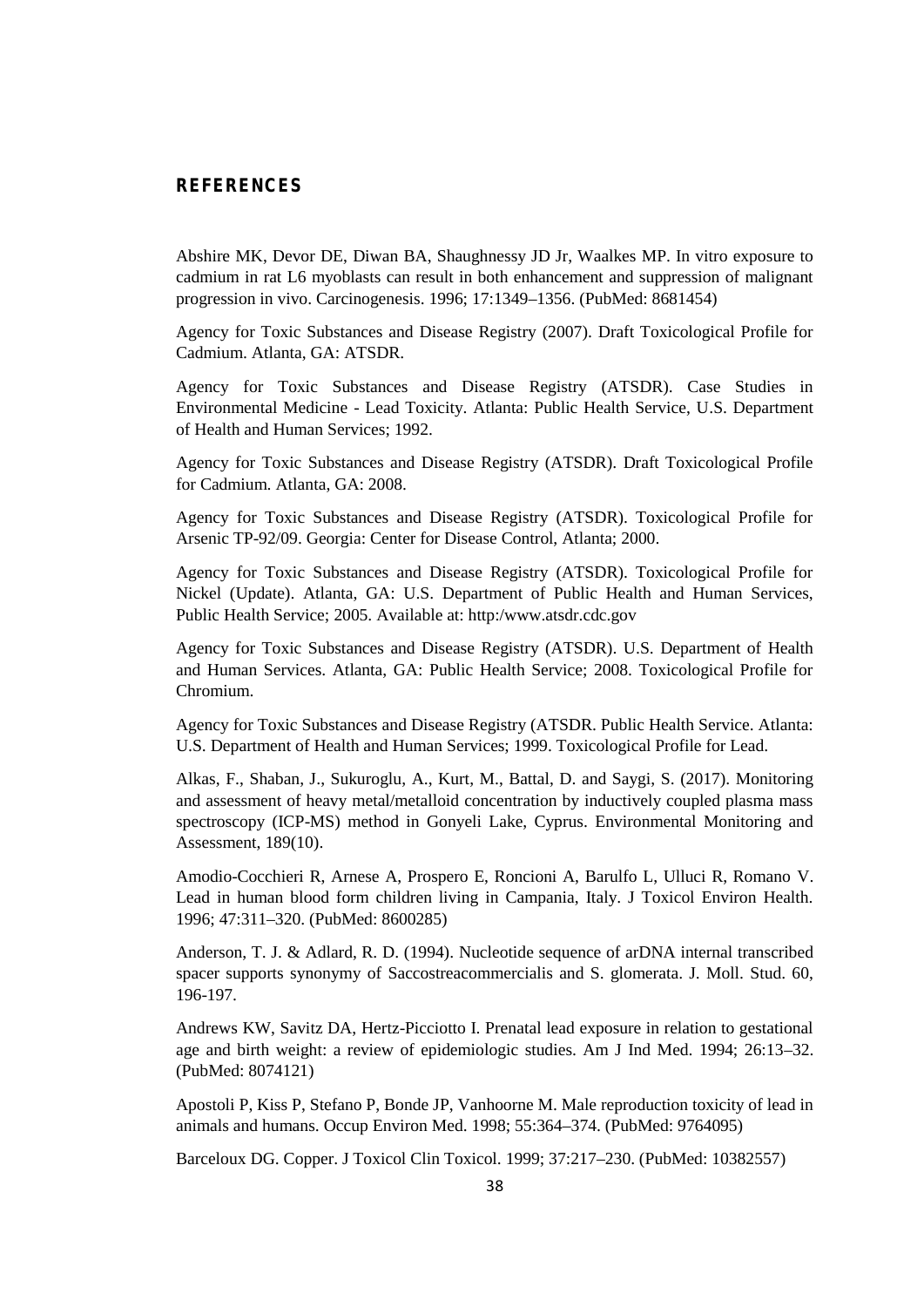Baselt, RC.; Cravey, RH. Disposition of Toxic Drugs and Chemicals in Man. 4th Edn.. Chicago, IL: Year Book Medical Publishers; 1995. p. 105-107.

Bechara EJ, Medeiros MH, Monteiro HP, Hermes-Lima M, Pereira B, Demasi M. A free radical hypothesis of lead poisoning and inborn porphyrias associated with 5-aminolevulinic acid overload. Quim Nova. 1993; 16:385–392.

Bleackley MR, Macgillivray RT. Transition metal homeostasis: from yeast to human disease. Biometals. 2011; 24:785–809. (PubMed: 21479832)

Bremner I. Manifestations of copper excess. Am. J. Clin. Nutr. 1998; 67:1069S–1073S. (PubMed: 9587154)

Cameron, K. S., Buchner, V., & Tchounwou, P. B. (2011). Exploring the Molecular Mechanisms of Nickel-Induced Genotoxicity and Carcinogenicity: A Literature Review. Reviews on Environmental Health, 26(2), 81–92.

Centers for Disease control (CDC). Preventing Lead Poisoning in Young children: A statement by the Centers for Disease Control. Atlanta, GA: 1991.

Centers for Disease Control and Prevention CDC). Managing Elevated Blood Lead Levels Among Young Children: Recommendations From the Advisory Committee on Childhood Lead Poisoning Prevention. Atlanta: 2001.

Cheney, K.; Gumbiner, C.; Benson, B.; Tenenbein, M. (1995). "Survival after a severe iron poisoning treated with intermittent infusions of deferoxamine". J Toxicol Clin Toxicol. 33 (1): 61–6. doi:10.3109/15563659509020217. PMID 7837315.

Cohen MD, Kargacin B, Klein CB, Costa M. Mechanisms of chromium carcinogenicity and toxicity. Crit Rev Toxicol. 1993; 23:255–281. (PubMed: 8260068)

Connett PH, Wetterhahn KE. Metabolism of carcinogenic chromate by cellular constituents. Struct Bonding. 1983; 54:93–24.

Corpas I, Gaspar I, Martinez S, Codesal J, Candelas S, Antonio MT. Testicular alterations in rats due to gestational and early lactational administration of lead. Report Toxicol. 1995; 9:307–313.

Costa M. Toxicity and carcinogenicity of Cr(VI) in animal models and humans. Critical Reviews in Toxicology. 1997; 27:431–442. (PubMed: 934722)

Csavina J, Field J, Taylor MP, et al. A Review on the Importance of Metals and Metalloids in Atmospheric Dust and Aerosol from Mining Operations. The Science of the total environment. 2012;433C:58-73. doi:10.1016/j.scitotenv.2012.06.013.

Dally H, Hartwig A. Induction and repair inhibition of oxidative DNA damage by nickel (II) and cadmium (II) in mammalian cells. Carcinogenesis. 1997; 18:1021–1026. (PubMed: 9163690)

Das KK, Buchner V. Effect of nickel exposure on peripheral tissues: role of oxidative stress in toxicity and possible protection by ascorbic acid. Rev Environ Health. 2007; 22(2):157– 173. (PubMed: 17894205)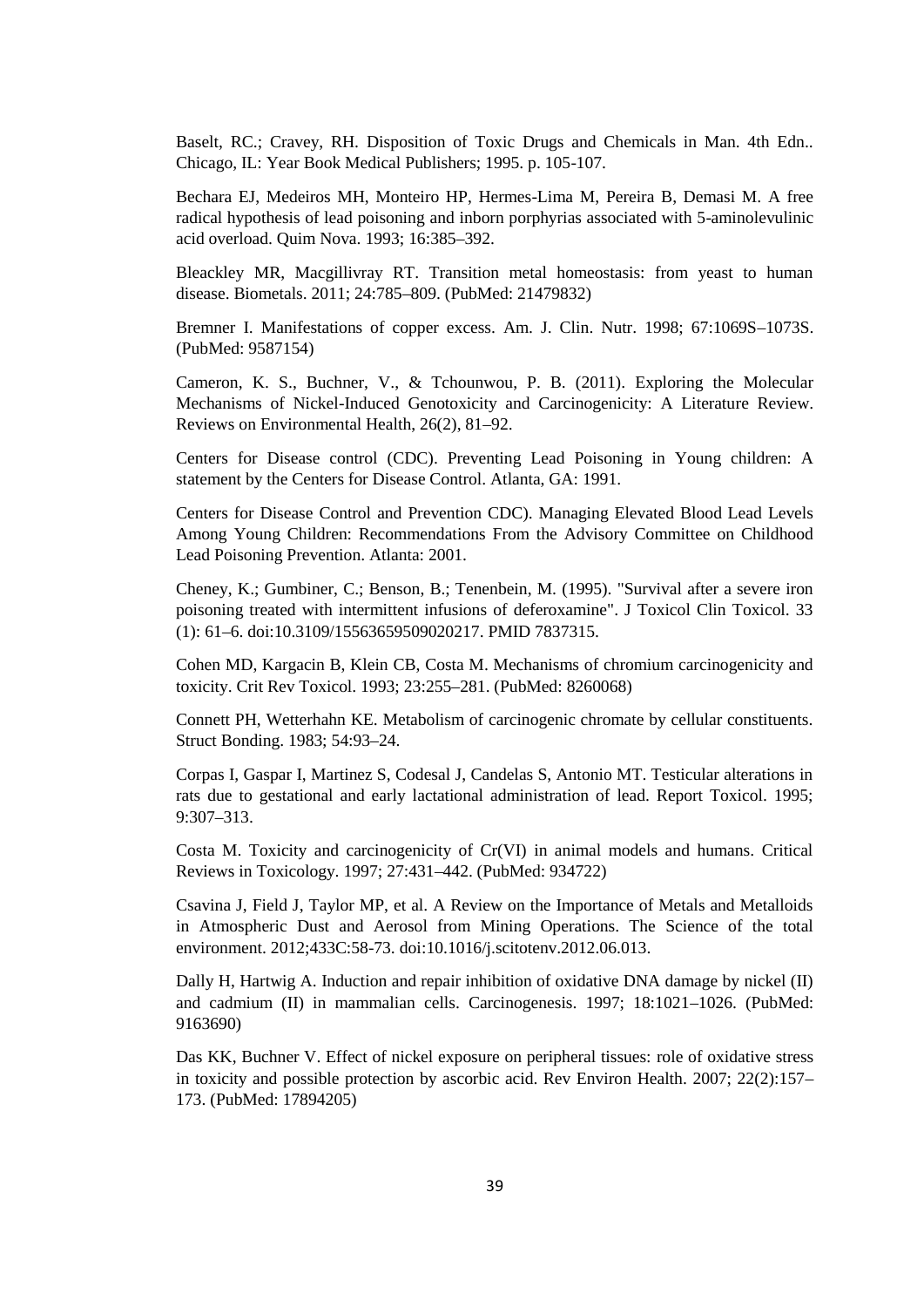Davison AG, Fayers PM, Taylor AJ, Venables KM, Darbyshire J, Pickering CA, et al. Cadmium fume inhalation and emphysema. Lancet. 1988; 1(8587):663–667. (PubMed: 2895211)

Dayan AD, Paine AJ. Mechanisms of chromium toxicity, carcinogenicity and allergenicity: review of the literature from 1985 to 2000. Hum Exp Toxicol. 2001; 20(9):439–451. (PubMed:11776406)

De Flora S, Bagnasco M, Serra D, Zanacchi P. Genotoxicity of chromium compounds: a review. Mutat Res. 1990; 238:99–172. (PubMed: 2407950)

De Mattia G, Bravi MC, Laurenti O, De Luca O, Palmeri A, Sabatucci A, Mendico G, Ghiselli A. Impairment of cell and plasma redox state in subjects professionally exposed to chromium. Am J Ind Med. 2004; 46(2):120–125. (PubMed: 15273963)

de Romaña DL, Olivares M, Uauy R, Araya M. Risks and benefits of copper in light of new insights of copper homeostasis. J. Trace Elem. Med. Biol. 2011; 25:3–13. (PubMed: 21342755)

Draghici, C., Jelescu, C., Dima, C., Coman, G. and Chirila, E. (2010). Heavy Metals Determination in Environmental and Biological Samples. Environmental Heavy Metal Pollution and Effects on Child Mental Development, pp.145-158.

Durnam DM, Palmiter RD. Transcriptional regulation of the mouse metallothionein-I gene by heavy metals. J Biol Chem. 1981; 256:5712–5716. (PubMed: 7240167)

Eaton, A.D. and Franson, M.A.H. (2005) Standard Methods for the Examination of Water and Wastewater. American Public Health Association, American Water Works Association, Water Environment Federation, Washington, Denver, Alexandria.

Elinder CG, Järup L. Cadmium exposure and health risks: Recent findings. Ambio. 1996; 25:370.

Ellen TP, Kluz T, Harder ME, Xiong J, Costa. Heterochromatinization as a potential mechanism of nickel-induced carcinogenesis. Biochemistry. 2009; 48 (21):4626–32. (PubMed: 19338343)

Fergusson, J. E. (1990). The Heavy Elements: Chemistry, Environmental Impact and Health Effects. Oxford: Pergamon Press.

Flora SJS, Saxena G, Gautam P, Kaur P, Gill KD. Lead induced oxidative stress and alterations in biogenic amines in different rat brain regions and their response to combined administration of DMSA and MiADMSA. Chem Biol Interac. 2007; 170:209–220

Flora, SJS.; Flora, GJS.; Saxena, G. Environmental occurrence, health effects and management of lead poisoning. In: Cascas, SB.; Sordo, J., editors. Lead: Chemistry, Analytical Aspects, Environmental Impacts and Health Effects. Netherlands: Elsevier Publication; 2006. p. 158-228.

Gambelunghe A, Piccinini R, Ambrogi M, Villarini M, Moretti M, Marchetti C, Abbritti G, Muzi G. Primary DNA damage in chrome-plating workers. Toxicology. 2003; 188(2– 3):187–195.(PubMed: 12767690)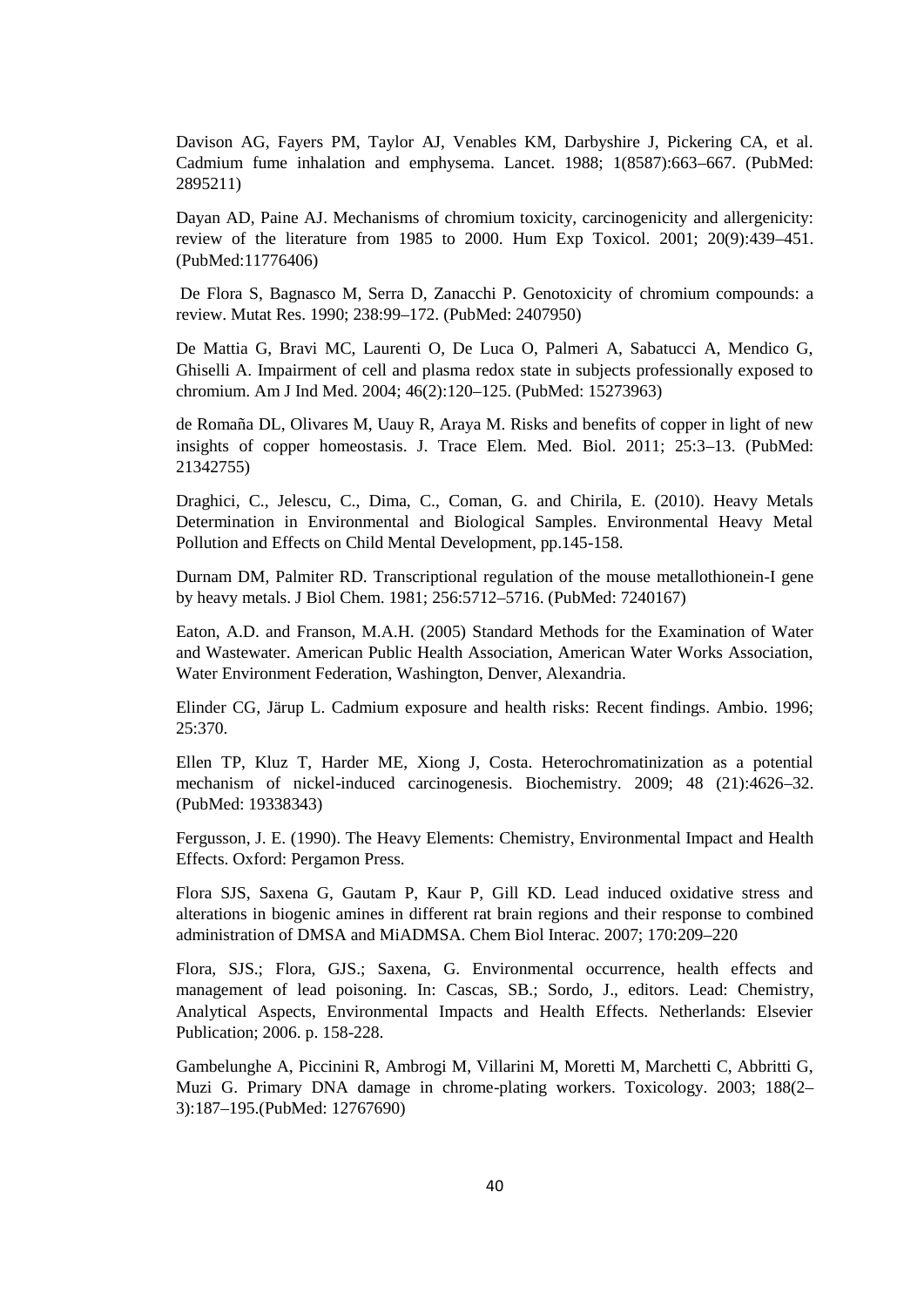Gesamp. IMO/FAO/UNESCO/WMO/WHO/IAEA/UN/UNEP Joint Group of Experts on the Scientific Aspects of Marine Pollution: Report of the seventeenth session. Geneva, Switzerland: World Health Organization; 1987. (Reports and Studies No. 31)

Goldstein G. Evidence that lead acts as a calcium substitute in second messenger metabolism. Neurotoxicol. 1993; 14:97–102.

Goulart M, Batoreu MC, Rodrigues AS, Laires A, Rueff J. Lipoperoxidation products and thiolantioxidants in chromium-exposed workers. Mutagenesis. 2005; 20(5):311–315. (PubMed:15985443)

Goyer, RA. Toxic effects of metals. In: Klaassen, CD., editor. Cassarett and Doull's Toxicology: The Basic Science of Poisons. New York: McGraw-Hill Publisher; 2001. p. 811-867.

Guertin, J. Toxicity and health effects of chromium (all oxidation states). In: Guertin, J.; Jacobs, JA.; Avakian, CP., editors. Chromium (VI) Handbook. Boca Raton, FL: CRC Press; 2005. p. 216-234

Gupta, V. K., Singh, S., Agrawal, A., Siddiqi, N. J., and Sharma, B. (2015a). Phytochemicals mediated remediation of neurotoxicity induced by heavy metals. Biochem. Res. Int. 2015:534769. doi: 10.1155/2015/534769

Gupta V. K., Kumar A., Siddiqi N. J., Sharma B. (2015b). Rat brain acetyl cholinesterase as a biomarker of cadmium induced neurotoxicity. Open Access J. Tox. 1:555553.

Habashi F (1992). Environmental Issues in the Metallurgical Industry – Progress and Problems, Environmental Issues and Waste Management in Energy and Mineral Production. Balkama, Rotherdam, pp. 1143 -1153.

Hamelink, JL.; Landrum, PF.; Harold, BL.; William, BH., editors. Bioavailability: Physical, Chemical, and Biological Interactions. Boca Raton, FL: CRC Press Inc; 1994.

Hartmann A, Speit G. Comparative investigations of the genotoxic effects of metals in the single cell gel assay and the sister-chromatid exchange test. Environ Mol Mutagen. 1994; 23:299–305. (PubMed: 8013477)

Hasan NM, Lutsenko S. Regulation of copper transporters in human cells. Curr. Top. Membr. Transp. 2012; 69:137–161.

Henkler, F., Brinkmann, J. and Luch, A. (2010). The Role of Oxidative Stress in Carcinogenesis Induced by Metals and Xenobiotics. Cancers, 2(2), pp.376-396.

Hermes-Lima M, Pereira B, Bechara EJ. Are free radicals involved in lead poisoning? Xenobiotica. 1991; 8:1085–1090. (PubMed: 1776279)

Hertz-Picciotto I. The evidence that lead increases the risk for spontaneous abortion. Am J Ind Med. 2000; 38:300–309. (PubMed: 10940968)

Hughes MF. Arsenic toxicity and potential mechanisms of action. Toxicol Lett. 2002; 133:1– 16. (PubMed: 12076506)

Hwua Y, Yang J. Effect of 3-aminotriazole on anchorage independence and mutagenicity in cadmium- and lead-treated diploid human fibroblasts. Carcinogenesis. 1998; 19:881–888. (PubMed: 9635878)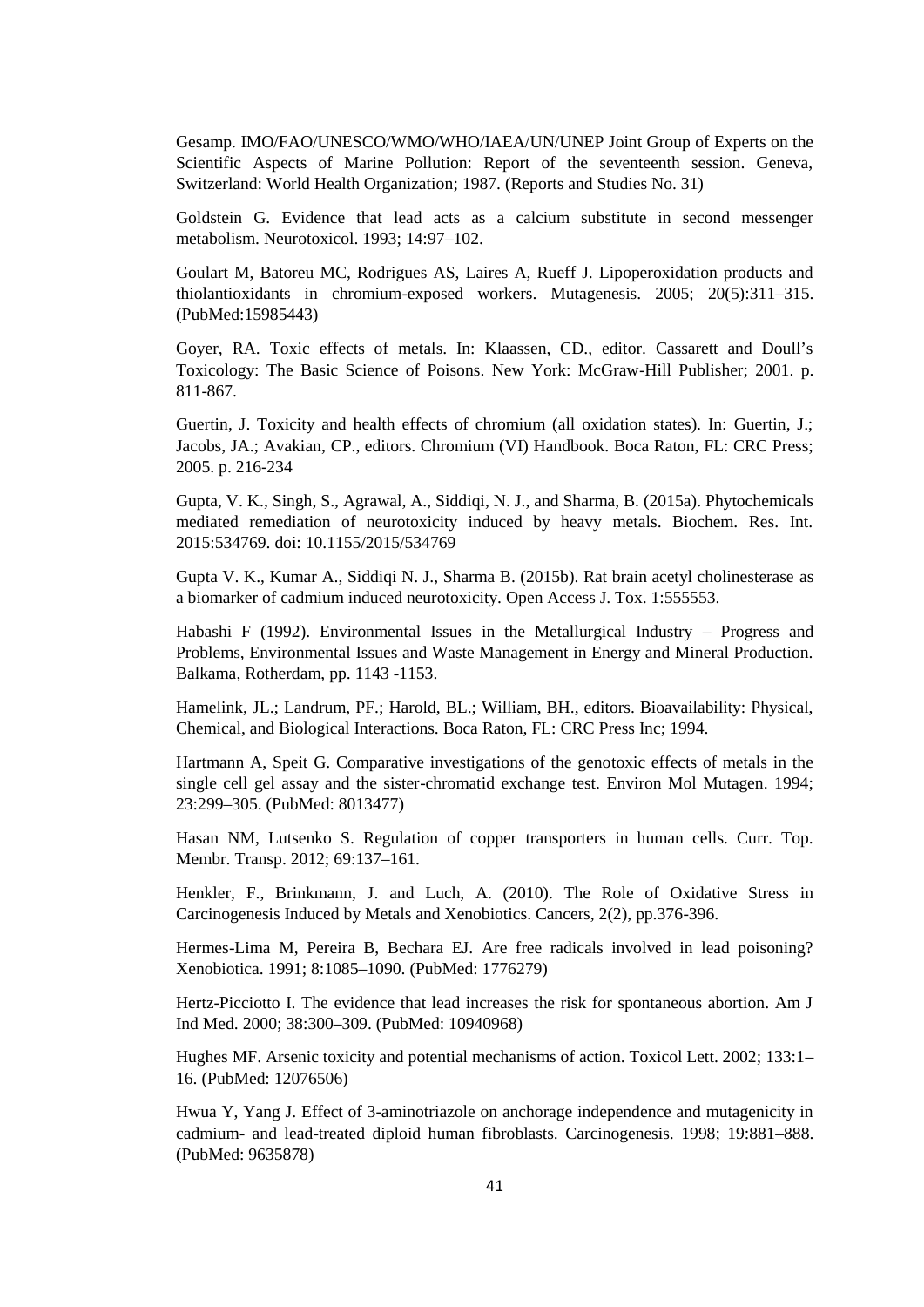International Agency for Research on Cancer (IARC). Monographs – Cadmium. Lyon, France: 1993.

Jacobs, JA.; Testa, SM. Overview of chromium(VI) in the environment: background and history. In: Guertin, J.; Jacobs, JA.; Avakian, CP., editors. Chromium (VI) Handbook. Boca Raton, Fl: CRC Press; 2005. p. 1-22.

Jia J, Chen J. Chronic nickel-induced DNA damage and cell death: the protection role of ascorbic acid. Environ Toxicol. 2008; 23(3):401–6. (PubMed: 18214889)

Kabata-Pendias, A. and Pendias, H. (2006). *Trace elements in soils and plants*. Boca Raton, Flor.: CRC Press.

Kadiiska MB, Hanna PM, Jordan SJ, Mason RP. Electron spin resonance evidence for free radical generation in copper-treated vitamin E- and selenium-deficient rats: in vivo spintrapping investigation. Mol. Pharmacol. 1993; 44:222–227. (PubMed: 8393522)

Karakaya, A., Ozcagli, E., Ertas, N. and Sardas, S. (2005). Assessment of abnormal DNA repair responses and genotoxic effects in lead exposed workers. American Journal of Industrial Medicine, 47(4), pp.358-363.

Kasprzak KS, Sunderman FW Jr, Salnikow K. Nickel carcinogenesis. Mutat Res. 2003; 533(1–2): 67–97. (PubMed: 14643413)

Kaul B, Sandhu RS, Depratt C, Reyes F. Follow-up screening of lead-poisoned children near an auto battery recycling plant, Haina, Dominican Republic. Environ Health Perspect. 1999; 107(11):917–920. (PubMed: 10544160)

Khairul, I., Wang, Q. Q., Jiang, Y. H., Wang, C., & Naranmandura, H. (2017). Metabolism, toxicity and anticancer activities of arsenic compounds. *Oncotarget*, *8*(14), 23905–23926. http://doi.org/10.18632/oncotarget.14733

Landolph J. Molecular mechanisms of transformation of CH3/10T1/2 C1 8 mouse embryo cells and diploid human fibroblasts by carcinogenic metal compounds. Environ Health Perspect. 1994; 102:119–125. (PubMed: 7843085)

Langård S, Vigander T. Occurrence of lung cancer in workers producing chromium pigments. Br J Ind Med. 1983; 40(1):71–74. (PubMed: 6824603)

Lee, J.-Y., Kim, J.-H., Choi, D.-W., Lee, D.-W., Park, J.-H., Yoon, H.-J., … Park, K.-S. (2012). The Association of Heavy Metal of Blood and Serum in the Alzheimer's Diseases. Toxicological Research, 28(2), 93–98. http://doi.org/10.5487/TR.2012.28.2.093

Li JH, Rossman TC. Inhibition of DNA ligase activity by arsenite: A possible mechanism of its comutagenesis. Mol Toxicol. 1989; 2:1–9. (PubMed: 2615768)

Li, X., Li, B., Xi, S., Zheng, Q., Lv, X. and Sun, G. (2013). Prolonged environmental exposure of arsenic through drinking water on the risk of hypertension and type 2 diabetes. Environmental Science and Pollution Research, 20(11), pp.8151-8161.

Lin RH, Lee CH, Chen WK, Lin-Shiau SY. Studies on cytotoxic and genotoxic effects of cadmium nitrate and lead nitrate in Chinese hamster ovary cells. Environ Mol Mutagen. 1994; 23:143–149. (PubMed: 8143703)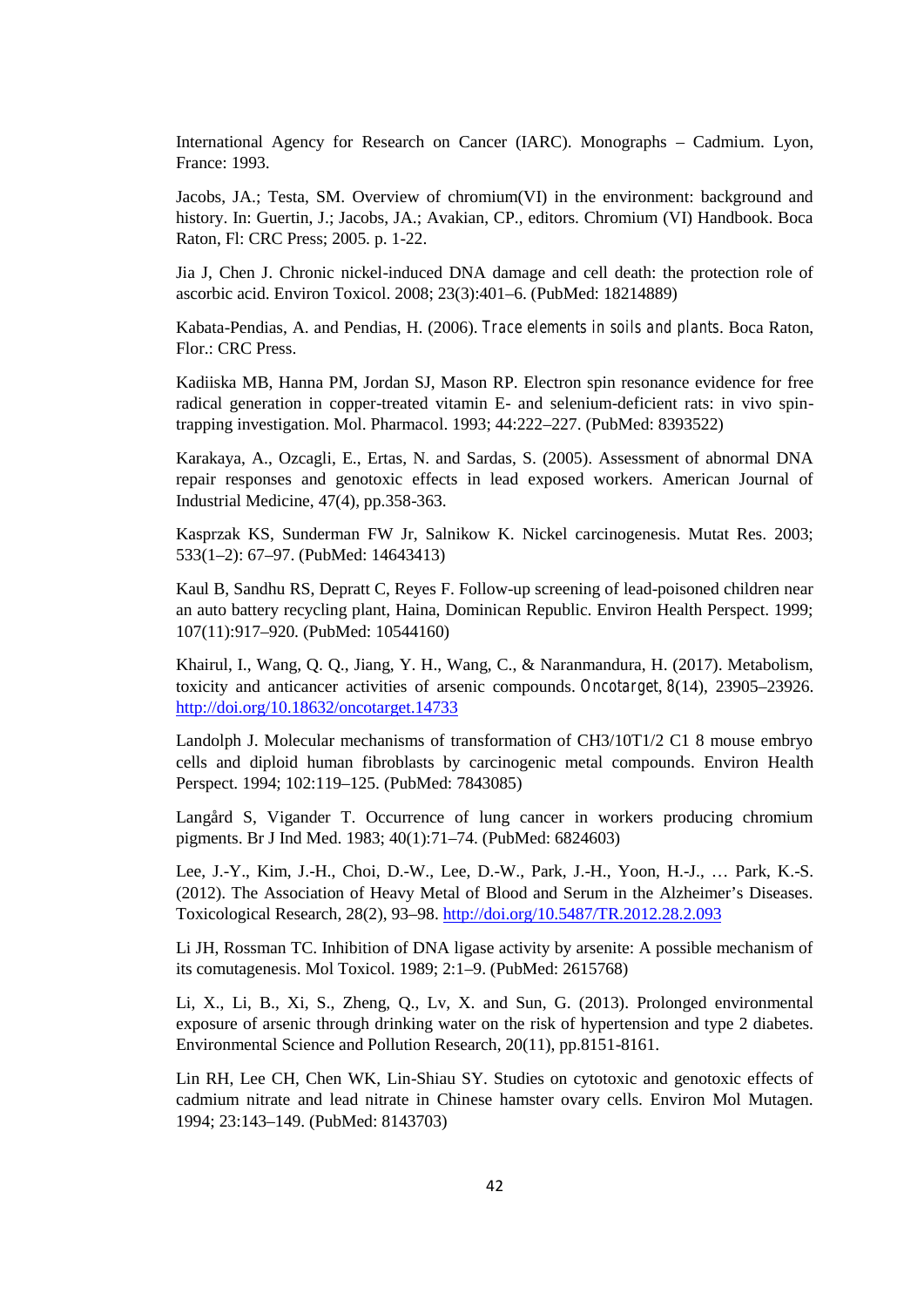Linder MC, Hazegh-Azam M. Copper biochemistry and molecular biology. Am. J. Clin. Nutr. 1996; 63:797S–811S. (PubMed: 8615367)

Linder MC, Wooten L, Cerveza P, Cotton S, Shulze R, Lomeli N. Copper transport. Am. J. Clin. Nutr. 1998; 67:965S–971S. (PubMed: 9587137)

Lippard S,J. Free copper ions in the cell? Science. 1999; 284:748–749. (PubMed: 10336397)

Litvak P, Slavkovich V, Liu X, Popovac D, Preteni E, Capuni-Paracka S, Hadzialjevic S, Lekic V, Lolacono N, Kline J, Graziano J. Hyperproduction of erythropoietin in nonanemic leadexposed children. Environ Health Perspect. 1998; 106(6):361–364. (PubMed: 9618353)

Liu Y, Guyton KZ, Gorospe M, Xu Q, Lee JC, Holbrook NJ. Differential activation of ERK, JNK/ SAPK and P38/CSBP/RK map kinase family members during the cellular response to arsenite. Free Rad Biol Med. 1996; 21:771–781. (PubMed: 8902523)

Lucas LC, Lemons JE. Biodegradation of restorative metallic systems. Adv. Dent. Res. 1992; 6:32–37. (PubMed: 1292459)

Meija, J., Coplen, T., Berglund, M., Brand, W., de Brievre, P., Groning, M., Holden, N., Irrgeher, J., Loss, R., Walczyk, T. and Prohaska, T. (2016). Atomic Weights of the Elements 2013 (IUPAC Technical Report). Chemistry International, 38(3-4).

Mitra RS. Protein synthesis in Escherichia coli during recovery from exposure to low levels of Cd2+ Appl Environ Microbiol. 1984; 47:1012–1016. (PubMed: 6204593)

Morales, M. E., Derbes, R. S., Ade, C. M., Ortego, J. C., Stark, J., Deininger, P. L., & Roy- Engel, A. M. (2016). Heavy Metal Exposure Influences Double Strand Break DNA Repair Outcomes. PLoS ONE, 11(3), e0151367. http://doi.org/10.1371/journal.pone.0151367

Myers BM, Prendergast FG, Holman R, Kuntz SM, Larusso NF. Alterations in hepatocytes lysosomes in experimental hepatic copper overload in rats. Gastroenterology. 1993; 105:1814–1823. (PubMed: 8253357)

Nielsen, FH. Clinical and biochemical nutritional aspects of trace elements. New York: Alan R. Liss Inc; 1982. Possible future implications of nickel, arsenic, silicon, vanadium, and other ultra trace elements in human nutrition; p. 379-404.

Norseth T. The carcinogenicity of chromium. Environ Health Perspect. 1981; 40:121–130. (PubMed: 7023928)

O' Brien TJ, Ceryak S, Patierno SR. Complexities of chromium carcinogenesis: role of cellular response, repair and recovery mechanisms. Mutat Res. 2003; 533:3–36. (PubMed: 14643411)

Okereke T, Sternlieb I, Morell AG, Scheinberg IH. Systemic absorption of intrauterine copper. Science. 1972; 177:358–360. (PubMed: 5035487)

Ong CN, Phoon WO, Law HY, Tye CY, Lim HH. Concentrations of lead in maternal blood, cord blood, and breast milk. Arch Dis Child. 1985; 60:756–759. (PubMed: 4037861)

Paschal DC, Burt V, Caudill SP, Gunter EW, Pirkle JL, Sampson EJ, et al. Exposure of the U.S. population aged 6 years and older to cadmium: 1988–1994. Arch Environ Contam Toxicol. 2000; 38:377–383. (PubMed: 10667937)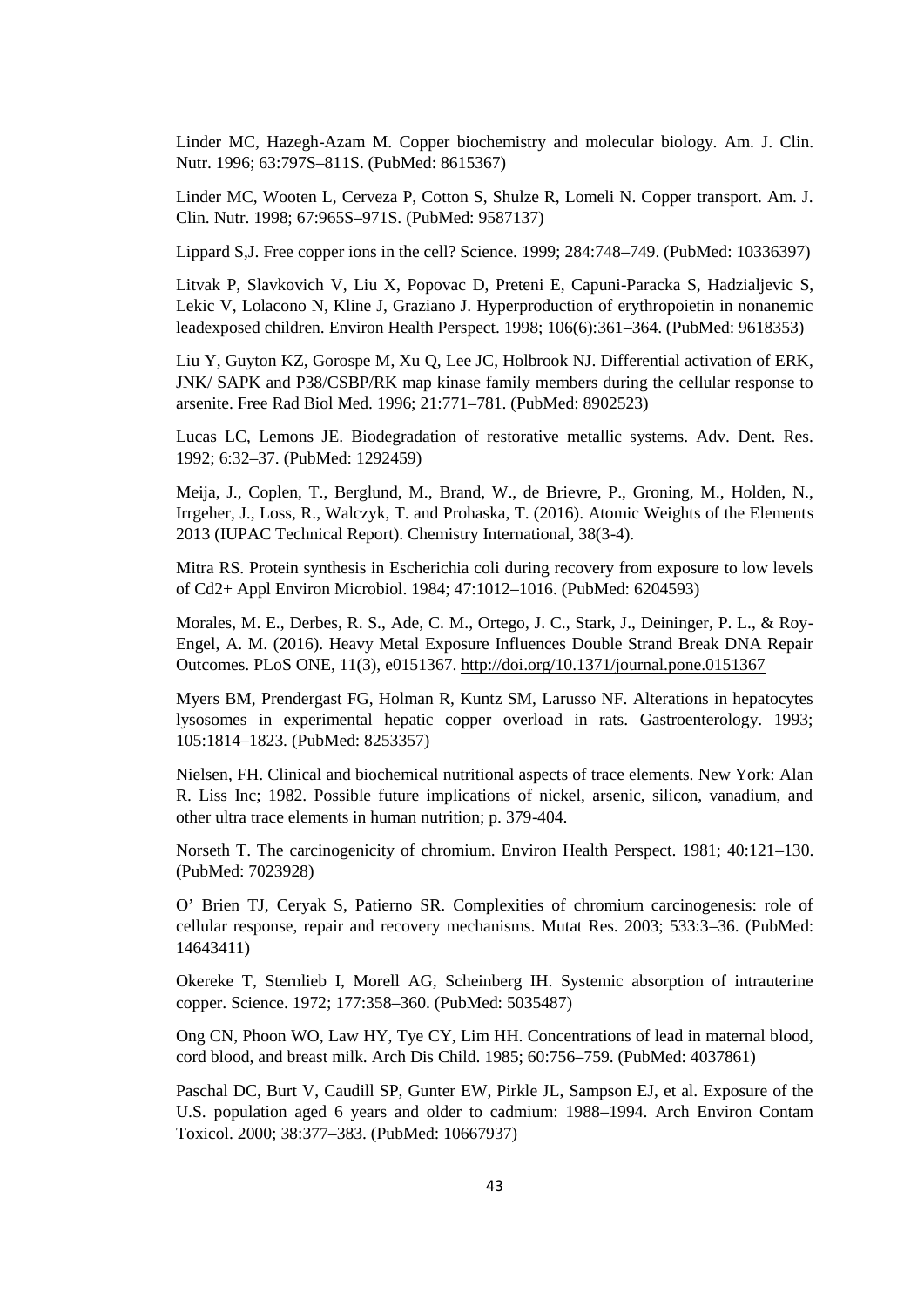Patlolla, A. and Tchounwou, P. (2005). Cytogenetic evaluation of arsenic trioxide toxicity in Sprague–Dawley rats. Mutation Research/Genetic Toxicology and Environmental Mutagenesis, 587(1-2), pp.126-133.

Patlolla, A. K., Barnes, C., Yedjou, C., Velma, V. R. and Tchounwou, P. B. (2009), Oxidative stress, DNA damage, and antioxidant enzyme activity induced by hexavalent chromium in Sprague-Dawley rats. Environ. Toxicol., 24: 66–73. doi:10.1002/tox.20395

Pohl HR, Roney N, Abadin HG. Metal ions affecting the neurological system. Metal Ions. Life Sci. 2011; 8:247–262.

Rafati Rahimzadeh M, Rafati Rahimzadeh M, Kazemi S, Moghadamnia AA. Cadmium toxicity and treatment: An update. Caspian J Intern Med 2017; 8(3): 135-145.

Ramzi S. Cotran; Vinay Kumar; Tucker Collins; Stanley Leonard Robbins (1999). *Robbins pathologic basis of disease*. Saunders. ISBN 978-0-7216-7335-6

Ratnaike R. Acute and chronic arsenic toxicity. Postgraduate Medical Journal. 2003;79(933):391-396. doi:10.1136/pmj.79.933.391.

Rousselot P, Laboume S, Marolleau JP, Larghero T, Noguera ML, Brouet JC, Fermand JP. Arsenic trioxide and melarsoprol induce apoptosis in plasma cell lines and in plasma cells from myeloma patients. Cancer Res. 1999; 59:1041–1048. (PubMed: 10070961)

Saleha Banu B, Danadevi K, Kaiser Jamil, Ahuja YR, Visweswara Rao K, Ishap M. In vivo genotoxic effect of arsenic trioxide in mice using comet assay. Toxicol. 2001; 162:171–177.

Satarug S, Baker JR, Urbenjapol S, Haswell-Elkins M, Reilly PE, Williams DJ, et al. A global perspective on cadmium pollution and toxicity in non-occupationally exposed population. Toxicol Lett. 2003; 137:65–83. (PubMed: 12505433)

Saygi, S., Deniz, G., Kutsal, O. and Vural, N. (1991). Chronic effects of cadmium on kidney, liver, testis, and fertility of male rats. Biological Trace Element Research, 31(3), pp.209-214.

Schanne FA, Long GJ, Rosen JF. Lead induced rise in intracellular free calcium is mediated through activation of protein kinase C in osteoblastic bone cells. Biochim Biophys Acta. 1997; 1360(3):247–254. (PubMed: 9197467)

Sharma B., Singh S., Siddiqi N. J. (2014). Biomedical implications of heavy metals induced imbalances in redox systems. Biomed. Res. Int. 2014:640754. 10.1155/2014/640754

Shelnutt SR, Goad P, Belsito DV. Dermatological toxicity of hexavalent chromium. Crit. Rev Toxicol. 2007; 37:375–387. (PubMed: 17612952)

Sigel A., Sigel H., and R.K.O. Sigel (eds.), Cadmium: From Toxicity to Essentiality, Metal Ions in Life Sciences 11 (2013), DOI 10.1007/978-94-007-5179-8\_4,

Simons T. Lead-calcium interactions in cellular lead toxicity. Neurotoxicol. 1993; 14:77–86.

Singh J, Pritchard DE, Carlisle DL, Mclean JA, Montaser A, Orenstein JM, Patierno SR. Internalization of carcinogenic lead chromate particles by cultured normal human lung epithelial cells: Formation of intracellular lead-inclusion bodies and induction of apoptosis. Toxicol Appl Pharmacol. 1999; 161:240–248. (PubMed: 10620481)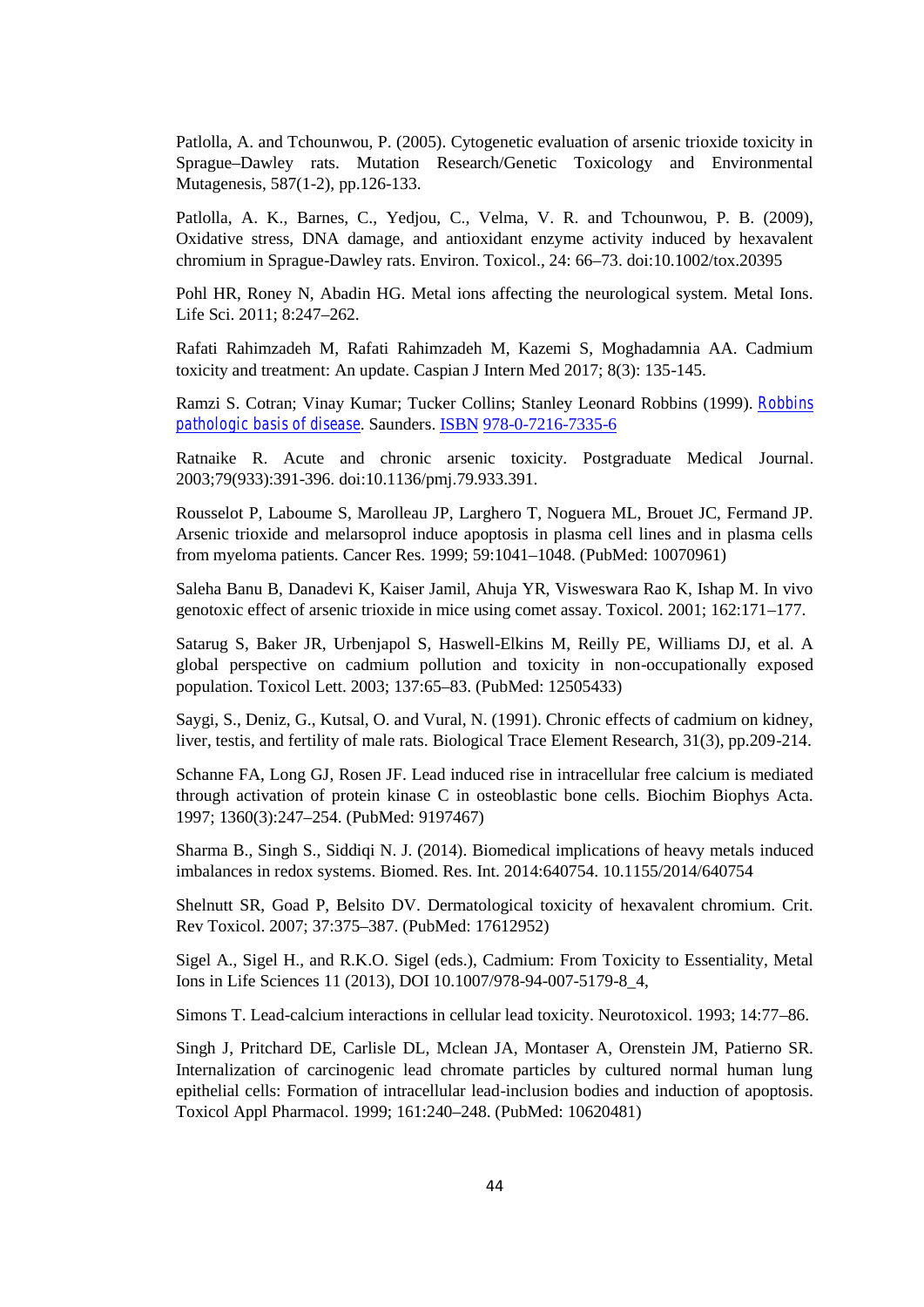Singh N, Gupta VK, Kumar A, Sharma B. Synergistic Effects of Heavy Metals and Pesticides in Living Systems. Frontiers in Chemistry. 2017;5:70. doi:10.3389/fchem.2017.00070.

Singhal RL, Merali Z, Hrdina PD. Aspects of the biochemical toxicology of cadmium. Fed Proc. 1976; 35(1):75–80. (PubMed: 173584)

Solenkova NV, Newman JD, Berger JS, Thurston G, Hochman JS, Lamas GA. Metal pollutants and cardiovascular disease: mechanisms and consequences of exposure. Am J Heart J. 2014;168:812–822.

Song M, Zhou Z, Chen T, Zhang J, McClain CJ. Copper deficiency exacerbates bile duct ligation-induced liver injury and fibrosis in rats. J. Pharmacol. Exp. Ther. 2011; 339:298– 306. (PubMed: 21784888)

Stimola, A. Understanding the elements of the periodic table. 1. New York: The Rosen Publishing Group; 2007.

Stohs, Bagchi. Oxidative mechanisms in the toxicity of metal ions. Free Radic Biol Med. 1995; 18:321–336. (PubMed: 7744317)

Suszkiw J, Toth G, Murawsky M, Cooper GP. Effects of Pb2+ and Cd2+ on acetylcholine release and Ca2+ movements in synaptosomes and subcellular fractions from rat brain and Torpedo electric organ. Brain Res. 1984; 323:31–46. (PubMed: 6525509)

Tchounwou PB, Wilson B, Ishaque A. Important considerations in the development of public health advisories for arsenic and arsenic-containing compounds in drinking water. Rev Environ Health. 1999; 14(4):211–229. (PubMed: 10746734)

Tchounwou PB, Yedjou CG, Dorsey WC. Arsenic trioxide - induced transcriptional activation and expression of stress genes in human liver carcinoma cells (HepG2). Cell Mol Biol. 2003; 49:1071– 1079. (PubMed: 14682389)

Tchounwou, P., Yedjou, C., Patlolla, A. and Sutton, D. (2012). Heavy Metal Toxicity and the Environment. *Experientia Supplementum*, pp.133-164.

Tchounwou, PB.; Centeno, JA. Toxicologic pathology. In: Gad, SC., editor. Handbook of Pre-Clinical Development. New York. NY: John Wiley & Sons; 2008. p. 551-580.

Th'evenod F, Jones SW. Cadmium block of calcium current in frog sympathetic neurons. BiophysJ. 1992; 63:162–168. (PubMed: 1330026)

Turnlund, JR. Copper. In: Shils, ME.; Olson, JA.; Shike, M.; Ross, AC., editors. Modern Nutrition in Health and Disease. Lippincott Williams and Wilkins; Baltimore, MD: 1999.

U.S Environmental Protection Agency (EPA). Cadmium Compounds. 2006

U.S. Environmental Protection Agency (EPA). EPA 600R94111. Methods for the determination of metals in environmental samples, supplement 1. U.S. EPA National Exposure Research Laboratory; 1994.

United States Environmental Protection Agency (U.S. EPA). Lead Compounds. Technology Transfer Network- Air Toxics Website. 2002. Online at: http://www.epa.gov/cgi-bin/ epaprintonly.cgi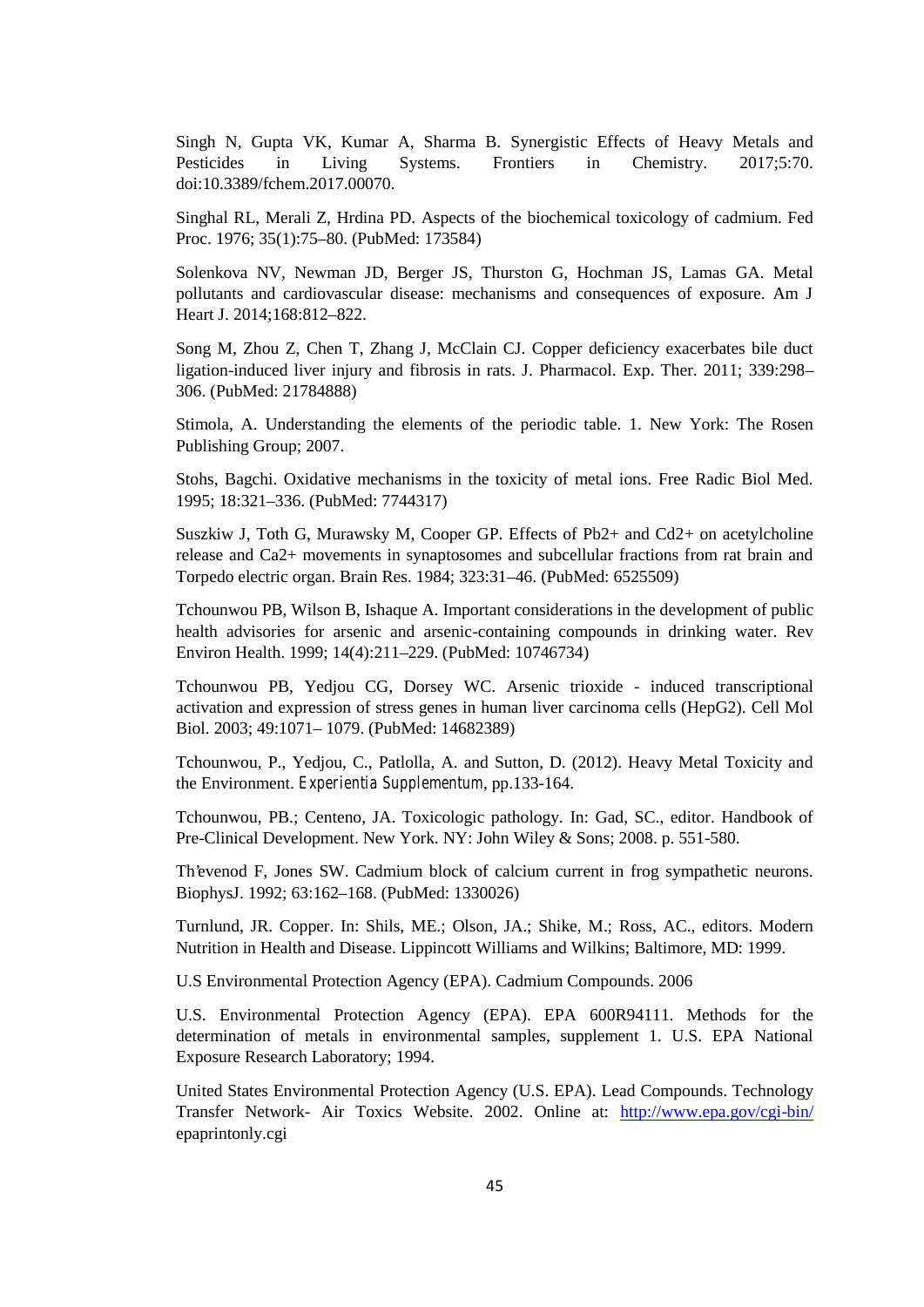Valko M, Morris H, Cronin MTD. Metals, Toxicity, and oxidative Stress. Curr Medici Chem.2005; 12:1161–1208

Valko M, Rhodes CJ, Monocol J, Izakovic-Mazur M. Free radicals, metals and antioxidants in oxidative stress-induced cancer. Chem Biol Interac. 2006; 160:1–40.

Verkleji, JAS. The effects of heavy metals stress on higher plants and their use as biomonitors InPlant as Bioindicators: Indicators of Heavy Metals in the Terrestrial Environment. Markert, B.,editor. New York: VCH; 1993. p. 415-424.

Vijverberg HPM, Oortgiesen M, Leinders T, van Kleef RGDM. Metal interactions with voltageand receptor-activated ion channels. Environ Health Perspect. 1994; 102(3):153–158. (PubMed: 7531139)

Vilaplana J, Romaguera C, Grimalt F, Cornellana F. New trends in the use of metals in jewelry. Contact Dermatitis. 1991; 25:145–148. (PubMed: 1782765)

Waalkes, MP.; Berthan, G., editors. Handbook on Metal-Ligand Interactions of Biological Fluids. Vol. 2. New York: Marcel Dekker; 1995. p. 471-482.

Waalkes, MP.; Misra, RR.; Chang, LW., editors. Toxicology of Metals. Boca Raton, FL: CRC Press; 1996. p. 231-244

Wang XF, Xing ML, Shen Y, Zhu X, Xu LH. Oral administration of Cr (VI) induced oxidative stress, DNA damage and apoptotic cell death in mice. Toxicology. 2006; 228:16– 23. (PubMed: 16979809)

Wang, Z.; Rossman, TG. The Toxicology of Metals. Cheng, LW., editor. Vol. Vol. 1. Boca Raton, FL: CRC Press; 1996. p. 221-243.

WHO/FAO/IAEA. World Health Organization. Switzerland: Geneva; 1996. Trace Elements in Human Nutrition and Health.

Wilson, DN. Association Cadmium. Cadmium - market trends and influences; London. Cadmium 87 Proceedings of the 6th International Cadmium Conference; 1988. p. 9-16

Winge DR, Mehra RK. Host defenses against copper toxicity. Int. Rev. Exp. Pathol. 1990; 31:47–83. (PubMed: 2292474)

Wise JP, Wise SS, Little JE. The cytotoxicity and genotoxicity of particulate and soluble hexavalent chromium in human lung cells. Mutat Res. 2002; 517:221–229. (PubMed: 12034323)

Wise SS, Holmes AL, Ketterer ME, Hartsock WJ, Fomchenko E, Katsifis SP, Thompson WD, Wise JP. Chromium is the proximate clastogenic species for lead chromate-induced clastogenicity in human bronchial cells. Mutat Res. K; 560:79–89. (PubMed: 15099827)

Xie H, Wise SS, Holmes AL, Xu B, Wakeman T, Pelsue SC, Singh NP, Wise JP. Carcinogenic lead chromate induces DNA double-strand breaks in human lung cells. Mutat Res. 2005; 586:160–172. (PubMed: 16112599)

Yang JL, Wang LC, Chamg CY, Liu TY. Singlet oxygen is the major species participating in the induction of DNA strand breakage and 8-hydrocy-deoxyguanosine adduct by lead acetate. Environ Mol Mutagen. 1999; 33:194–201. (PubMed: 10334621)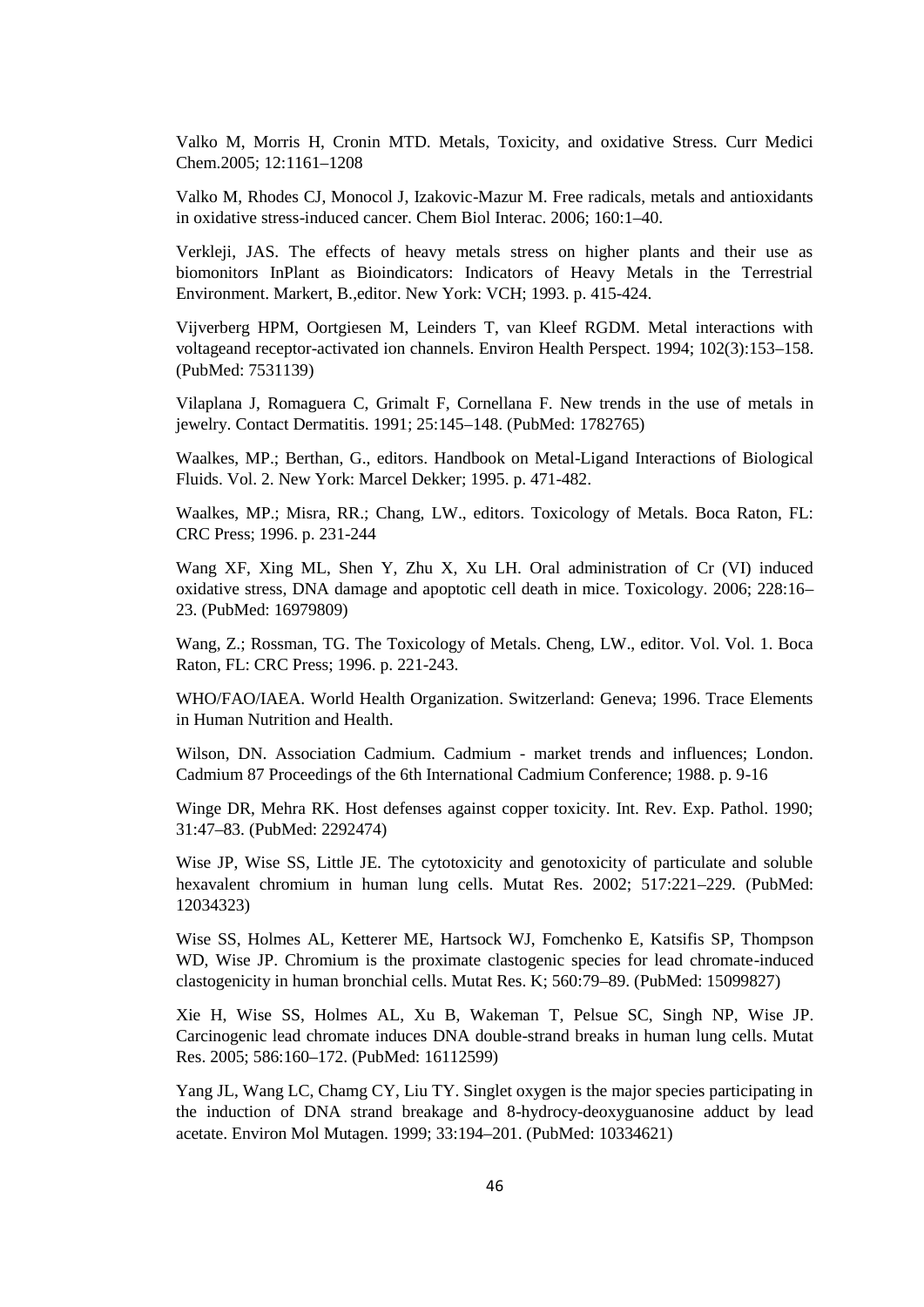Yedjou GC, Tchounwou PB. In vitro cytotoxic and genotoxic effects of arsenic trioxide on human leukemia cells using the MTT and alkaline single cell gel electrophoresis (comet) assays. Mol Cell Biochem. 2007; 301:123–130. (PubMed: 17216127)

Zahir A, Rizwi SJ, Haq SK, Khan RH. Low dose mercury toxicity and human health. Environ Toxicol Pharmacol. 2005; 20:351–360. (PubMed: 21783611)

Zhang, Z., Zhao, X., & Qin, X. (2017). Potential genotoxic and cytotoxicity of emamectin benzoate in human normal liver cells. Oncotarget, 8(47), 82185–82195. http://doi.org/10.18632/oncotarget.18988

Zhao CQ, Young MR, Diwan BA, Coogan TP, Waalkes MP. Association of arsenic-induced malignant transformation with DNA hypomethylation and aberrant gene expression. Proc Natl Acad Sci USA. 1997; 94:10907–10912. (PubMed: 9380733)

Zhitkovich A, Song Y, Quievryn G, Voitkun V. Non-oxidative mechanisms are responsible for the induction of mutagenesis by reduction of Cr(VI) with cysteine: role of ternary DNA adducts in Cr(III)-dependent mutagenesis. Biochem. 2001; 40(2):549–60.

### **Other References:**

1. Earth Observary. 2002

https://earthobservatory.nasa.gov/Features/ASTERProspecting/

- 2. EPA (2016) https://www.epa.gov/sites/production/files/2016- 09/documents/cadmium-compounds.pdf
- 3. Euromines Website (2012) Available at:http://www.euromines.org/news/newsletters/2-2012/mining-history cyprus-copper-mines
- 4. Gabby, PN. "Lead." Environmental Defense "Alternatives to Lead-Acid Starter Batteries," Pollution Prevention Fact Sheet. 2003. available at http://www.cleancarcampaign.org/ FactSheet\_BatteryAlts.pdf
- 5. Gabby, PN. Lead: in Mineral Commodity Summaries. Reston, VA: U.S. Geological Survey; 2006. available at http://minerals.usgs.gov/minerals/pubs/commodity/lead/lead\_mcs05.pdf
- 6. http://biochem.pepperdine.edu/dokuwiki/doku.php?id=chem331:inductively\_ coupled\_plasma\_mass\_spectrometry\_icp-ms
- 7. http://www.anatomyatlases.org/firstaid/DrawingBlood.shtml
- 8. http://www.irondisorders.org/how-much-iron-is-in-the-body/
- 9. http://www.nfalliance.org/templates/nfa/lesson\_2txt2pic.asp?pageID=1141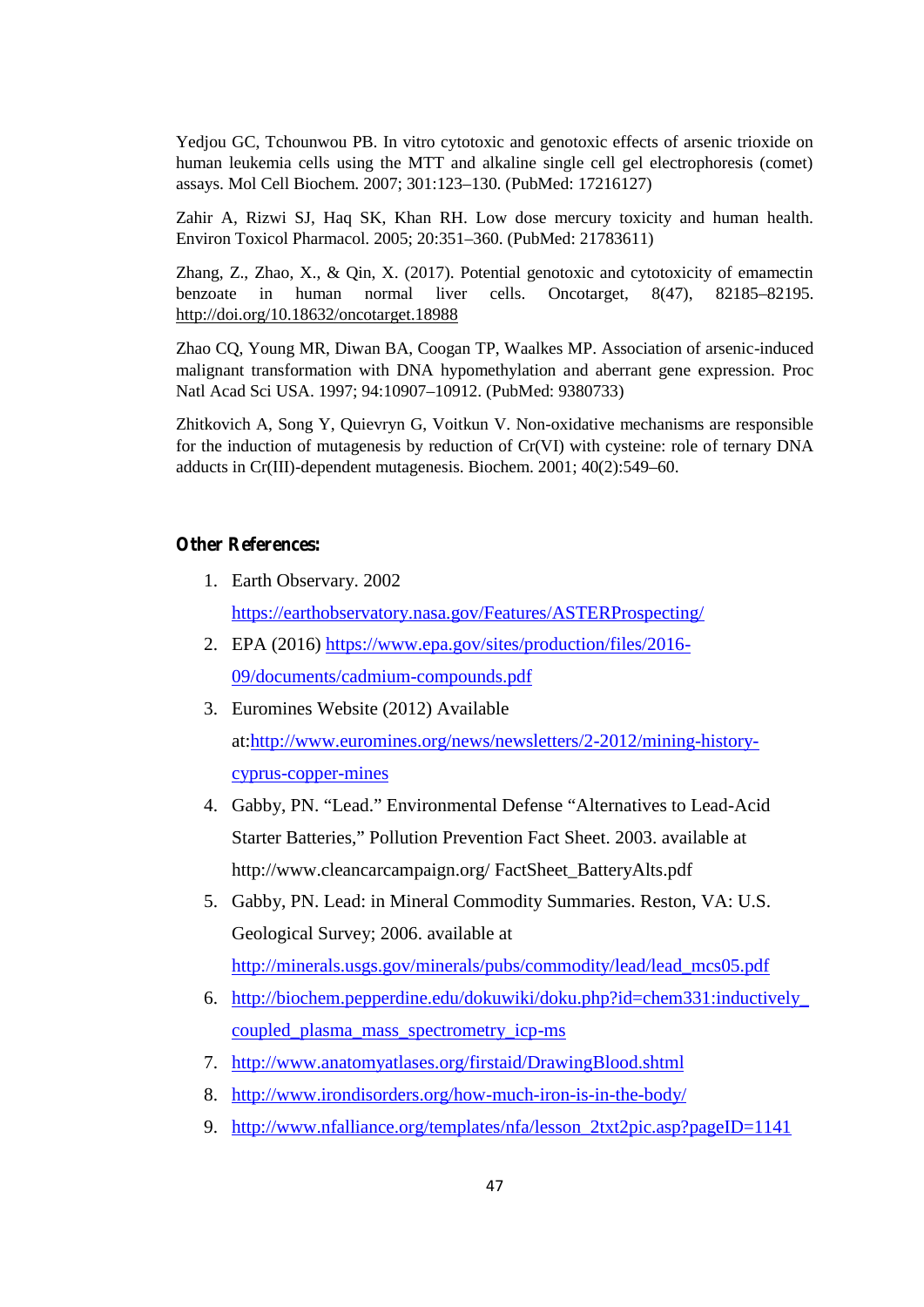- 10. https://guardian.ng/features/lead-poisoning-associated-with-intellectual disabilities-in-children/
- 11. National Research Council. Arsenic in Drinking Water. 2001 Update. 2001. On line at:http://www.nap.edu/ books/0309076293/html
- 12. National Research Council. Arsenic in Drinking Water. 2001 Update. 2001. On line at:http://www.nap.edu/ books/0309076293/html
- 13. Nickel Institute. Nickel and its uses. 2006. Available at www.nickelinstitute.org
- 14. Ohio Environmental Protection Agency. Nickel and nickel compounds. 2002. Available at http://www.epa.state.oh.us/ocapp/p2/mercury\_pbt
- 15. The North Cyprus Online, Website. Available at: http://www.northcyprusonline.com/North-Cyprus-Online-Ancient- Names.php
- 16. UNEP United Nations Environment Programme, 2004 Available at:https://esa.un.org/iys/docs/san\_lib\_docs/wet\_section\_iii\_english.pdf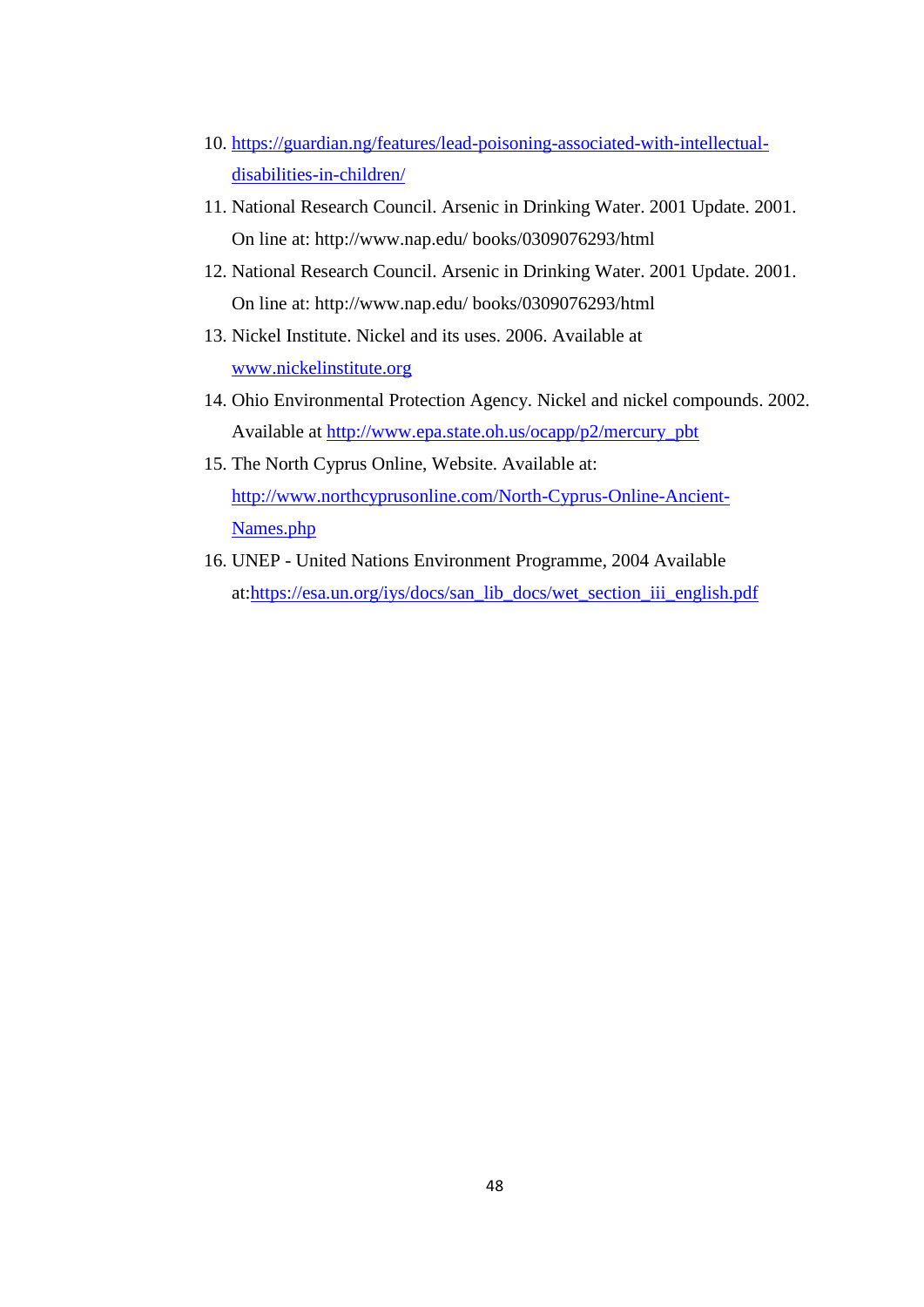# ARA TIRMA AMAÇLI ÇALI MA Ç N AYDINLATILMI ONAM FORMU

### *(Araştırmacının Açıklaması)*

Kronik a ır metal maruziyeti ve genotoksisite ile ilgili yeni bir ara tırma yapmaktayız. Ara tırmanın ismi "Kronik A ır Metal Maruziyeti ve Buna Ba lı Olası Genotoksik Etkilerinin Gemikona 1 ve Tepeba 1 (KKTC) Populasyonunda De erlendirilmesi"dir.

Sizin de bu ara tırmaya katılmanızı öneriyoruz. Bu ara tırmaya katılıp katılmamakta serbestsiniz. Çalı maya katılım gönüllülük esasına dayalıdır. Kararınızdan önce ara tırma hakkında sizi bilgilendirmek istiyoruz. Bu bilgileri okuyup anladıktan sonra ara tırmaya katılmak isterseniz formu imzalayınız.

Bu ara tırmayı yapmak istememizin nedeni, olası kronik a ır metal maruziyeti oldu u dü ünülen çevrede ya ayan insanların maruziyet düzeyini belirlemek (biyoizlem) ve bu maruziyetin aynı popülasyon üzerinde olası genotoksik etkilerini ara tırmaktır. Yakın Do u Üniversitesi Eczacılık Fakültesi Toksikoloji Anabilim Dalları'nın ortak katılımı ile gerçekle tirilecek bu çalı maya katılımınız ara tırmanın ba arısı için önemlidir.

Eğer araştırmaya katılmayı kabul ederseniz, sizden 10 ml kan örneği alınacak ve bir araştırma formu doldurmanız istenecektir.

Bu çalı maya katılmanız için sizden herhangi bir ücret istenmeyecektir. Çalı maya katıldı ınız için size ek bir ödeme de yapılmayacaktır.

Sizinle ilgili tıbbi bilgiler gizli tutulacak, ancak çalı manın kalitesini denetleyen görevliler, etik kurullar ya da resmi makamlarca gere i halinde incelenebilecektir.

Bu çalı maya katılmayı reddedebilirsiniz. Bu ara tırmaya katılmak tamamen iste e ba lıdır ve reddetti iniz takdirde size uygulanan tedavide herhangi bir de i iklik olmayacaktır. Yine çalı manın herhangi bir a amasında onayınızı çekmek hakkına da sahipsiniz.

| Katılımcı    | Görü me tanı 1 | Ara tirmaci         |
|--------------|----------------|---------------------|
| Adı, soyadı: | Adı, soyadı:   | Adı soyadı, unvanı: |
| Adres:       | Adres:         | Adres:              |
| Tel.         | Tel.           | Tel.                |
| mza          | mza:           | mza                 |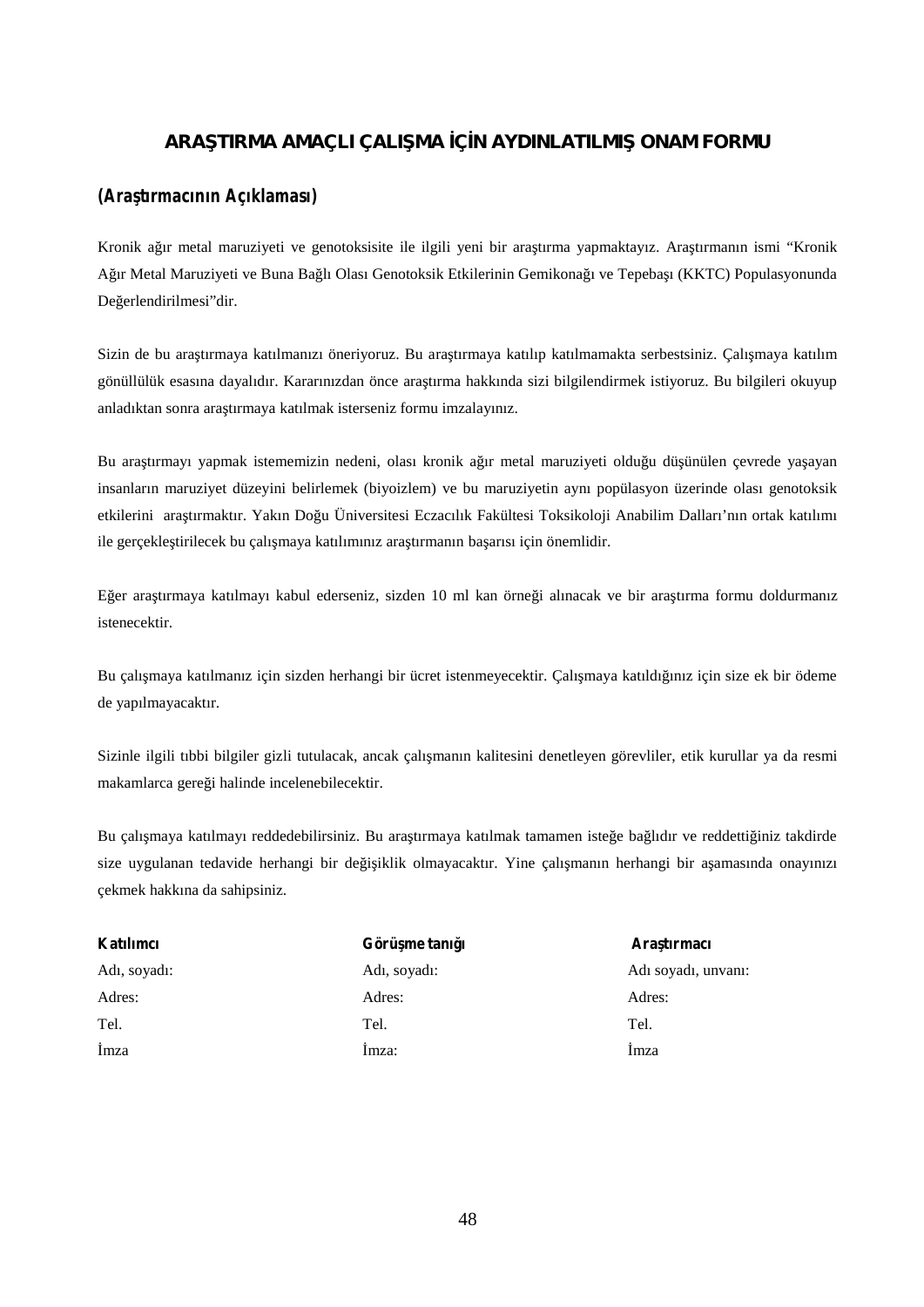

# ARA TIRMA AMAÇLI ÇALI MA ÇN AYDINLATILMI ONAM FORMU

### *(Katılımcının / Hastanın Beyanı)*

Sayın Prof. Dr. ahan Saygıtarafından Yakın Do u Üniversitesi Toksikoloji Anabilim DalındaKronik A ır Metal Maruziyeti ve Buna Ba lı Olası Genotoksik Etkilerinin Gemikona ı ve Tepeba ı (KKTC) Populasyonunda De erlendirilmesi" konusunda bir ara tırma yapılaca 1 belirtilerek bu ara tırma ile ilgili yukarıdaki bilgiler bana aktarıldı. Bu bilgilerden sonra böyle bir ara tırmaya "katılımcı" olarak davet edildim.

E er bu ara tırmaya katılırsam ara tırmacı ile aramda kalması gereken bana ait bilgilerin gizlili ine bu ara tırma sırasında da büyük özen ve saygı ile yakla ılaca ina inanıyorum. Ara tırma sonuçlarının e itim ve bilimsel amaçlarla kullanımı sırasında ki isel bilgilerimin ihtimamla korunaca 1 konusunda bana yeterli güvence verildi.

Projenin yürütülmesi sırasında herhangi bir sebep göstermeden ara tırmadan çekilebilirim. (Ancak ara tırmacıları zor durumda bırakmamak için ara tırmadan çekilece imi önceden bildirmemim uygun olaca ının bilincindeyim) Ayrıca tıbbi durumuma herhangi bir zarar verilmemesi ko uluyla ara tırmacı tarafından ara tırma dı ı tutulabilirim.

Araştırma için yapılacak harcamalarla ilgili herhangi bir parasal sorumluluk altına girmiyorum. Bana da bir ödeme yapılmayacaktır.

ster do rudan, ister dolaylı olsun ara tırma uygulamasından kaynaklanan nedenlerle meydana gelebilecek herhangi bir sa lık sorunumun ortaya çıkması halinde, her türlü tıbbi müdahalenin sa lanaca ı konusunda gerekli güvence verildi. (Bu tıbbi müdahalelerle ilgili olarak da parasal bir yük altına girmeyece im).

Ara tırma sırasında bir sa lık sorunu ile kar ıla tı ımda; herhangi bir saatte, Prof. Dr. ahan Saygı'yı 05338297333 (cep) telefonundan adresinden arayabilece imi biliyorum. Bu ara-tırmaya katılmak zorunda de ilim ve katılmayabilirim. Ara tırmaya katılmam konusunda zorlayıcı bir davranı la kar ıla mı de ilim. E er katılmayı reddedersem, bu durumun tıbbi bakımıma ve hekim ile olan ili kime herhangi bir zarar getirmeyece ini de biliyorum. Bana yapılan tüm açıklamaları ayrıntılarıyla anlamı bulunmaktayım. Kendi ba ıma belli bir dü ünme süresi sonunda adı geçen bu araştırma projesinde "katılımcı" olarak yer alma kararını aldım. Bu konuda yapılan daveti kabul Sayın Prof. Dr. ahan Saygıttarafından Yakın Do u Üniversitesi Toksikoloji Anabilim DalındaKronik A ır Metal<br>Maruziyeti ve Buna Ba lı Olası Genotokiki Eikilerinin Gemikona 1 ve Tepeha ı (KKTC) Populasyonunda<br>De erlendirilme ara tırma yapılaca i belirrilerek bu ara tırma ile ilgili yukarıdaki bilgiler bans<br>tırma tırmaya "katılımıc" olarak dave edidim,<br>tırmacı ile aramda kalması gereken bana ait bligilerin gizili ine bu ara tırma<br>tırmacı ile a

ediyorum.

mzalı bu form kâ ıdının bir kopyası bana verilecektir.

**Katılımcı** Adı, soyadı: Adres: Tel. İmza

Görü me tanı 1 Adı, soyadı: soyadı:Adres:  $Ta1$ İmza:

Ara tırmacı Adı soyadı, unvanı: Adres: Tel. İmza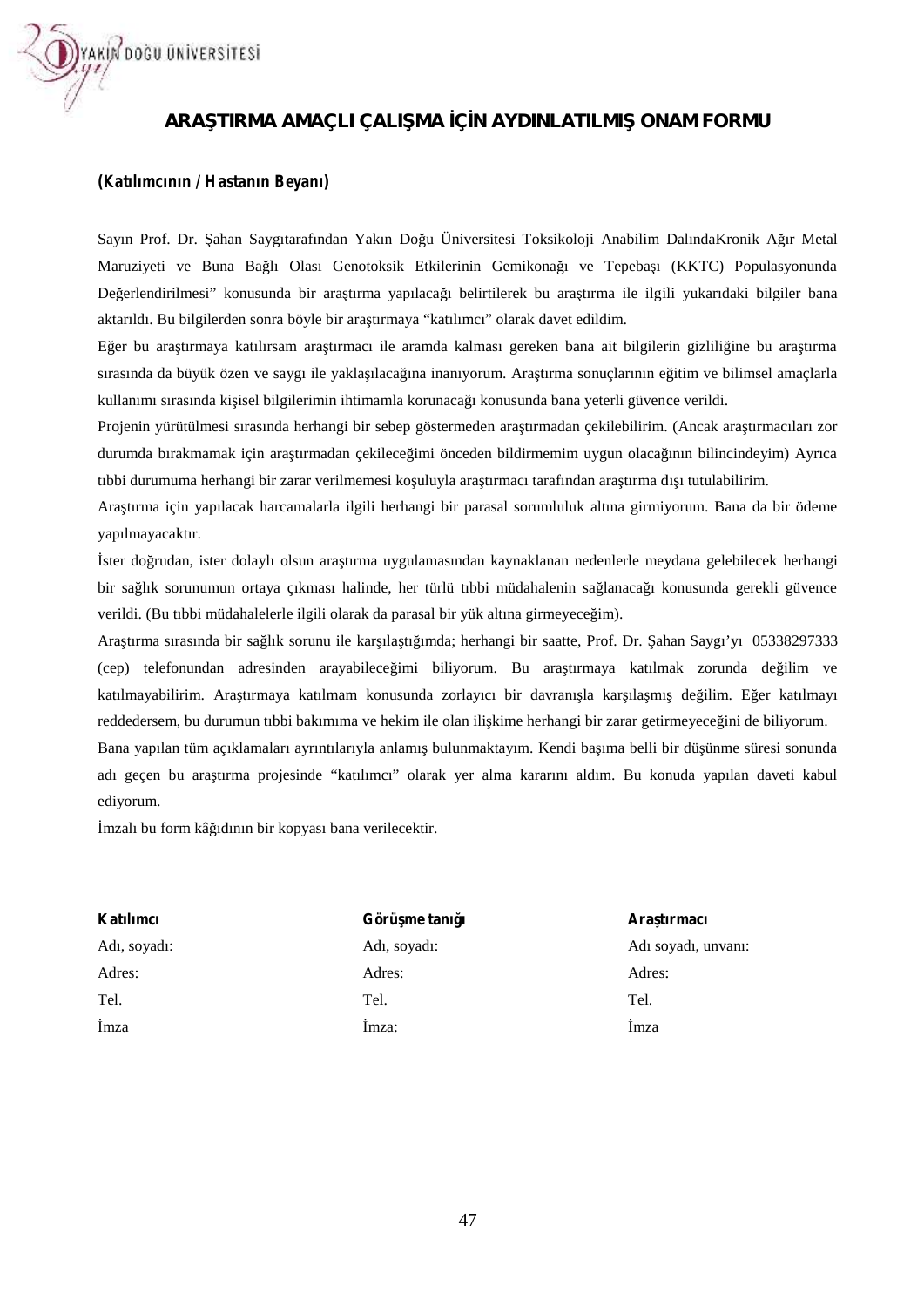# YAKIN DO U ÜN VERS TES SA LIK B L MLER ENST TÜSÜ-TOKS KOLOJ ANAB L M DALI, LEFKO A-KKTC **"KRON KA IR METAL MARUZ YET N N DNA HASARI LE L K S N N ARA TIRILMASI"**

# **ANKET FORMU**

| Katılımcı no.                                                                                | Tarih                                                                                                                                                                                                      |
|----------------------------------------------------------------------------------------------|------------------------------------------------------------------------------------------------------------------------------------------------------------------------------------------------------------|
| De erli katılımcı;                                                                           |                                                                                                                                                                                                            |
| olan tüm cevaplar ara tırma için kullanılacak olup, katılımcı kimlikleri gizli tutulacaktır. | Bu çalı ma, Yakın Do u Üniversitesi, Toksikoloji Anabilim dalı tarafından kronik a ır metal<br>maruziyeti ve buna ba lı olası genotoksik etkilerinin de erlendirilmesi amacı ile ba latılmı tır. Verilecek |
| <b>Proje Yöneticisi:</b> Prof. Dr. ahan SAYGI, E-mail: sahan.saygi@neu.edu.tr                |                                                                                                                                                                                                            |
| <b>Ara tirmaci:</b> Ar. Gör. Kumsal KOCADAL                                                  |                                                                                                                                                                                                            |
| Yukarıdaki bilgileri okudum ve ara tırmaya katılmayı kabul ediyorum.                         |                                                                                                                                                                                                            |

**I. DEMOGRAF K B LG LER** 

| ۰ |          |  |
|---|----------|--|
|   | C NS YET |  |

2. E itim Düzeyiniz nedir? Lütfen uygun kutuyu i aretleyiniz.

| Ikokul   |  |
|----------|--|
| Ortaokul |  |
| Lise     |  |

| Universite |  |
|------------|--|
| Yüksek     |  |
| Lisans     |  |
| Doktora    |  |

3. Nerede çalı iyorsunuz?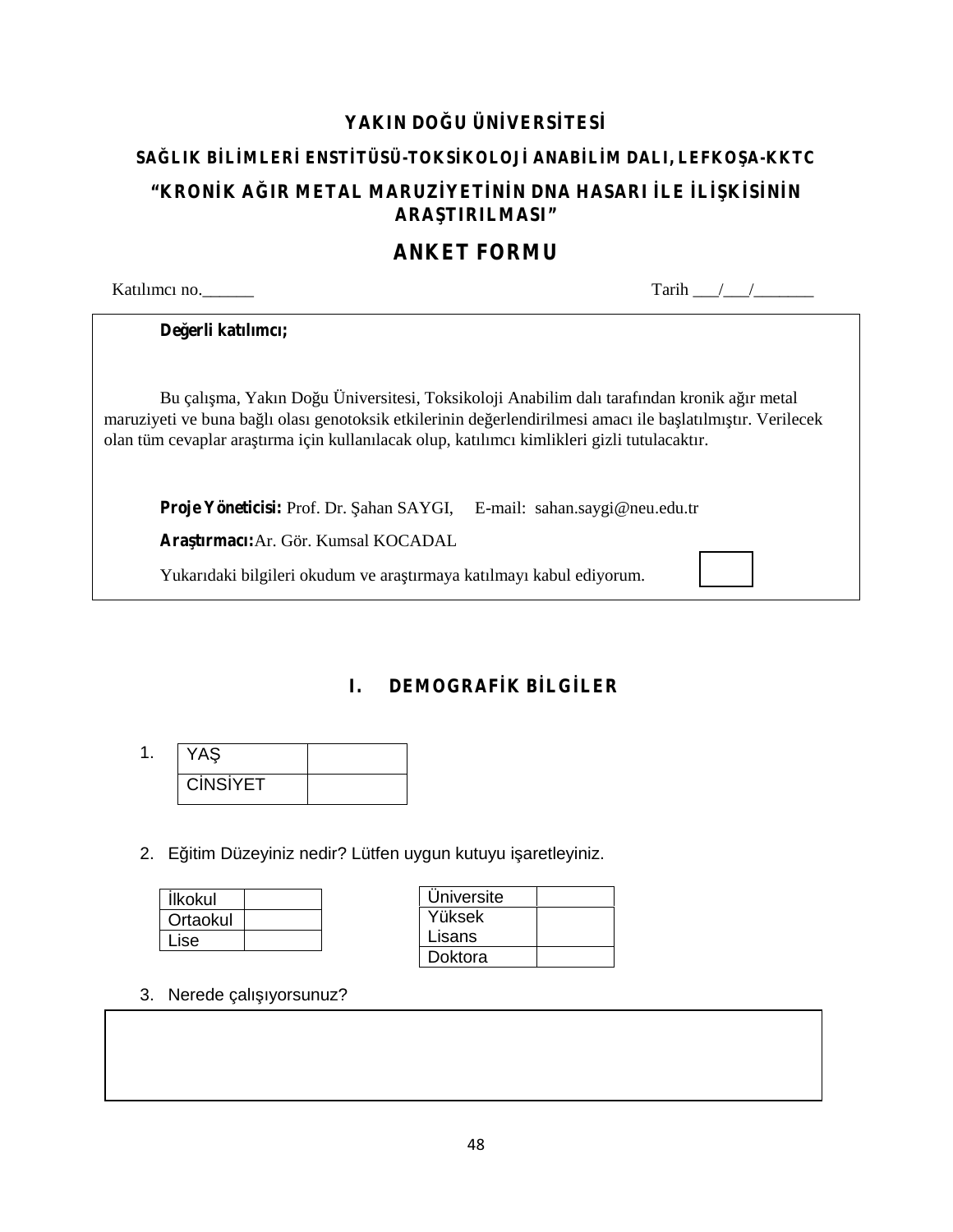# 4. Göreviniz nedir?

# 5. Kaç yıldır bu pozisyonda çalı ıyorsunuz? Göreviniz nedir?<br>Kaç yıldır bu pozisyonda çalı ıyor<br>Daha once CMC'de çalı tınız mı?

# 6. Daha once CMC'de çalı tınız mı?

|                                                          | Evet: | Hayır: |  |  |
|----------------------------------------------------------|-------|--------|--|--|
| Yanıtınız Evet ise soru 7 ye geçiniz                     |       |        |  |  |
| Yanıtınız Hayır ise soru 9 a geçinizNe zaman ayrıldınız? |       |        |  |  |

# 7. Kaç yıl çalı tınız?



# 8. Ne zaman ayrıldınız?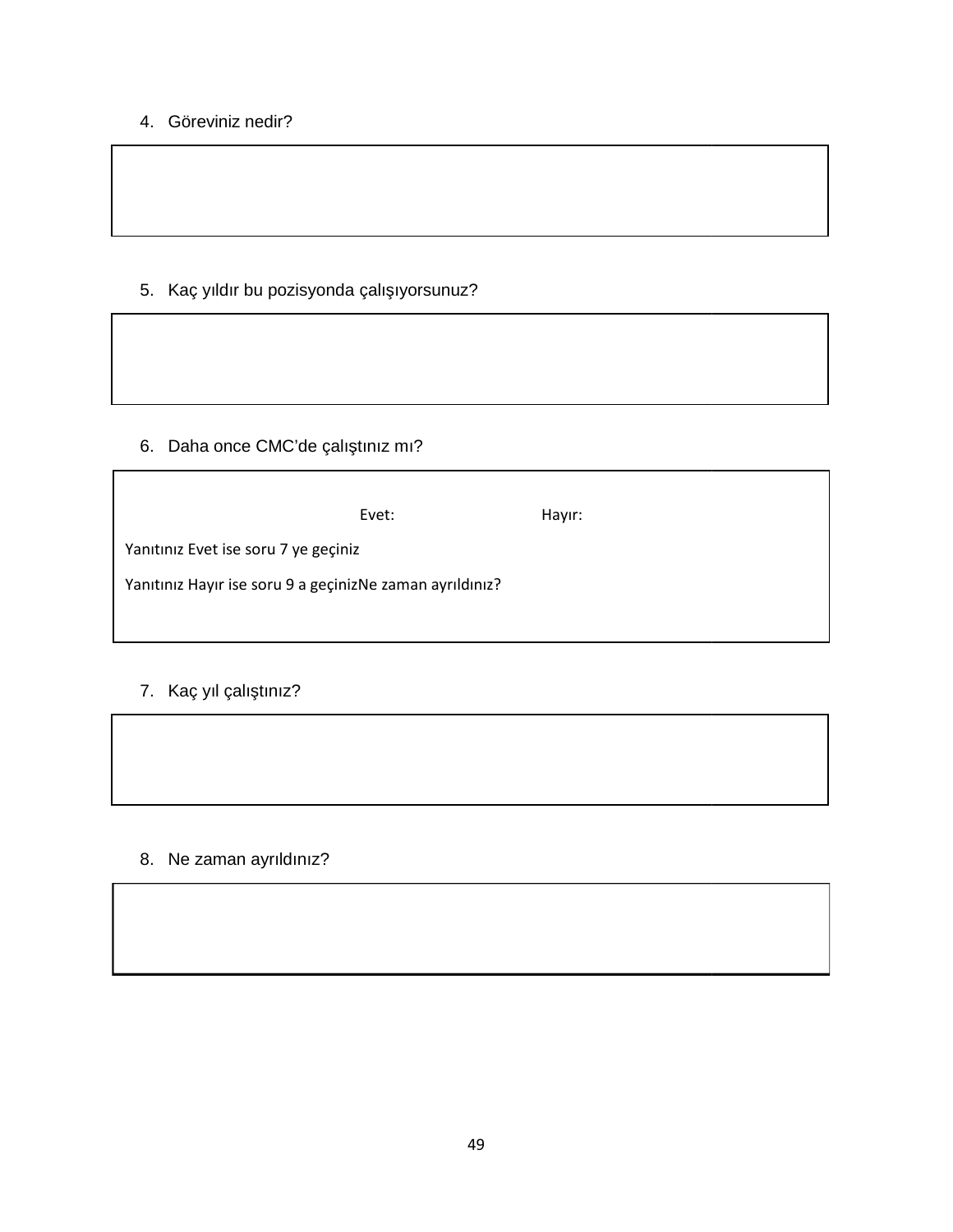# 9. Aylık geliriniz nedir?

| 1000 TL      |
|--------------|
| 1000-3000 TL |
| 3001-5000 TL |
| 5001-7000 TL |
| 7001 TL      |

10. Nerede ya ıyorsunuz?

11. Kaç yıldır aynı adreste ya amaktasınız?

12. Daha önce nerede ya amaktaydınız?

# **II. ARAŞTIRMAYA ÖZGÜ BİLGİLER**

# 13. Sigara içiyor musunuz?

| Hiç içmedim      |                               |
|------------------|-------------------------------|
| <b>B</b> iraktim | Soru 14'ü yanıtlayınız        |
| Kullanıyorum     | Soru 15 ve 16'yı yanıtlayınız |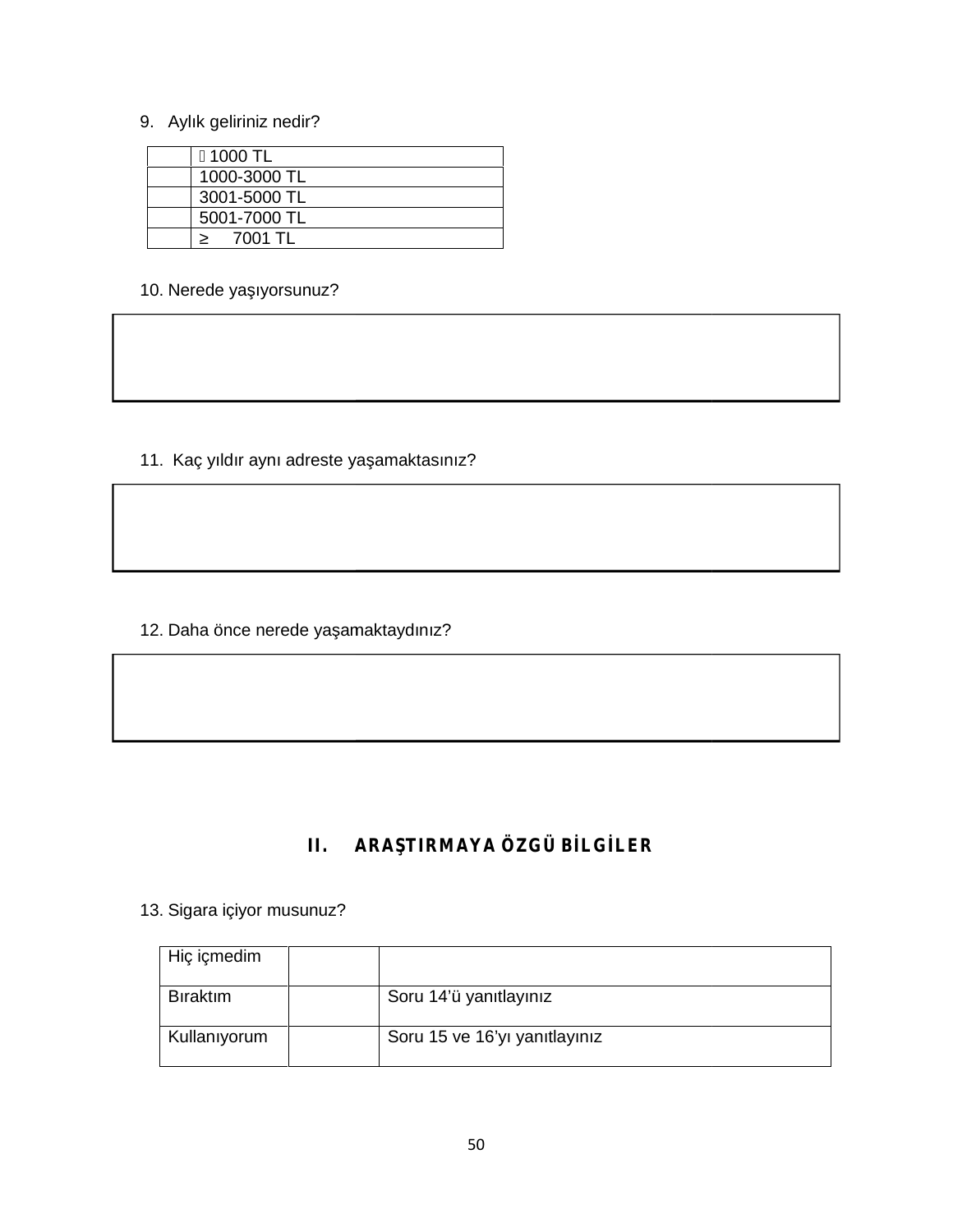14. Bıraktınız ise ne zaman bıraktınız?

15. Hala içiyorsanız kaç sigara içiyorsunuz?

16. Ne kadar zamandır içiyorsunuz?

17. Sigara içilen ortamlarda sıkça bulunur musunuz?



18. Alkol kullanır mısınız?

| Evet  | Soru 19'a gidiniz |
|-------|-------------------|
| Hayır |                   |

### 19. Ne Sıklıkta alkol tüketirsiniz?

| Nadiren         |  |
|-----------------|--|
| Haftada 1 kez   |  |
| Haftada 2-3 kez |  |
| Haftada 4-5 kez |  |
| Haftada 6-7 kez |  |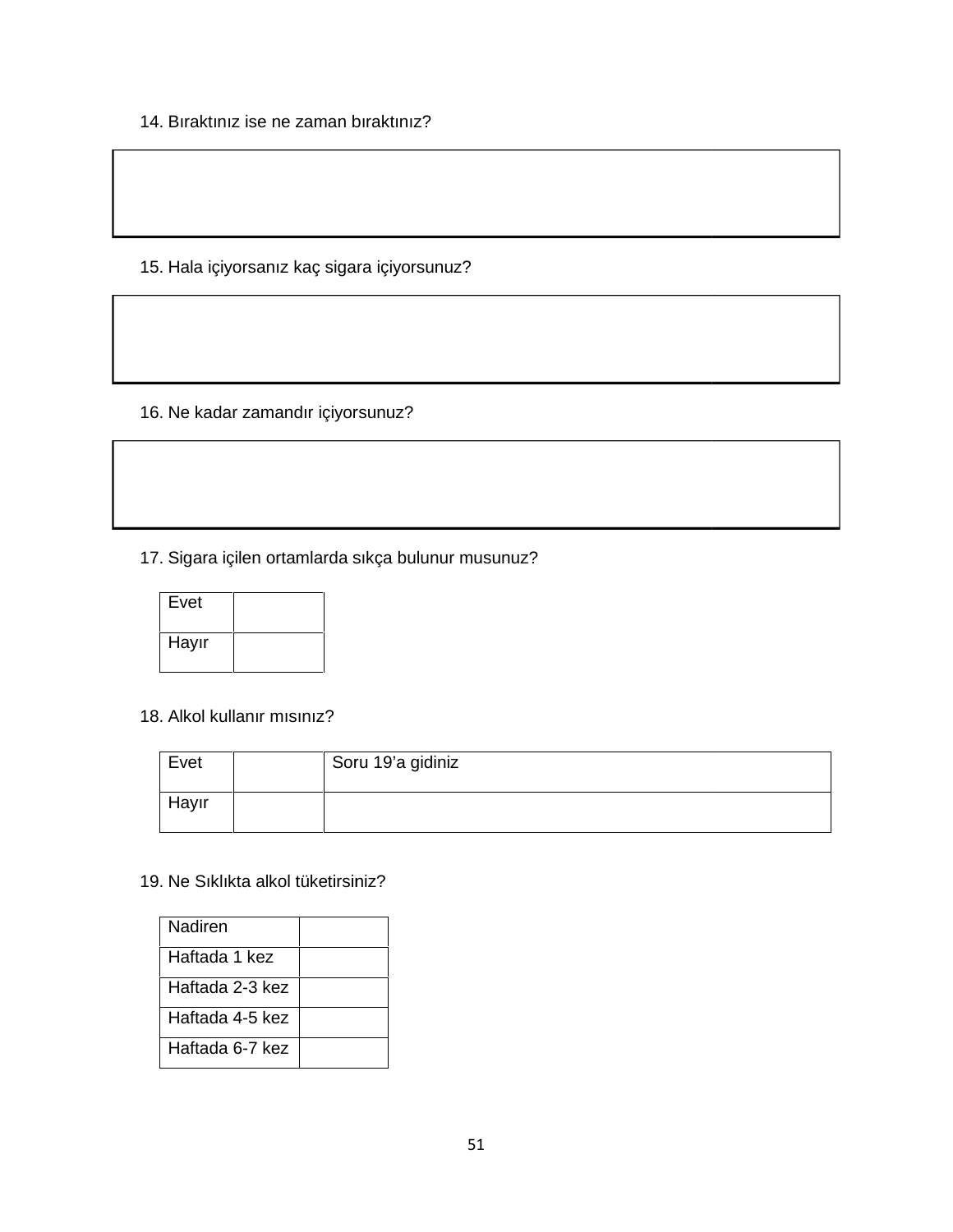20. Evinizde saksı bitki yeti tiriyor musunuz?

| ). Evinizde saksı bitki yeti tiriyor musunuz? |                                                                   |  |  |
|-----------------------------------------------|-------------------------------------------------------------------|--|--|
| Evet                                          |                                                                   |  |  |
| Hayır                                         |                                                                   |  |  |
|                                               | Cevabiniz evet ise lütfen kullandı iniz toprak türünü belirtiniz. |  |  |

| Hazır Toprak        |  |
|---------------------|--|
| <b>Yerel Toprak</b> |  |
| Ta ima Toprak       |  |

21. Bahçeniz var mı? Bahçenizde bitki yeti tiriyor musunuz?

| ∣ Evet                                           |  |  |
|--------------------------------------------------|--|--|
| Hayır                                            |  |  |
|                                                  |  |  |
| Daha önce Gemikona ı bölg<br>ba lantınız var mı? |  |  |

- 22. Daha önce Gemikona ı bölgesinde ya adınız mı ya da bu bölge ile herhangi bir ba lantınız var mı?
- 23. CMC hakkınde bir bilgiye sahip misiniz?
- 24. Evinizde kullandı ınız kullanım suyu hakkında bilgi veriniz.<br>|-<br>| Hazır Su

| Hazir Su    |  |
|-------------|--|
| ebeke Suyu  |  |
| Arıtılmı Su |  |
| Kuyu Suyu   |  |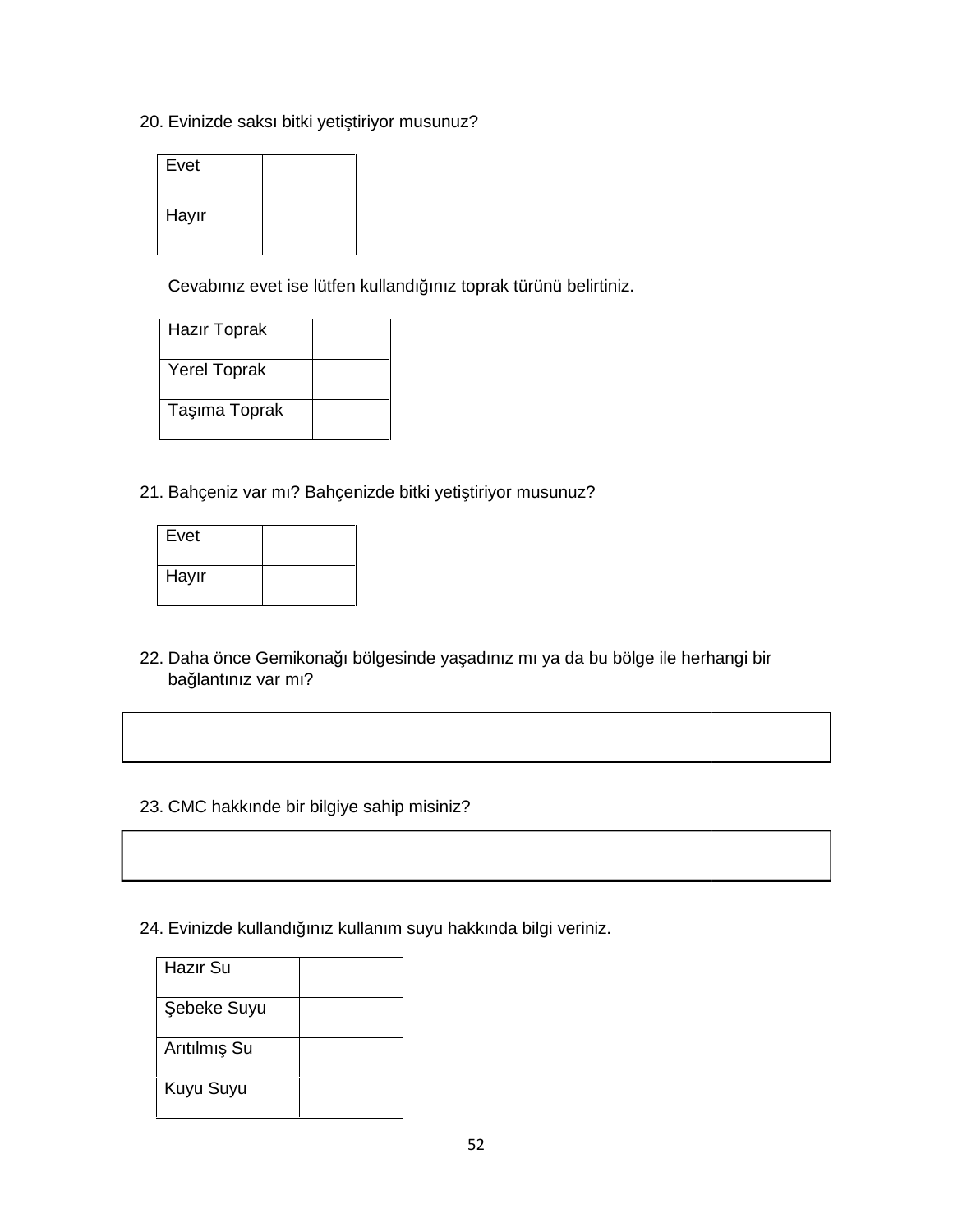25. Son 1 yıl içerisinde sürekli veya düzenli olarak kullandı ınız ilaç, vitamin veya antioksidan var mı?

26. Son 1 yıl içerisinde röntgen, bilgisayarlı tomografi (CT) veya sintillografi gibi radyasyon içeren testlere tabii tutuldunuz mu?

| Evet  |  |
|-------|--|
| Hayır |  |

Cevabınız evet ise lütfen bilgi veriniz.

27. Sizde veya ailenizde genetik bir hastalık mevcut mu?

| Evet  |  |
|-------|--|
| Hayır |  |

Cevabınız evet ise lütfen bilgi veriniz.